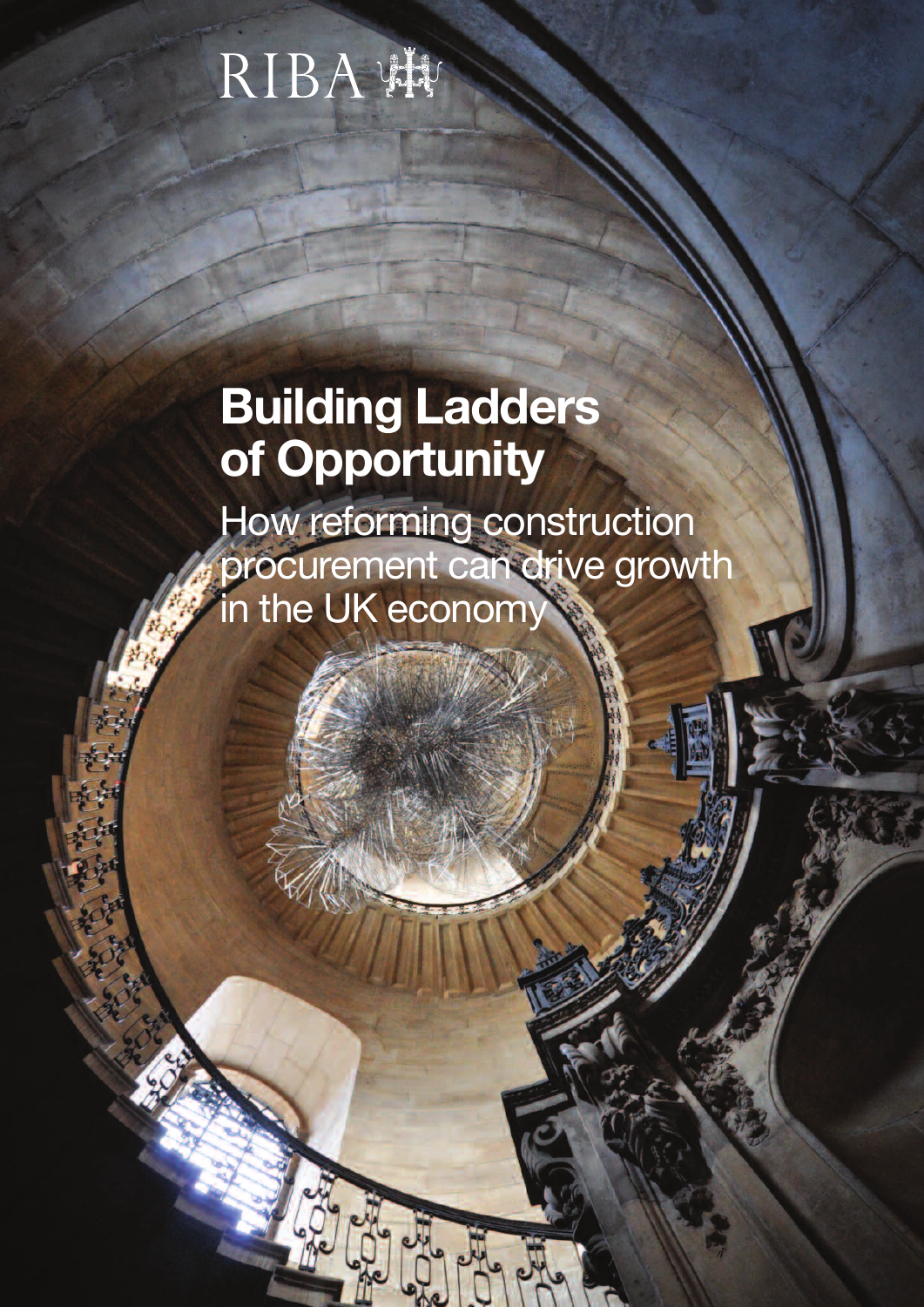**Contents** 

- **Executive Summary**
- **Introduction**
- **Recommendation 1**
- **Recommendation 2**
- **Recommendation 3**
- **References**
- **Glossary**
- **Credits**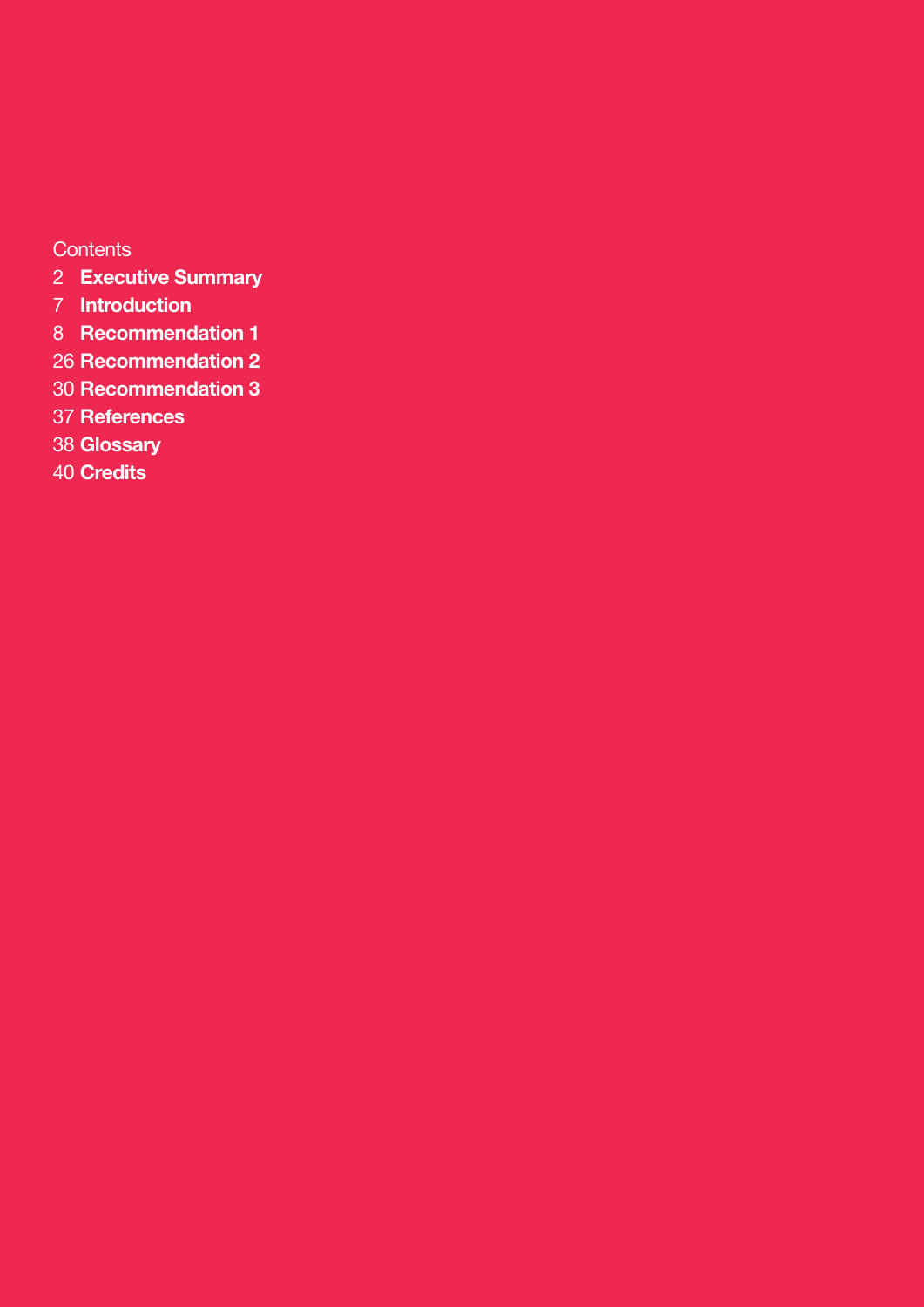## **Foreword**



**Angela Brady** RIBA President 2011–2013

The effectiveness of public procurement is vital to our economy, our environment and most importantly, for the users of buildings. We need procurement that delivers buildings of the best value and highest quality.

However, our current public procurement system has not been working for some time and as there continues to be an uncertain economic climate, there are more reasons than ever to make it work. The process is both frustrating and wasteful for those bidding for or unable to gain access to contracts, and too often the resulting buildings are of a poor quality that costs too much money to build and run.

It is important that we don't just analyse the problems of the past. We need to look to the future to see how we can improve and streamline the procurement process and strive for better outcomes. We need construction procurement which is better, leaner and greener; that discourages waste, encourages innovation and promotes a more collaborative and efficient way of working across the whole construction team.

This report forms the first part of a new programme of work by the RIBA on construction procurement. It has been produced through consultation with a cross-professional forum, so that together, we can create a stronger voice for change. We do not claim to have all the answers, but aim to set out some achievable solutions which combined, can help deliver on some of the Government's key areas of ambition.

I have made procurement my number one priority as RIBA President and see this as the start of a wider conversation. We hope that this report makes a positive contribution to the ongoing debate around procurement reform and look forward to working with Government and industry to achieve our shared objectives.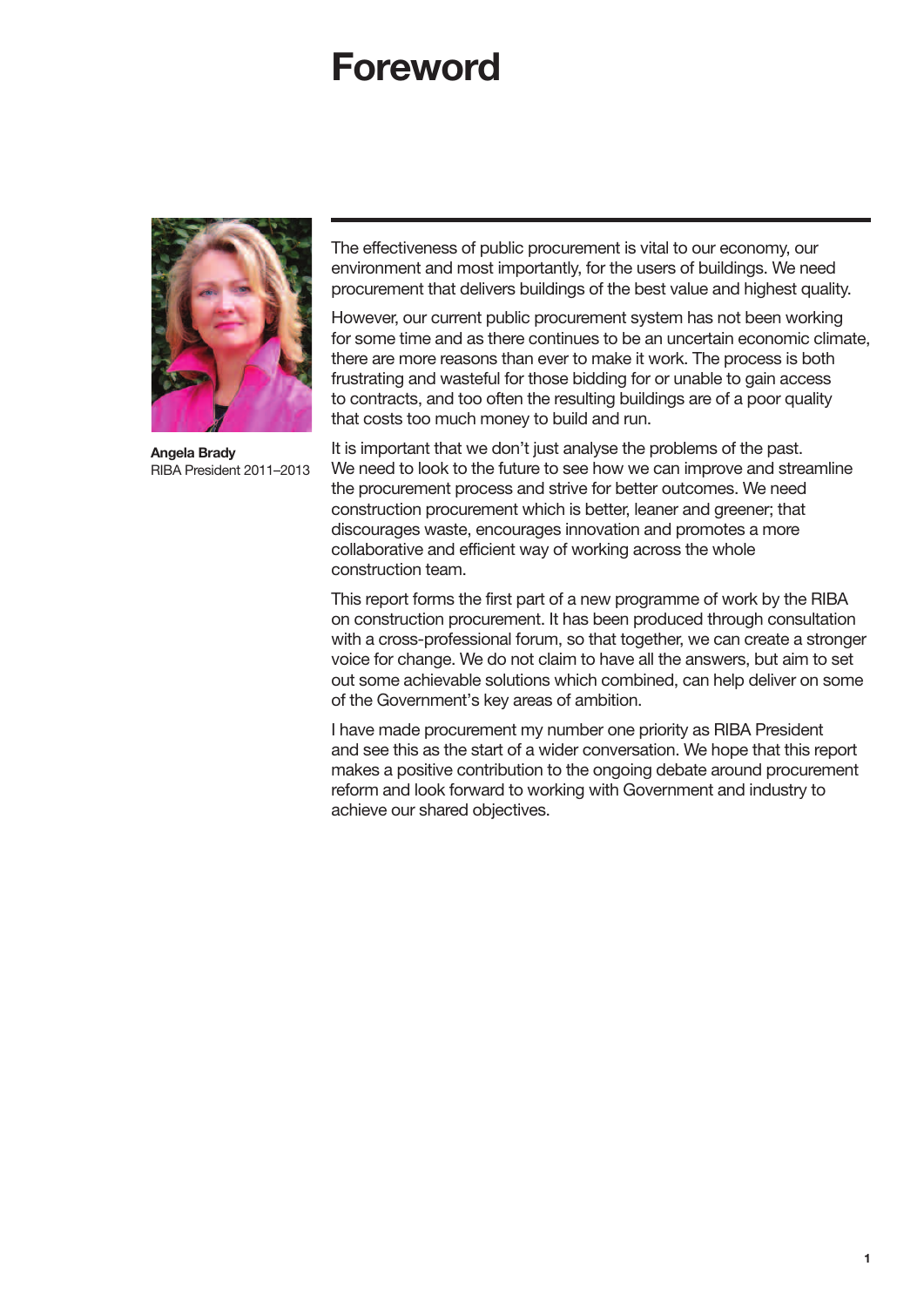## **Executive Summary**

**'With growth badly needed, the time for wholesale reform of public construction procurement is now. Our current economic climate makes it an imperative.'**

The construction industry has an annual turnover of more than £100bn and represents almost 10% of UK GDP, with some 40% of this being in the public sector.

The admission implicit in current reform initiatives is that public construction procurement is expensive and inefficient, delivering buildings that are of sub-standard design quality and sustainability, in a market with significant barriers to fair access and competition.

With growth badly needed, the time for wholesale reform of public construction procurement is now. Our current economic climate makes it an imperative.

The following report sets out the RIBA's recommendations to Government on the further reforms we believe are needed. We hope that these recommendations will be embraced, to the benefit of the public, the public sector and the wider construction industry.

In summary, these recommendations are to:

#### **Recommendation 1**

**Further examine the best ways to drive efficiencies and savings to ensure the public procurement system functions in the best interests of all those it serves.**

#### **Recommendation 2**

**Embed processes that ensure buildings are sustainable by focusing on design outcomes.**

#### **Recommendation 3**

**Create a competitive market by increasing access and allowing the public sector to take full advantage of UK design talent.**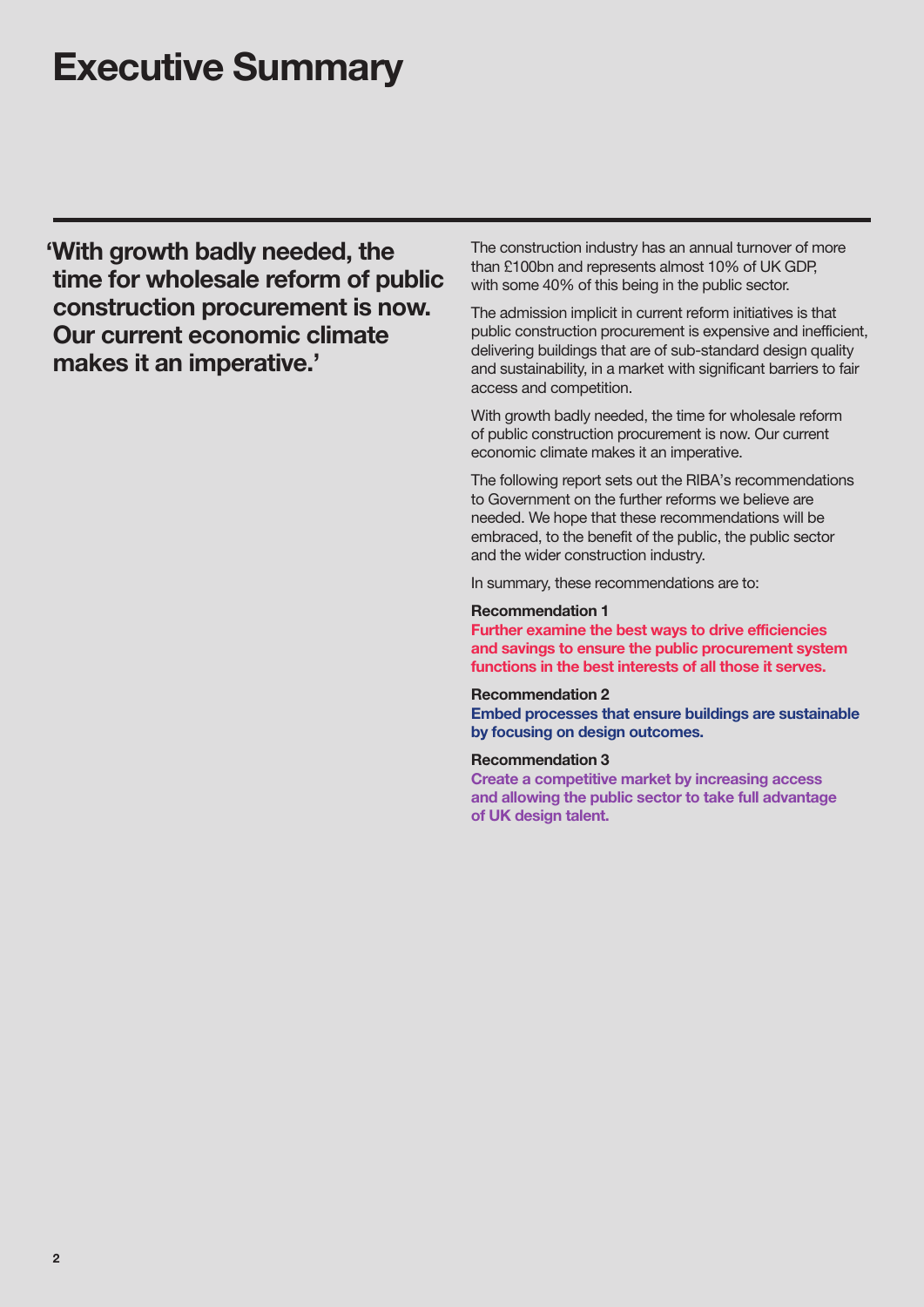## **Recommendation 1**

**Further examine the best ways to drive efficiencies and savings to ensure the public procurement system functions in the best interests of all those it serves.**

The OJEU process is widely recognised as overly complex and bureaucratic, and in terms of value, the amount of UK public procurement that goes through the OJEU process is greater than that in any other EU country. Furthermore, evidence clearly shows that the UK public sector's implementation of the procurement process makes it more complex and costly than in other comparable EU countries operating under the same EU Directive (2004/18/EC).

To help resolve these issues, we recommend that Government should do the following:

## **1.1 Remove any 'gold-plating' and ambiguities, and align UK practice with best practice in other EU member states**

**1.1.1** Assess which optional EU requirements add unjustified complexity and simplify the whole procurement process

**1.1.2** Clarify the definition and interpretation of 'bodies governed by public law' to exclude certain organisations from the EU Directive's scope

**1.1.3** Reduce other legal ambiguities and complexities

**1.1.4** Consult on, define and create an independent national oversight authority to promote best practice

## **1.2 Clarify and simplify processes and language, supporting public clients through guidance and training**

**1.2.1** Establish guidance and minimum requirements for public client training, as well as the recruitment and retention of qualified staff

**1.2.2** Establish clear, detailed guidance on 'intelligent commissioning' and scoping work, including common minimum standards

**1.2.3** Provide guidance to public clients on how to value and manage design and project delivery at all identifiable stages in the process

**1.2.4** Define and embed provisions relating to a new 'intellectual services' category to enable a more proportionate approach to procuring such professionals

**1.2.5** Introduce new contracts for the appointment of tier 2 suppliers to simplify paperwork, streamline payment, and acknowledge professionalism

**1.2.6** Encourage appropriate standardisation in all public procurement contracts

## **1.3 Reduce the time and costs of the tendering process, and introduce timescales for bid assessment**

**1.3.1** Provide a 'single point of contact' for all public construction projects through an EU online portal

**1.3.2** Allow self-certification

**1.3.3** Shorten, standardise and simplify PQQs

**1.3.4** Define expeditious and universal time limits for pre and post qualification, award, and appointment

**1.3.5** Limit and tailor tender materials to facilitate more efficient assessment

**1.3.6** Benchmark pre and post qualification costs in the public and private sectors (tenders, final project costs and outcomes)

**1.3.7** Introduce ways of capping the number of tenderers to make procurement more manageable for public clients

### **1.4 Change working practices and methods**

**1.4.1** Ensure flexibility and appropriate adaptation of processes

**1.4.2** Increase the use of the negotiated procedure

**1.4.3** Government should work with the RIBA to promote and improve the use of design competitions

**1.4.4** Limit liability and risk in public procurement contracts and promote the adoption of Independent Project Insurance

**1.4.5** Support new methods of working built around integrated teams and Building Information Modelling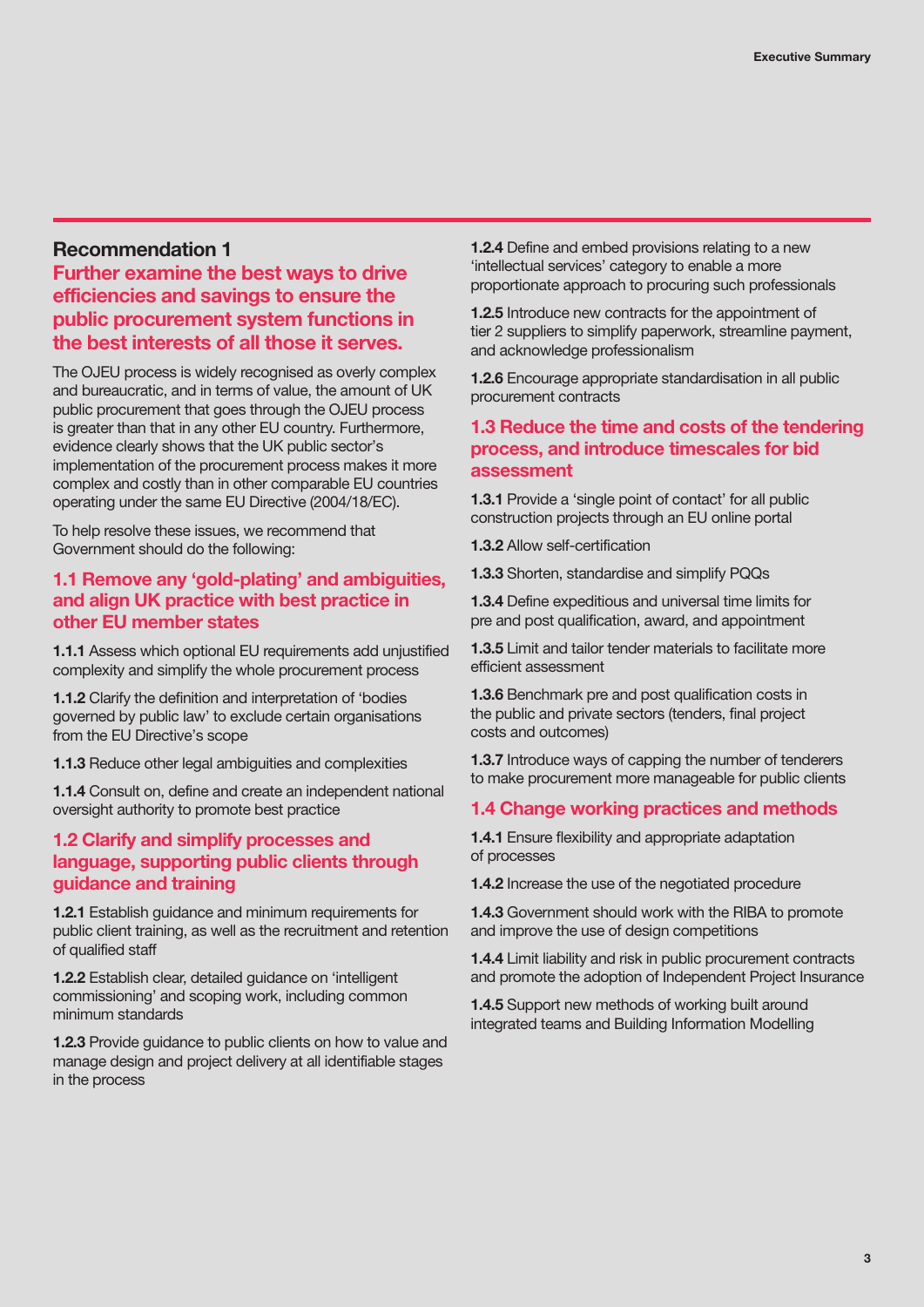## **Recommendation 2 Embed processes that ensure buildings are sustainable by focusing on design outcomes.**

Achieving sustainable buildings is about getting the right balance between economic, social and environmental factors. It is about ensuring needless costs are not incurred; either capital investment in the construction process, or during the whole life of a building by inefficient energy consumption for example. It is about ensuring a building's design is tailored to its users and the public service that will be provided in it, to ensure that service is provided effectively and efficiently.

High design quality should be the standard in the buildings we deliver to the public, not an aspiration that is lost somewhere along the line.

To help achieve this, we recommend that Government should do the following:

## **2.1 Focus on processes and incentives that drive quality and outcomes**

**2.1.1** Under 'intelligent commissioning' principles, team and design selection should be based on the Brook's method

**2.1.2** Overly restrictive previous experience requirements should not lock out innovative designers

**2.1.3** Focus payment on the basis of results

**2.1.4** Clarify the importance of research and development

## **2.2 Embed assumptions in favour of sustainability at all stages of procurement, and ensure it is properly incentivised**

**2.2.1** Award of a construction contract should always be to the 'most economically advantageous tender'

**2.2.2** Incentivise energy reduction by changing VAT rates

**2.2.3** Prioritise defining the principles of whole life costing

**2.2.4** Encourage the widespread take up of post occupancy evaluation and 'Soft Landings'

### **Recommendation 3**

## **Create a competitive market by increasing access and allowing the public sector to take full advantage of UK design talent.**

As explicitly recognised by Government, the public sector's failure to create a level playing field for smaller suppliers has excluded some of the most competitive and innovative business from the market. In the architectural profession this is particularly true. As a stark example, turnover requirements typically applied to much public sector work above the OJEU thresholds mean 85% of UK architectural practices are too small to be able to tender.

To enable better access for micro businesses and SMEs, we recommend the following:

**3.1 Government should provide clear guidance to public clients on when 'aggregation' is appropriate, as well as bundling, and encouraging the use of lots**

## **3.2 Enable access for micro businesses and SMEs, and ensure greater proportionality in their treatment**

**3.2.1** Set objectives for the proportion of public sector contracts awarded to micro businesses and SMEs

**3.2.2** Permit more consortia practice

**3.2.3** Introduce 'value banding' so criteria demanded by public clients can be matched proportionately to the value of the project

**3.2.4** Ensure financial standing criteria are proportionate to the project and the contract

## **3.3 Commit to reviewing OJEU threshold values and the effect they create**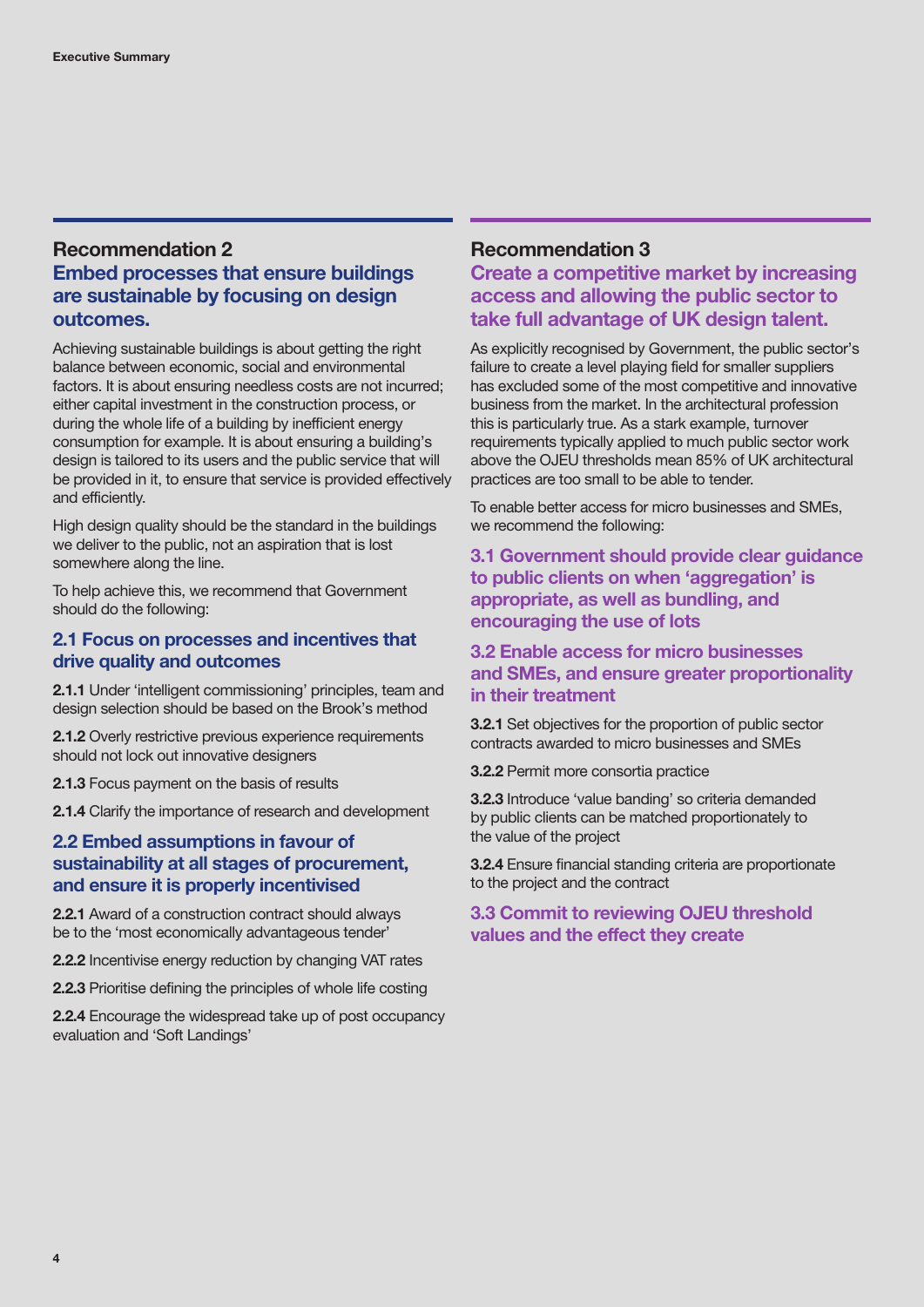## **Conclusion**

The UK Government has the opportunity to aid our economic recovery and growth by reforming the construction procurement system. We hope that our recommendations will assist in ensuring that construction procurement reforms produce a more efficient, more sustainable, and more equitable system for all.

The RIBA would welcome engagement with those in Government who are steering reforms in the three interlocking areas our Recommendations are focused on. We hope that we will be able to work together to develop these recommendations and put them into practice.

Together we can build ladders of opportunity.

#### **Recommendation 1**

**Further examine the best ways to drive efficiencies and savings to ensure the public procurement system functions in the best interests of all those it serves.**

### **Recommendation 2**

**Embed processes that ensure buildings are sustainable by focusing on design outcomes.**

#### **Recommendation 3**

**Create a competitive market by increasing access and allowing the public sector to take full advantage of UK design talent.**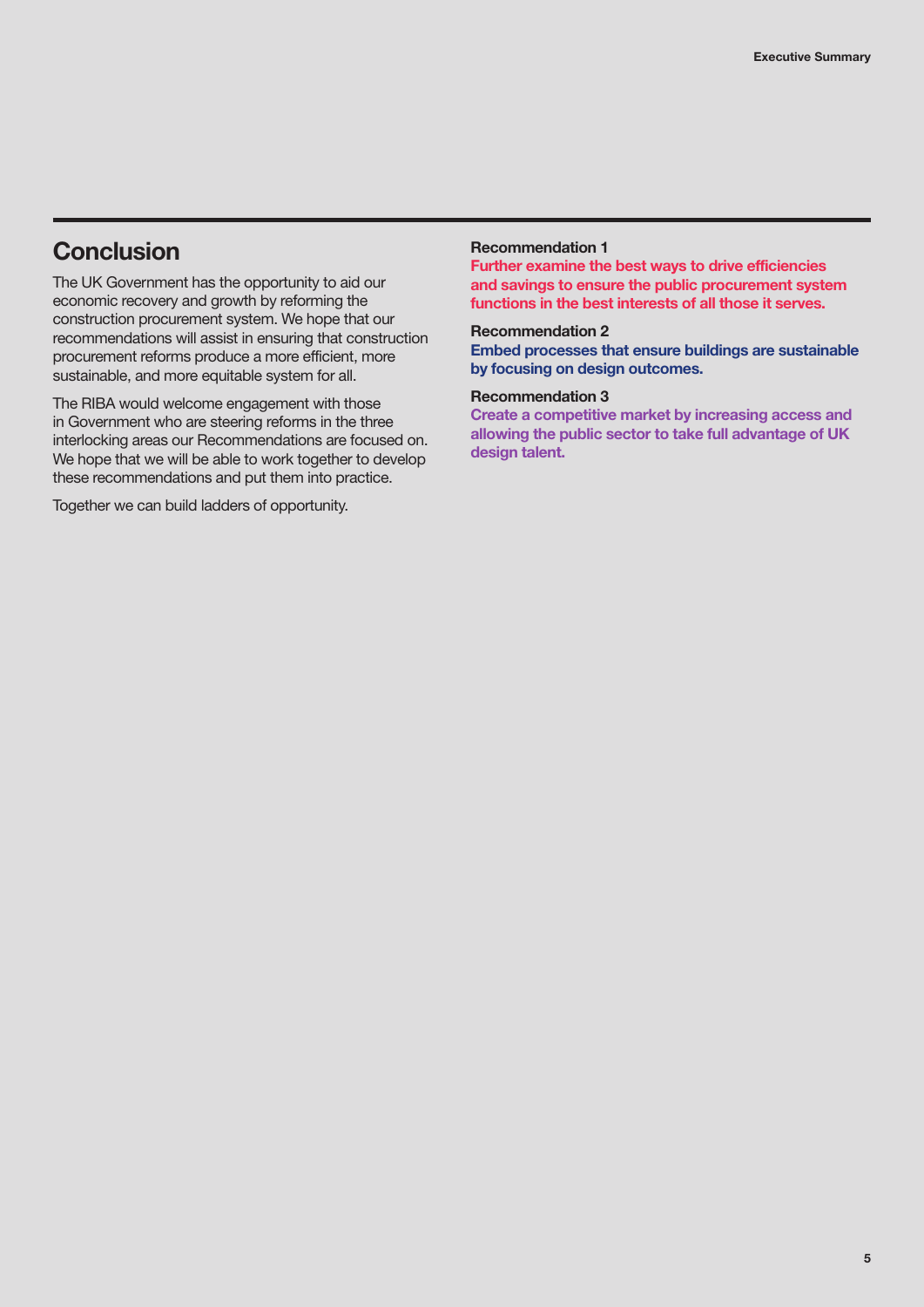The three following sections of this report expand on these summary recommendations to include our full recommendations to Government, and the reasons why these reforms are needed.

Our website ([www.architecture.com](http://www.architecture.com)) also contains a series of detailed procurement Case Studies. These provide an evidential base for many of the recommendations in this report, highlighting areas where we have recommended that reforms are necessary. Alongside these Case Studies sits further evidence collected by the RIBA in the form of: (i) the RIBA Procurement Survey 2012; and (ii) a legal report by law firm Burges Salmon which looks at procurement regulation and practice in other countries.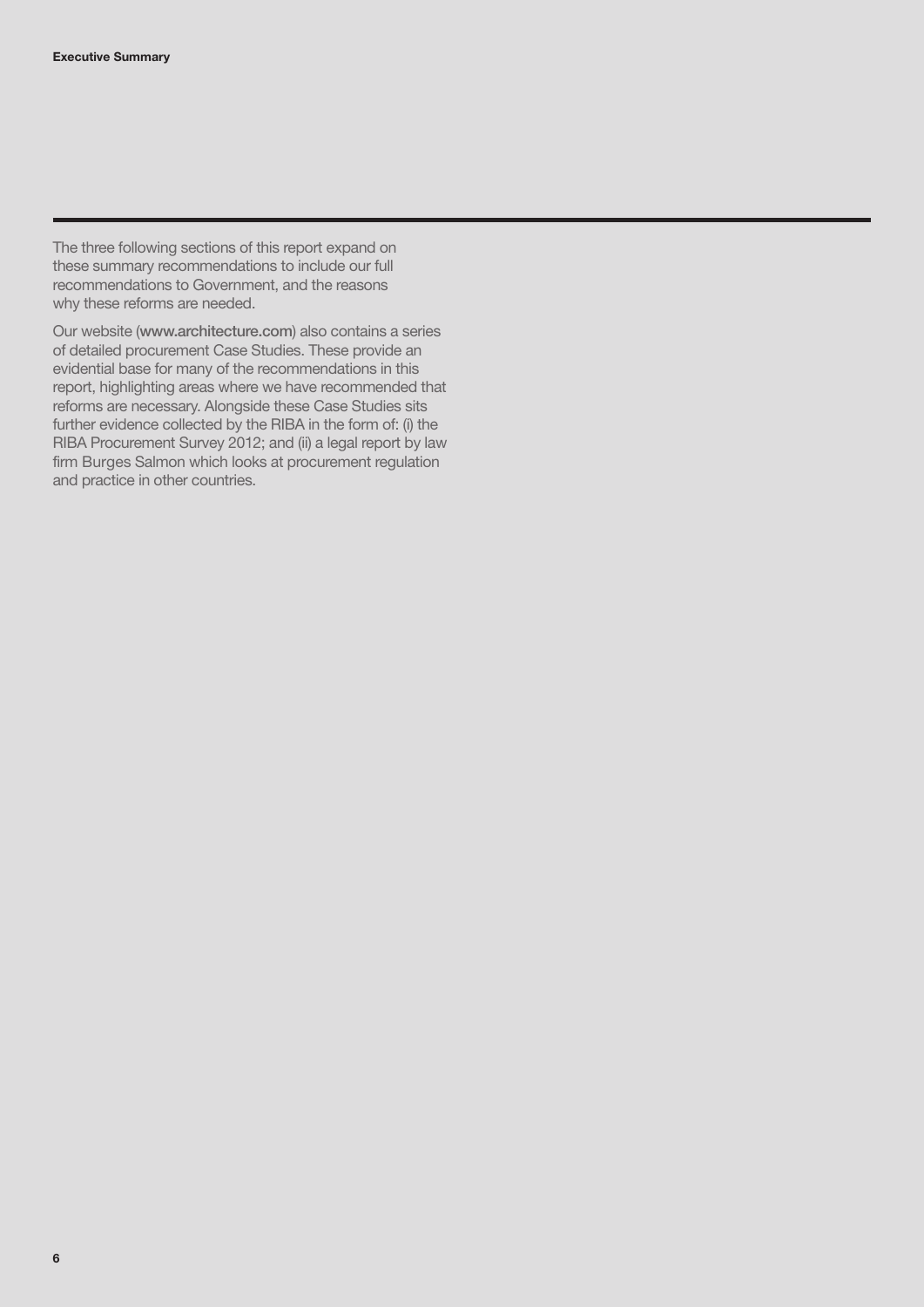## **Introduction**



**Walter Menteth** Chair of the RIBA's Procurement Reform Group

The construction industry has an annual turnover of more than £100bn and represents almost 10% of UK GDP, with some 40% of this being in the public sector.<sup>1</sup> With growth badly needed, the time for wholesale reform of public construction procurement is now. Our current economic climate makes it an imperative.

Significant reforms are already afoot at both EU and national level. In Brussels, a revised EU public procurement Directive to reform the framework of national regulation is being negotiated.2 In the UK, significant reforms are being undertaken in line with the Government Construction Strategy, with the central aim of reducing costs by up to 20% by 2015.3 Alongside this the Low Carbon Construction Action Plan sets out ambitions to lower drastically the built environment sector's carbon emissions by 2050.4 Meanwhile, there is a drive to improve access to public contracts for SMEs, recognising that they are a cornerstone of the UK economy in driving growth and providing employment.<sup>5</sup>

The admission implicit throughout these initiatives is that public construction procurement is expensive and inefficient, delivering buildings that are of substandard design quality and sustainability, in a market with significant barriers to fair access and competition.

Whilst the RIBA and the wider construction industry welcome these reforms, there is much more that can and must be done to tackle these issues. This opportunity must be fully utilised to ensure that the public procurement system functions in the best interests of all those it serves; namely the public, public clients, and those businesses that tender to undertake this important work.

One result of the current public procurement system is that much of the UK's design talent is locked out of the market or discouraged from tendering. To put the structure of the profession fully into context, 97% of UK architecture practices are SMEs or micro businesses and some 79% of practices employ 10 or fewer people.6 Reforms must therefore carefully scrutinise how design services are procured on projects of all sizes; to allow public clients to take full advantage of the UK's pool of design talent, and engender a more competitive market for design. The result, we believe, would be a greater level of design innovation that would help deliver buildings that are sustainable and of high design quality; the buildings the public deserves.

This report sets out the RIBA's recommendations to Government on the further reforms we believe are needed. We hope that these recommendations will be embraced, to the benefit of the public, the public sector and the wider construction industry.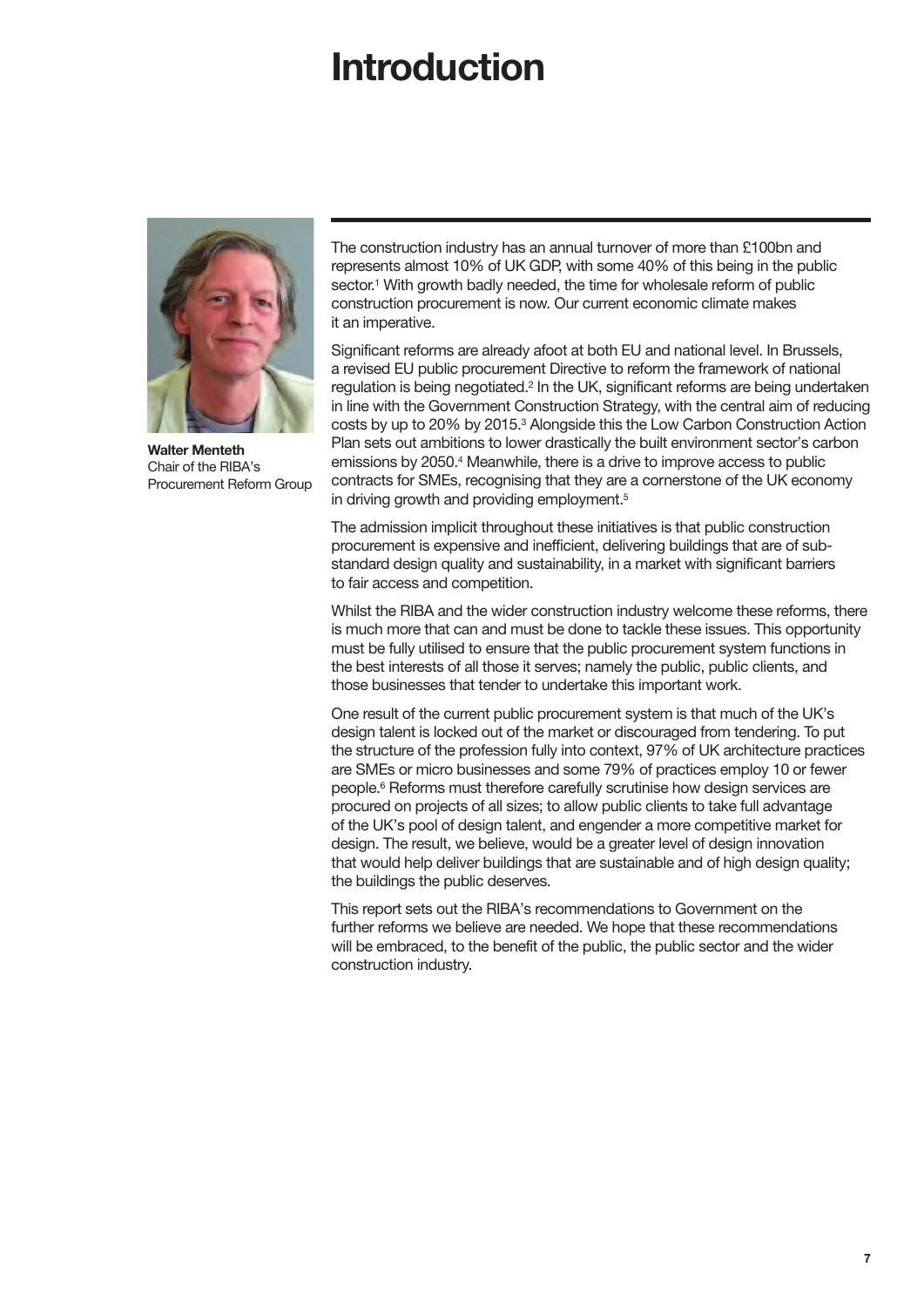## **Recommendation 1**

## **Further examine the best ways to drive efficiencies and savings to ensure the public procurement system functions in the best interests of all those it serves.**

The OJEU process is widely recognised as overly complex and bureaucratic, and in terms of value, the amount of UK public procurement that goes through the OJEU process is greater than that in any other EU country (see Figure 1).<sup>7</sup> Furthermore, evidence clearly shows that the UK public sector's implementation of the procurement process makes it more complex and costly than in other comparable EU countries operating under the EU Directive (2004/18/EC).

- UK procurement is at least 20% more expensive than comparable EU countries (see Figure 2).<sup>8</sup>
- The UK has the third slowest procurement procedures in the EU and takes almost 50% longer than the EU average (see Figure 3).9
- The UK has by far the highest average contract values in the EU (see Figure 5).
- Whilst figures relating to the cost of the procurement system often focus on the costs to public clients, around 75% of the costs of the public procurement system fall on tenderers.10
- On average, OJEU bidding costs for architectural practices represent 29% of the total earnings derived from this work. For larger practices (with over 30 employees) this rises to 40%. Overall, the annual bidding costs for all architectural practices is estimated to be £40 million.11
- The EU Directive denies access for micro businesses and SMEs; its requirements incur disproportionate costs for both public clients and tenderers.

This inefficiency is a clear waste of public and private sector resources, and there is a need to address this at both EU and UK level.

**The UK public sector procures more by value through OJEU procedures than any other EU country, and more than the combined total of 24 other nations:**

|                       | 0%     |         | 50%    | 100%        |
|-----------------------|--------|---------|--------|-------------|
| <b>United Kingdom</b> |        | 24%     |        |             |
| France                |        | 39%     |        |             |
| Spain                 |        | 51%     |        |             |
| Italy                 |        | 62%     |        |             |
| Poland                |        |         | 69%    |             |
| Germany               |        |         | 75%    |             |
| Czech Republic        |        |         | 77%    |             |
| Netherlands           |        |         | $80\%$ |             |
| Belgium               |        |         | $82\%$ |             |
| Denmark               |        |         | $84\%$ |             |
| Romania               |        |         |        | $85\%$      |
| Hungary               |        |         |        | $87\%$      |
| Sweden                |        |         |        | 89%         |
| Greece                |        |         |        | $90\%$      |
| Austria               |        |         |        | $92\%$      |
| Slovakia              |        |         |        | 93%         |
| Norway                |        |         |        | 94%         |
| Portugal              |        |         |        | 95%         |
| Finland               |        |         |        | $96\%$      |
| Latvia                |        |         |        | 97%         |
| Bulgaria              |        |         |        | 98%         |
| Ireland               |        |         |        | 98%         |
| Slovenia              |        |         |        | 99%         |
| Estonia               |        |         |        | 99%         |
| Lithuania             |        |         |        | 100%        |
| Luxembourg            |        |         |        | 100%        |
| Cyprus                |        |         |        | 100%        |
| Iceland               |        |         |        | 100%        |
| Malta                 |        |         |        | 100%        |
| Liechtenstein         |        |         |        | 100%        |
|                       | 0%     |         | 50%    | 80%<br>100% |
| >50%                  | 50-80% | 80-100% |        |             |

**Figure 1** Share of total value of awards for public procurement per country 2006–2010 (all OJEU procurements of which 37% by value is construction). **Source** 'Public Procurement in Europe: Cost and Effectiveness.' Prepared for the European Commission by PWC, London Economics and Ecorys Research and Consulting, March 2011.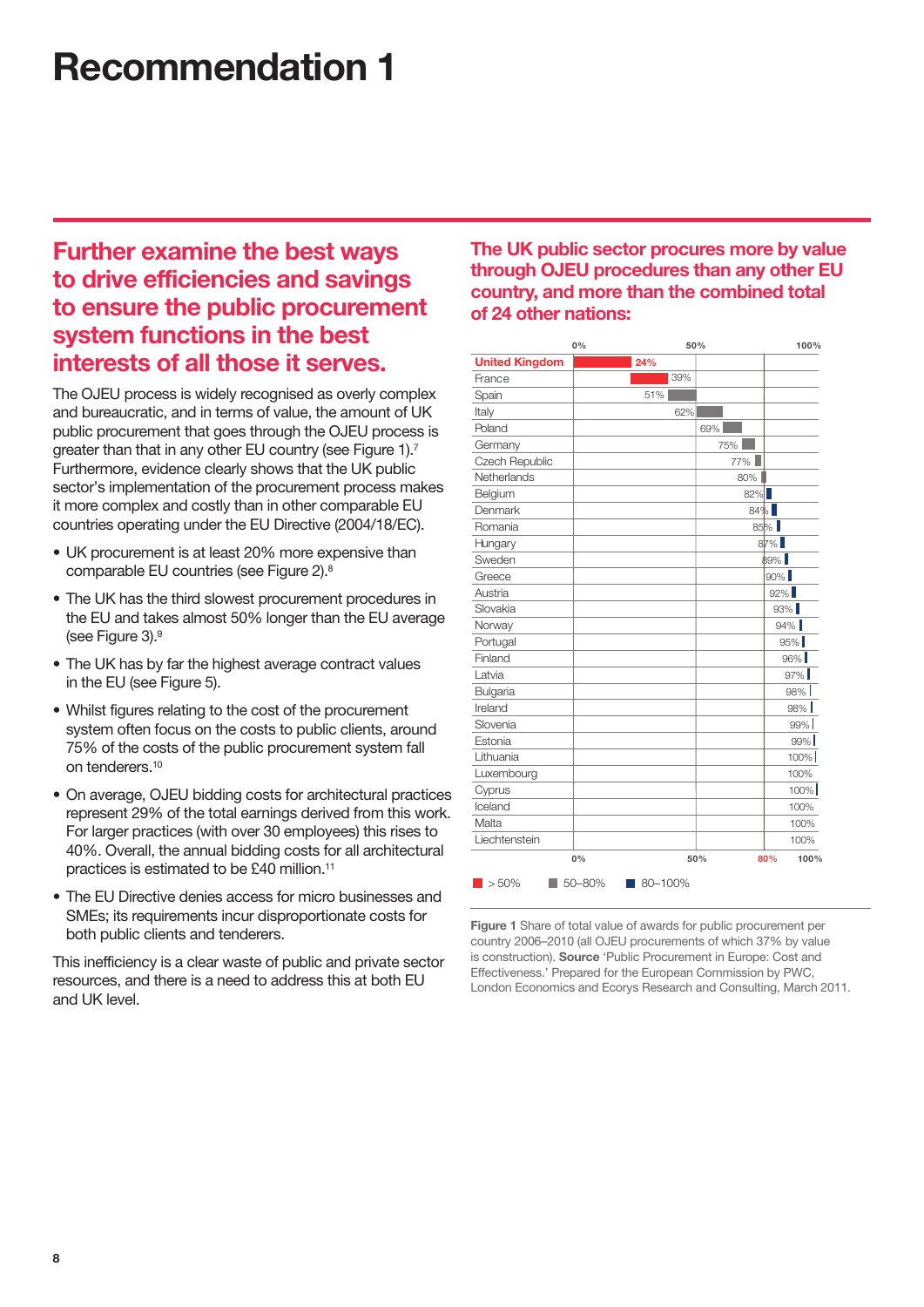## **High cost UK procurement is at least 20% more expensive than comparable EU countries:**



**Figure 2** Typical costs of a competition (weighted averages across all industries). **Source** 'Public Procurement in Europe: Cost and Effectiveness.' Prepared for the European Commission by PWC, London Economics and Ecorys Research and Consulting, March 2011.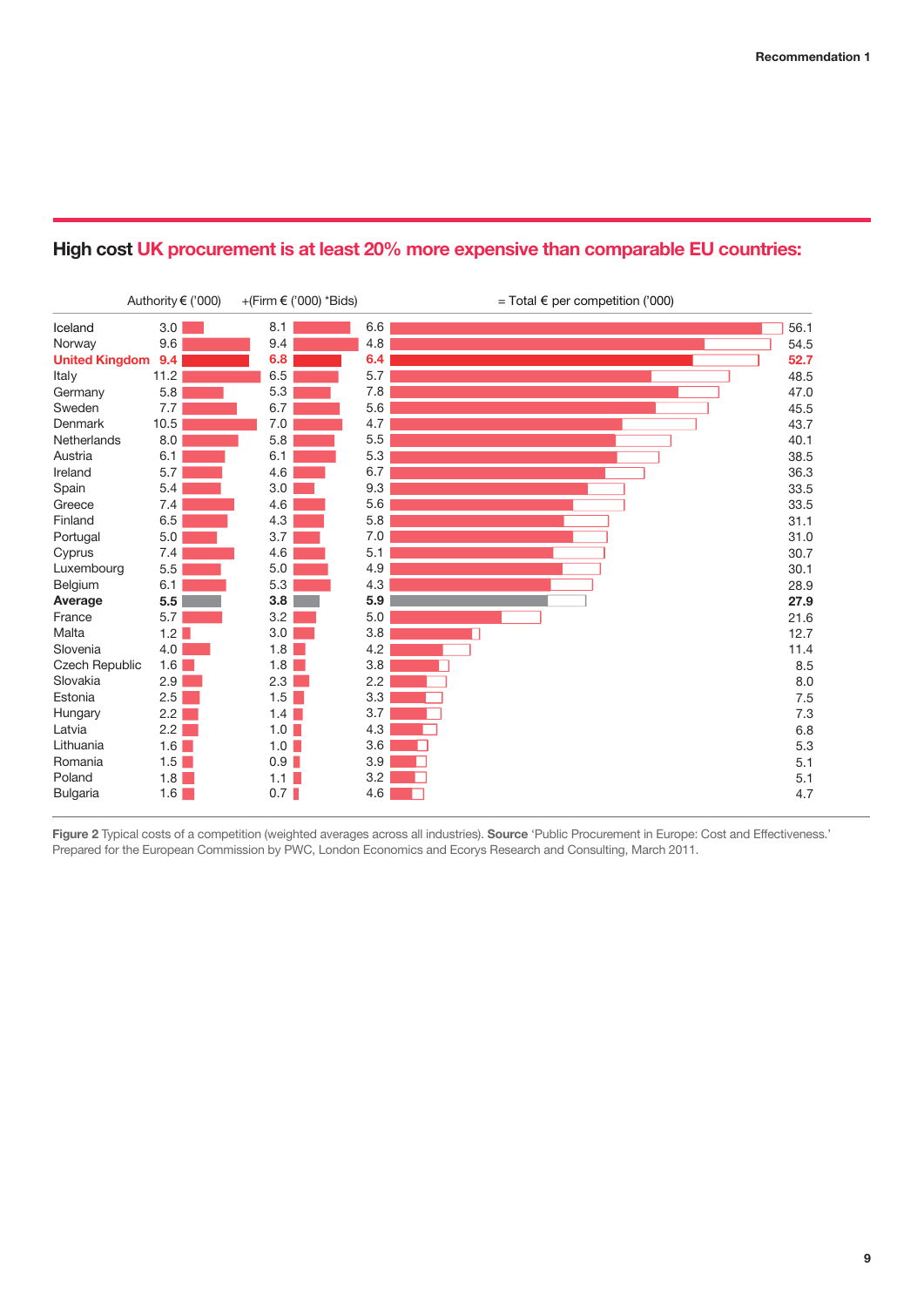As the framework for national regulations, the EU Directive must be revised to enable the construction sector to deliver the buildings the public deserves without being a financial burden for all parties. Unfortunately, the Revised EU Directive proposed by the European Commission in December 201112 falls short of the deep reform needed to ensure this is the case.

The Government must pursue greater reform in upcoming negotiations on the Revised EU Directive, and we urge that the concerns and amendments put forward by the architectural profession are taken into account.13

Under efficiency focused UK reforms, progress has already been made on how the UK can better implement the public procurement framework in practice. Proposals have been put forward on what constitutes an 'Intelligent Client', and emerging procurement models are rightly focused on better integrated project teams.14

However, as work under the Government Construction Strategy progresses, there is a need to examine how further efficiencies and savings can be driven. Reforms must be aimed at benefiting the public, public clients, and those businesses that tender to undertake this important work.

The RIBA proposes that further efficiencies and savings can be delivered as outlined in this section.

## **Slow The UK has the third slowest procurement procedure in the EU and takes almost 50% longer than the EU average:**

|                       | Number of days entire process |  |      |  |
|-----------------------|-------------------------------|--|------|--|
|                       | median                        |  | mean |  |
| Lichtenstein          | 61                            |  | 71   |  |
| Latvia                | 77                            |  | 93   |  |
| Poland                | 78                            |  | 90   |  |
| Hungary               | 81                            |  | 92   |  |
| Romania               | 84                            |  | 104  |  |
| Slovenia              | 84                            |  | 110  |  |
| Iceland               | 89                            |  | 97   |  |
| Lithuania             | 99                            |  | 112  |  |
| Slovakia              | 102                           |  | 119  |  |
| Sweden                | 102                           |  | 120  |  |
| Germany               | 102                           |  | 121  |  |
| Estonia               | 105                           |  | 122  |  |
| Norway                | 105                           |  | 123  |  |
| Netherlands           | 108                           |  | 130  |  |
| Total                 | 108                           |  | 133  |  |
| France                | 115                           |  | 133  |  |
| <b>Czech Republic</b> | 116                           |  | 135  |  |
| Spain                 | 117                           |  | 134  |  |
| Bulgaria              | 120                           |  | 171  |  |
| Denmark               | 123                           |  | 139  |  |
| Austria               | 124                           |  | 145  |  |
| Ireland               | 133                           |  | 170  |  |
| Italy                 | 138                           |  | 174  |  |
| Luxembourg            | 140                           |  | 157  |  |
| Finland               | 140                           |  | 160  |  |
| Belgium               | 140                           |  | 166  |  |
| Cyprus                | 145                           |  | 164  |  |
| Portugal              | 161                           |  | 184  |  |
| <b>United Kingdom</b> | 161                           |  | 193  |  |
| Greece                | 230                           |  | 278  |  |
| Malta                 | 241                           |  | 271  |  |

**Figure 3** Time for entire procurement process by country (median/mean number of days). **Source** 'Public Procurement in Europe: Cost and Effectiveness.' Prepared for the European Commission by PWC, London Economics and Ecorys Research and Consulting, March 2011.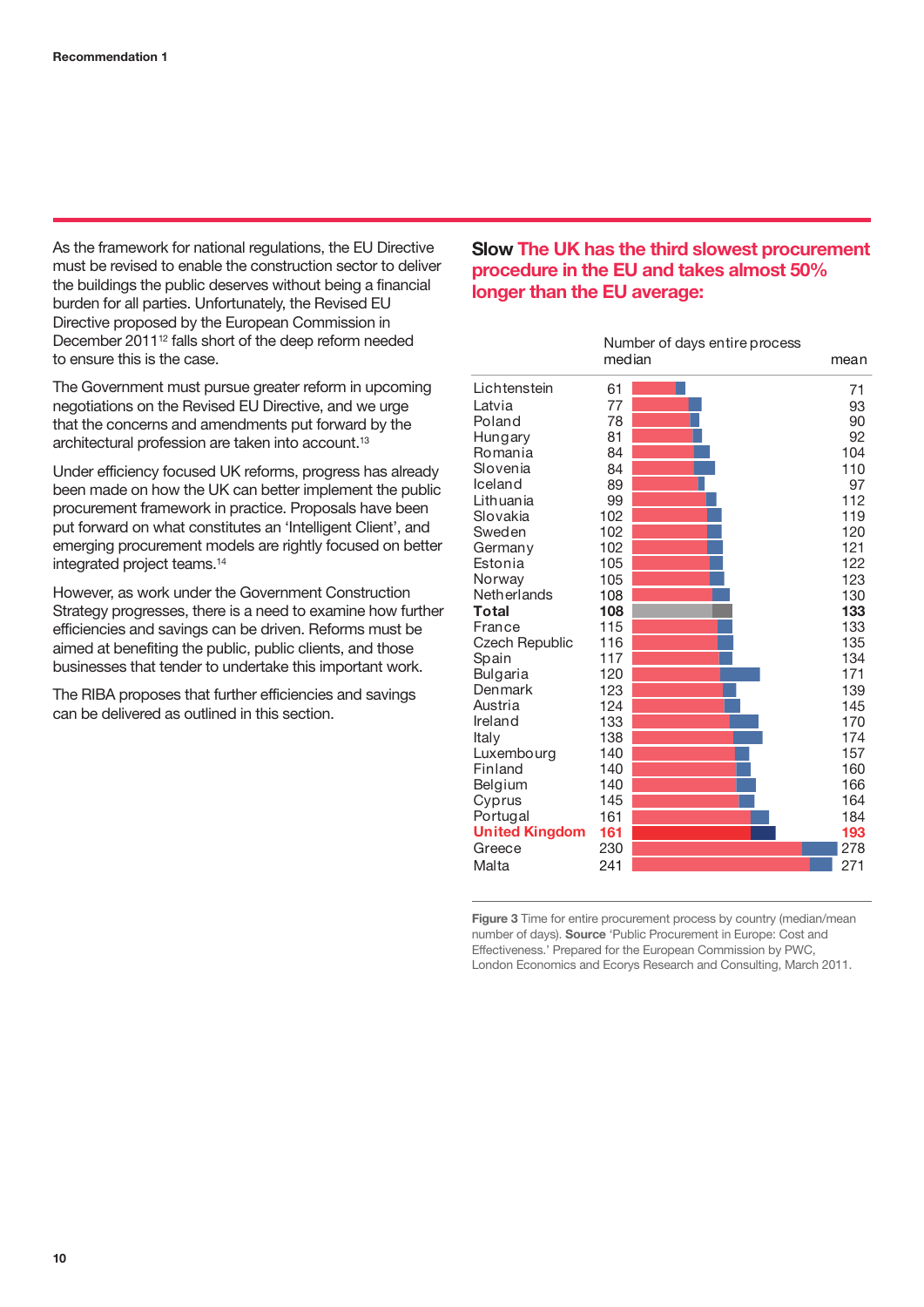## **Given the high value of UK procurement put through OJEU procedures, the number of contracts is low:**



## **The UK has by far the highest average contract values in the EU:**



**Figure 4** Member States' share of contracts awarded by numbers 2006–08 (all OJEU procurements). **Source** 'Evaluation of SME Access to Public Procurement Markets in the EU', coordinated by the DG Enterprise and Industry, submitted by GHK, September 2010.

**Figure 5** Mean and median values of award notices 2006–09 (all EEA procurements). Red cross denotes the average EEA values. CAN – contract award notice. **Source** 'Public Procurement in Europe: Cost and Effectiveness.' Prepared for the European Commission by PWC, London Economics and Ecorys Research and Consulting, March 2011.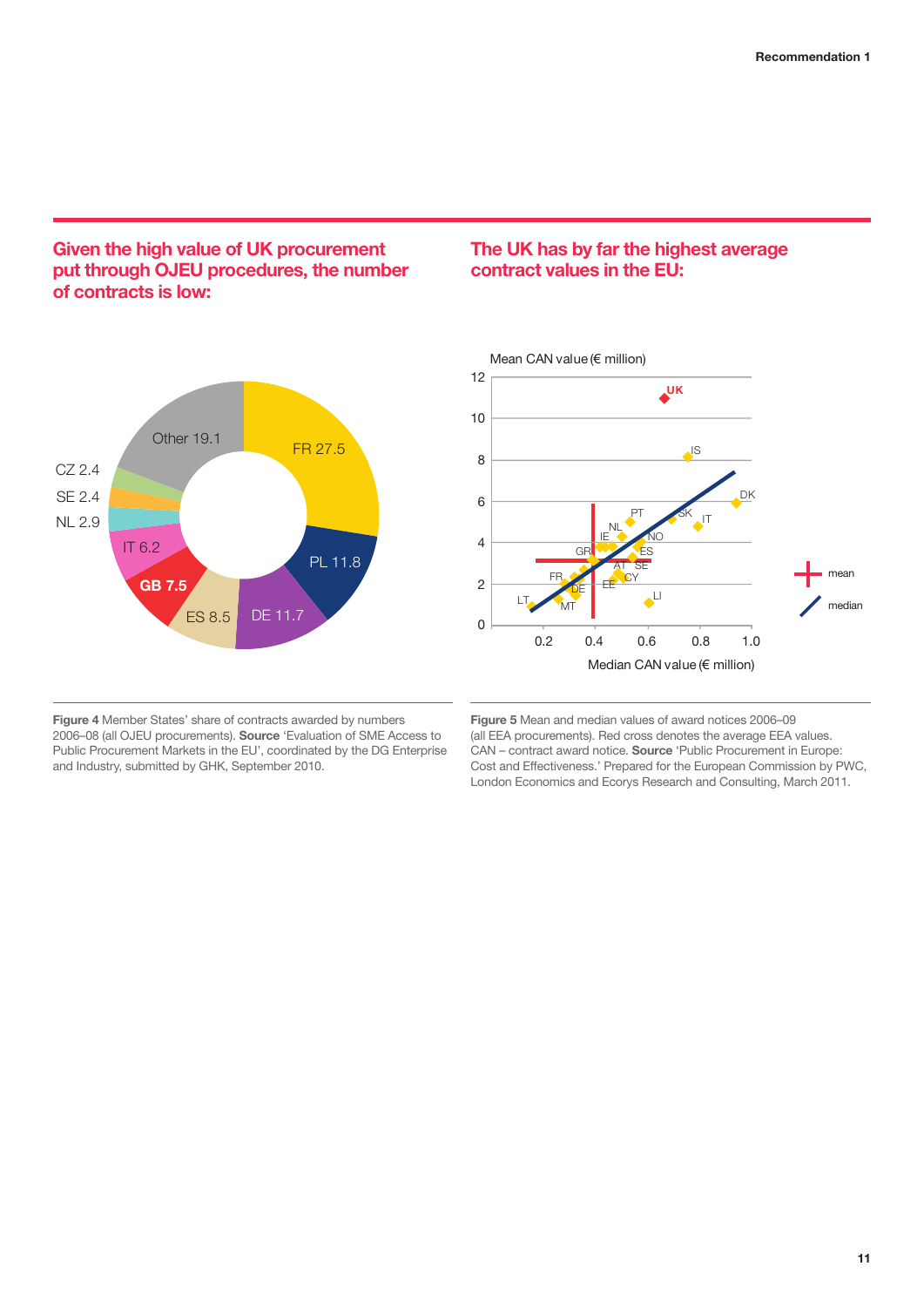## **1.1 Remove any 'gold-plating' and ambiguities, and align UK practice with best practice in other EU member states**

## **1.1.1 Establish clear, detailed guidance on 'intelligent commissioning' and scoping work, including common minimum standards**

The UK stance is that implementing all optional parts of the EU Directive gives public clients maximum permitted freedom on how to procure. Accordingly the UK has tended to adopt more of the optional provisions than many of its competitors.

What is therefore striking in UK public construction procurement is the lack of diversity in procedures used, and that those most frequently used (competitive dialogue and restricted procedures) are so inefficient.

In contrast, the relatively more efficient German system is more prescriptive in its national legislation about use of tested procedures, what they entail and making sure that the concept of quality is clearly defined.<sup>15</sup>

**Clear precedence should be given to the most efficient tried and tested procedures**, accompanied by reform of how these are implemented in practice. New procurement models emerging under the Government Construction Strategy should look to ensure they are streamlined with these preferred procedures.

We therefore welcome the Government's commitment to review whether it adopts the competitive dialogue procedure in future, and to reduce its use due to its proven inefficiencies. However, we question the need in the UK to adopt so many of the optional elements in the EU Directive (such as prescriptions on turnover).

In addition, the UK is now pushing for new 'innovation partnerships'. We believe that the same outcomes could be achieved through negotiated procedures without the need for this new option. Adding an 'innovation partnerships' procedure to the Revised EU Directive risks creating additional complexity when other UK based reforms and project specific contracts might be better suited to delivering the same result.

## **1.1.2 Clarify the definition and interpretation of 'bodies governed by public law' to exclude certain organisations from the EU Directive's scope16**

This definition is in the EU Directive and the Revised EU Directive. It should not be interpreted to catch and include within the scope of EU rules otherwise independent legal entities, 'arms length' organisations, charities and voluntary organisations when such entities are only in receipt of oneoff public grant support.

The UK position on 'Registered Providers' should be aligned with other EU countries (for example, Holland) to exclude these organisations from the scope of the EU Directive (and Revised EU Directive).

## **1.1.3 Reduce other legal ambiguities and complexities**

### **At EU level**

In general, negotiations should aim to simplify the structure and language of the Revised EU Directive and make it more transparent. **Specifically we see a need for consolidating distinctions between core legal principles, primary operational guidance and the optional or discretionary requirements**. In many respects the risk and scope for misapplication and interpretation is increased by the text of the Revised EU Directive. Simplification of the Revised EU Directive's structure and language will reduce administrative and legal costs whilst improving general comprehension and application.

We also advocate the following:

- **Enshrine in law what is constituted as a 'direct benefit'** for the public client (preferably by an electoral or geographic definition that reduces the onward sale of frameworks and their aggregation).17
- **Adopt a non-discriminatory approach towards mutuals, joint ventures, social or charitable enterprises, employee lead organisations and consortia in all reasonable forms.**
- Align revisions to the Revised EU Directive with the EU Remedies Directive (2007/66/EC) to **reduce the number of legal challenges**, and any such challenges being transferred to the European Commission's proposed independent national oversight bodies (see 1.1.4 below).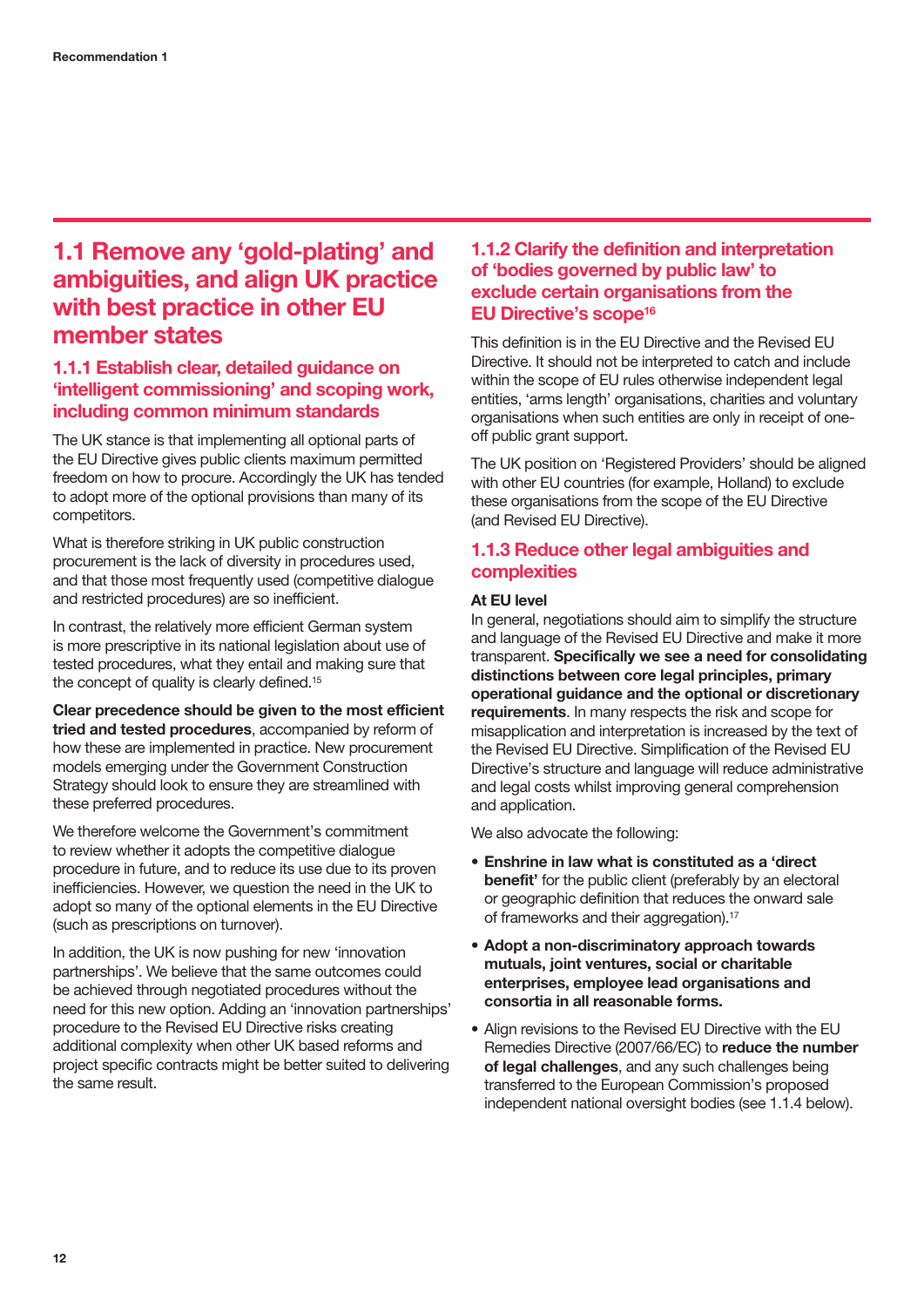A final point relates to Services of General Economic Interest (**SGEIs**). Current public procurement rules do not take into account the national obligations a local commissioning body has to fulfil when procuring work or selling land in order to deliver the SGEI it is responsible for. 'Registered Providers' that take over homes on land from a developer, as part of a separate planning agreement between a local authority and the developer, are expected to go through a tender process.

**The special characteristics of land and social housing mean that an exception to the procurement rules should be made in situations where only one economic operator can realistically provide needed homes (or other SGEI)**. In the UK, land, design and build and off-theshelf deals are some ways of procuring social housing. The rules need to take this into account along with all local ways of securing and procuring SGEIs, housing and community land, so as not to impede its provision.

#### **At UK level**

We propose that the UK Government should clarify, simplify and align existing legislation and guidance concerning the criteria used in procurement tendering including:

- CDM Regulations 2007;
- Appendix 4 of the CDM Approved Code of Practice ACoP (which has emerged as a default);
- BS 8534:2011 (British Standard on Procurement);
- BS ISO 10845:2011 (Part 1 and Part 2); and
- PAS 91 (see 1.3.3 below).

When the time comes to transpose the Revised EU Directive into national law, we would urge that the Government should:

- Ensure all core legal requirements are pre-eminent; and
- Ensure all language in regulations is as clear and as minimal as possible.18

## **1.1.4 Consult on, define and create an independent national oversight authority to promote best practice**

We welcome the UK Government's launch of 'Mystery Shopper', which gives suppliers an anonymous route to challenge poor practice and lack of transparency.<sup>19</sup>

**We also welcome the European Commission's proposals in the Revised EU Directive for a single national 'independent oversight authority' to be responsible for monitoring, performing and checking public contracts and promoting best practice**. This body could take over the Mystery Shopper function in time.

#### **It is our view that the UK should establish such an authority as soon as possible**.

However, since this centralisation could separate end users further from commissioners, and could reduce access and competition, we propose that the new authority be carefully monitored during a fixed trial period, and redefined or modified as necessary.

We would hope that establishing an independent oversight authority of this nature would help identify and remove any 'gold plating' in UK public procurement. It should also help improve market access issues for micro businesses and SMEs, in particular by monitoring the proportionality of qualification procedures and criteria applied across the upper and lower contract value bands (see 3.2.3 on value band below). This would align with the proposals of the Small Business Act for Europe, which is there to strengthen SMEs' competitiveness.

The authority should be conferred rights as a 'Regulator of Procurement Practice and Standards'. In the event of procurement practices contrary to the EU Directive's requirements, tenderers could have a right of confidential appeal to this body, which could in turn enforce the relevant legal requirements.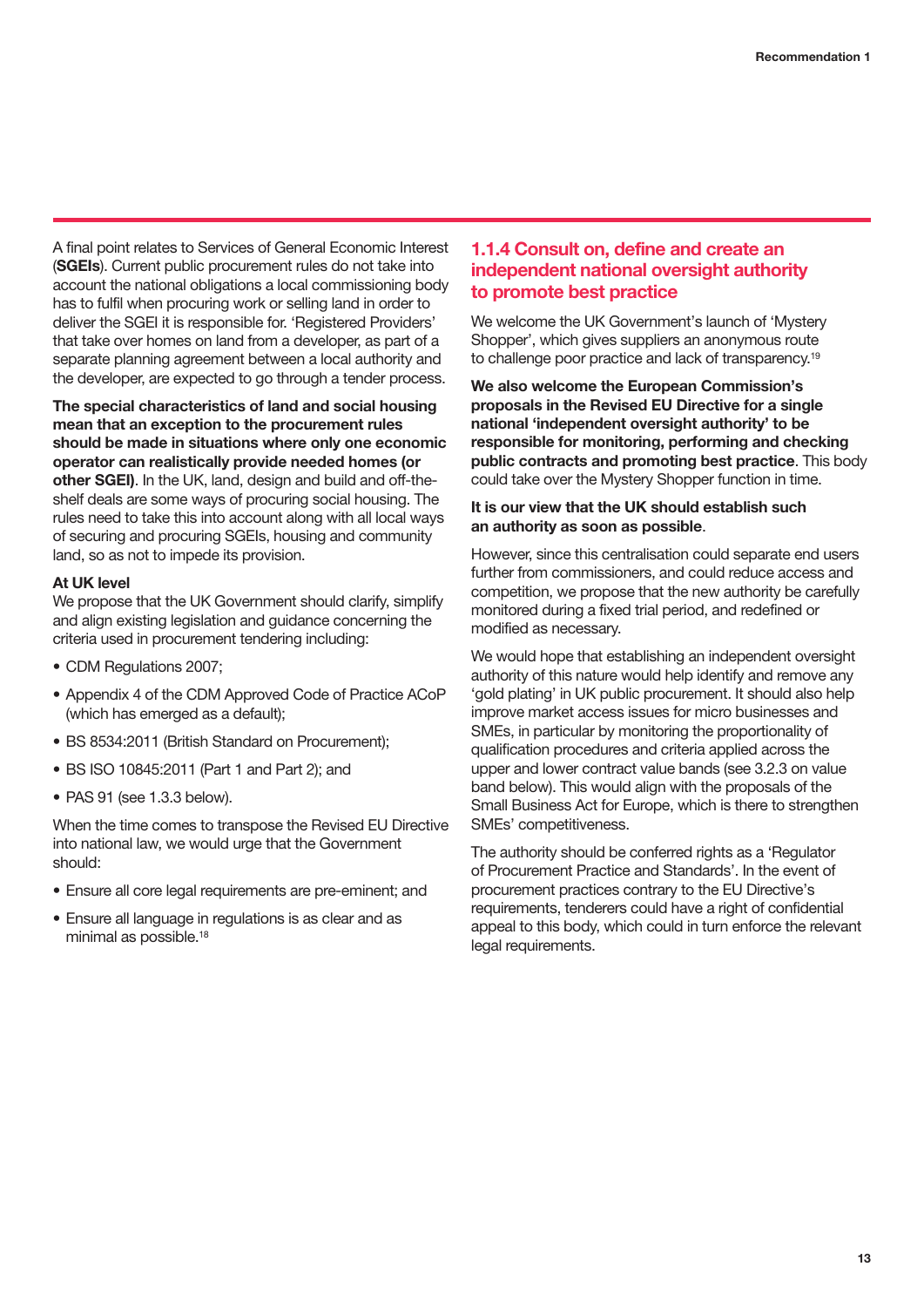## **1.2 Clarify and simplify processes and language, supporting public clients through guidance and training**

## **1.2.1 Establish guidance and minimum requirements for public client training, as well as the recruitment and retention of qualified staff**

Public clients and their procurement teams need more support in the early stages of the construction procurement process. More project management training and better support from Government advisory agencies would be helpful. The RIBA welcomes the Government's announcement of a new 'Commissioning Academy' in this regard.

The European Parliament's resolution of 25 October 2011 on the modernisation of public procurement makes clear the importance of promoting professionalism and guaranteeing objectivity of public clients.20 We fully support the European Parliament's recommendations in the resolution for the development of targeted training programmes, a network of centres of excellence within existing national frameworks to promote information and good practice exchange, and for clear and readily comprehensible guidance for public clients.

## **1.2.2 Establish clear, detailed guidance on 'intelligent commissioning' and scoping work, including common minimum standards**

**"Before procurement should come commissioning."21**

It is essential that public clients have the right expertise for managing construction projects, and a good understanding of the procurement process. Alongside the 'Intelligent Client' proposals of the Government's Procurement & Lean Client task group,<sup>22</sup> the RIBA is calling on the UK Government to encourage 'intelligent commissioning', through Government provided standardised inception stage procurement guidance. This should cover interpretation and application of legislation governing procurement for contracts both above and below OJEU thresholds.

Such guidance should be outcome focused and explain simply how to select the best procurement route for different sectors, works, project values and types. It would also illustrate how to be an 'intelligent client', explaining the

fundamental requirements for sound advice, informed decision making, good organisation, strong leadership.<sup>23</sup> clear brief and defined budget (see below).

This would help ensure public clients feel confident in what to ask for at each stage of the project, and are better able to identify needs or opportunities when they arise. The first important stage is brief and budget.

### **Briefs and budgets**

A well researched and developed project brief, and a clear budget prior to tendering are essential. They can avoid reinterpretation, delays and changes to project costs. Briefs must be clear and feasible, and language and descriptions should be standardised. Delivering the right building for the end user, on time and at the right price, depends upon the quality of the brief and budget.

The 'intelligent commissioning' guidance we propose that Government should develop should therefore require all public clients to:

- Develop a well researched comprehensive design brief (allowing flexibility for innovation);
- Fix a budget;
- Carry out detailed site analysis;
- Sign-off on content;
- Sign-off on layout; and
- Agree quality benchmarks.

The guidance should also note that where proportionate, public clients should be encouraged to:

- Develop a concept design;
- Agree an output specification;
- Analyse buildability; and
- Evaluate construction logistics.

Clear budgets are often lacking at the outset of the process. We believe that the most effective means of procurement is the target-cost method, which results in designs to fit a budget rather than a budget to fit the design. We therefore support part of the philosophy of the Procurement & Lean Client task group's proposed 'Cost-led Procurement Model',<sup>24</sup> as greater value results from teams competing on quality rather than contractors competing on price (where quality suffers). A cost-capped approach encourages innovation.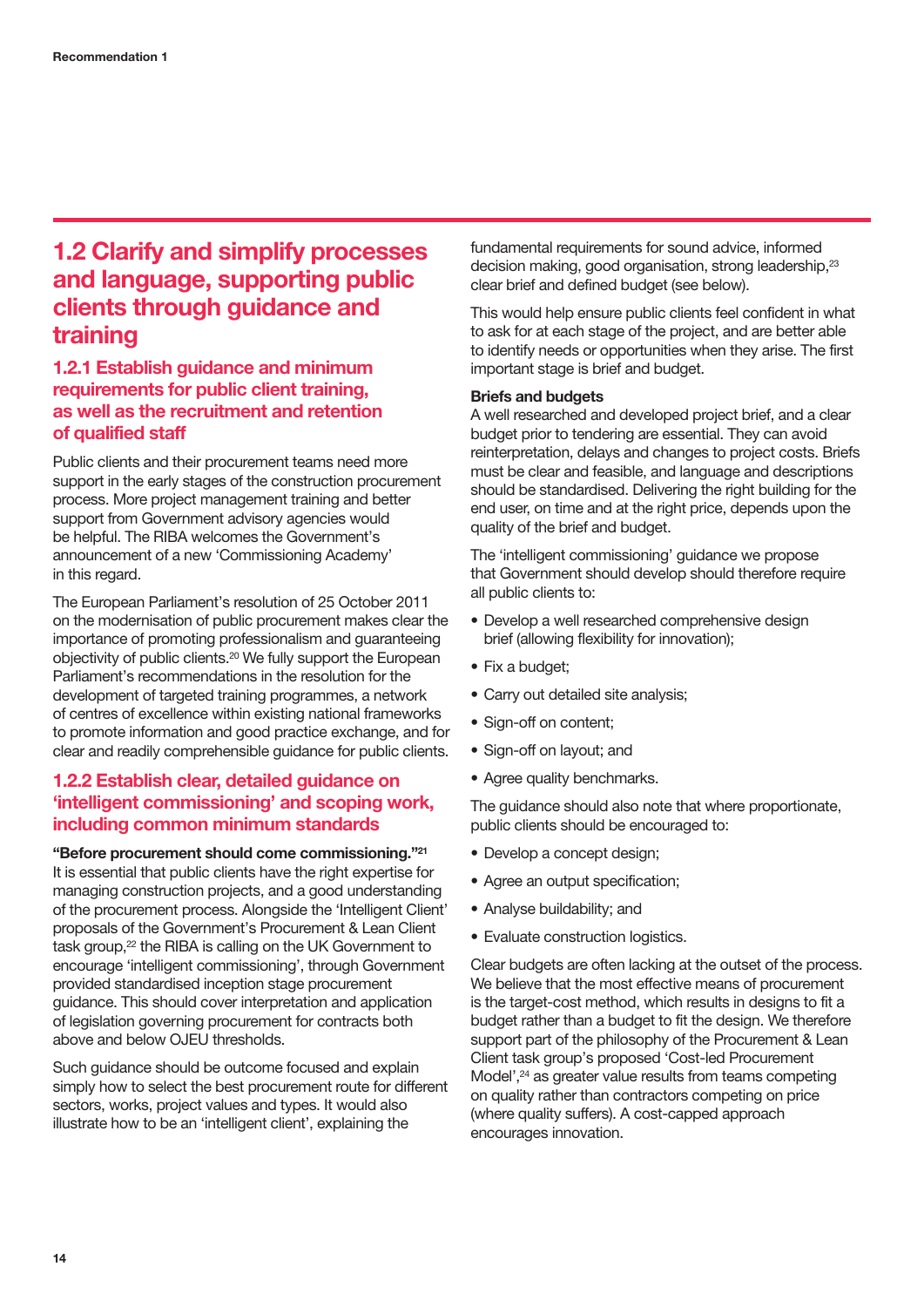### **Engaging with end-users' needs**

A building should be designed for its users, so getting the brief right means ensuring that it is aligned with their needs and the service it is intended to deliver. The RIBA recommends that 'intelligent commissioning' guidance should also encourage the use of structured end-user consultations to inform the brief wherever end-users are identifiable.

## **1.2.3 Provide guidance to public clients on how to value and manage design and project delivery at all identifiable stages in the process**

**Client advice from professionally qualified design advisers is recommended to public clients to support the right business plan, brief and delivery quality, and the outcomes they want. This is appropriate for:**

- (i) Those who lack in-house expertise or significant experience; and
- (ii) Those public clients who have considerable in-house expertise and who feel they would benefit from independent advice in decision making at key project stages, or for project review.

The 'intelligent commissioning' guidance discussed above should encourage such support to be commissioned as early as possible in the process where this need is identified.

RIBA accredited Client Advisers<sup>25</sup> can be utilised by inexperienced public clients to ensure that they are properly guided through the process of commissioning, helping them to maximize the value and quality of their projects. Client Advisers can result in:

- **Briefs and budgets that better reflect the public client's desired outcomes and needs**;
- **Fewer delays and redesigns** further into the procurement process; and
- **Lower overall costs** subsequently.

Client Advisers can be utilised for framework selections, PFI style procedures and individual projects.

## **1.2.4 Define and embed provisions relating to a new 'intellectual services' category to enable a more proportionate approach to procuring such professionals**

A definition should be included in the Revised EU Directive to provide for a new 'intellectual services' category of services. This should help to recognise the structural differences in professional consultancy services that require professional accreditation from other services, and allow for appropriate procurement processes to be subsequently applied.

Construction professionals such as architects, like other professionals such as lawyers, are qualified by lengthy vocational and specialised education. They are also accredited by national professional institutes, and required to conduct themselves in accordance with professional codes. The structure of the service they provide (and consequently the structure of their industries) is thus distinctly different to many other general service providers. Furthermore, the defined remit of a professional service extends beyond the scope of legal commercial contracts (into professional codes etc.).26

The new definition should clearly distinguish between contracts for design and contracts for the construction of works; its principal objectives being to embed professionalism and professional impartiality, allow proportionality in terms of procurement processes, and better share the apportionment of risk and contractual responsibilities (making Independent Project Insurance more feasible where needed).

This new category should recognise different contractual roles and responsibilities, open up contractual choices for clients offering them greater flexibility and uphold professional values. This new category would also redress the disadvantages arising from the current severance between responsibilities in design co-ordination and work stage.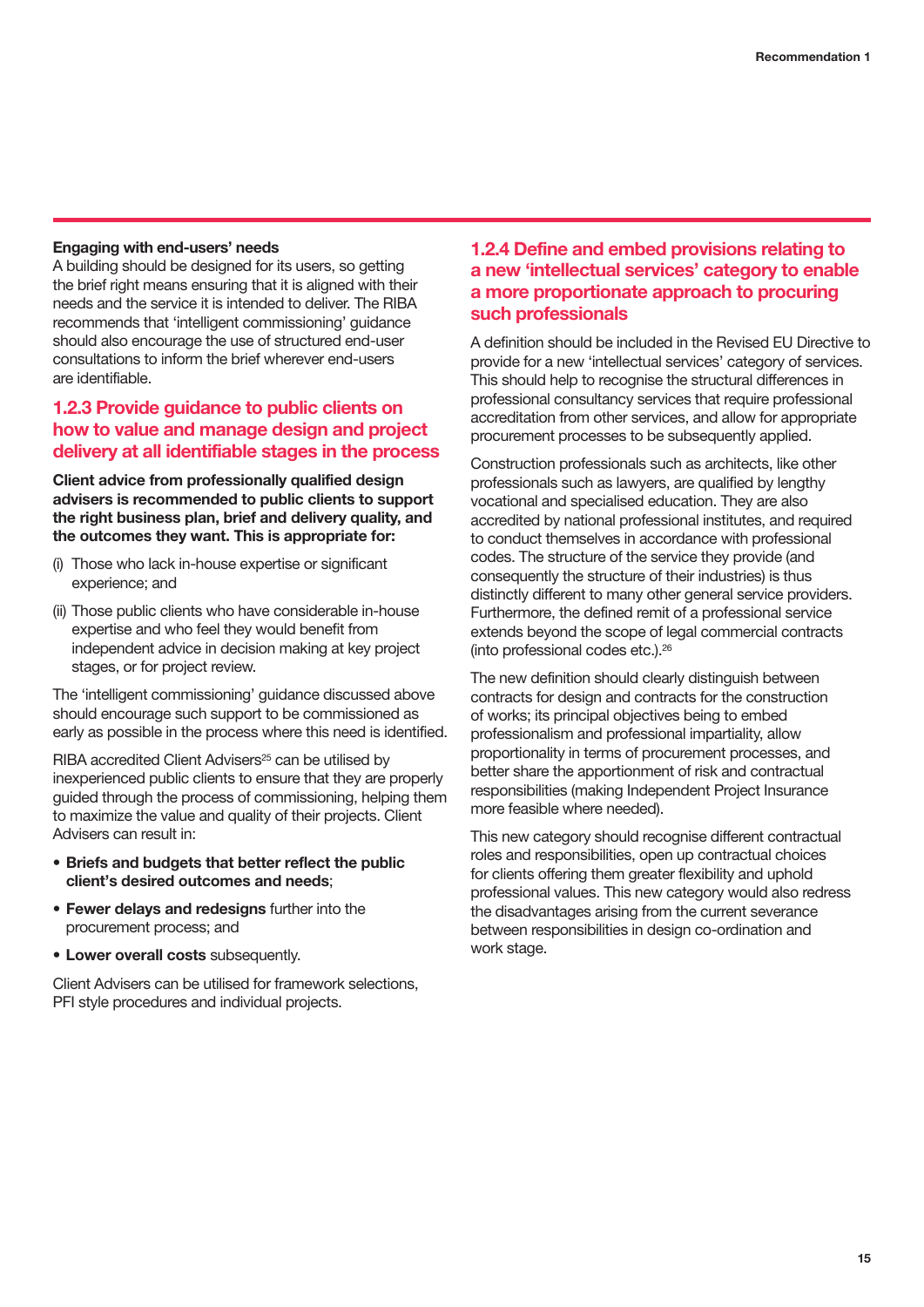## **1.2.5 Introduce new contracts for the appointment of tier 2 suppliers to simplify paperwork, streamline payment, and acknowledge professionalism**

In contracts with tier 2 suppliers, including sub-contractors and professional services suppliers, administration costs are increased and transferred down the supply chain, impacting on construction quality. In other words, money is being spent on paperwork rather than design and construction. There is also evidence that a requirement to use two architectural consultancies on a single project has had the effect of diminishing construction quality.<sup>27</sup>

We believe that a new form of contract for the appointment of tier 2 suppliers needs to be developed. **This should allow for the establishment of a direct relationship between the public client and the tier 2 suppliers (within both prevailing arrangements and the context of emerging integrated team practice)**. This contract should address standards of quality, propriety and client design liaison (as well as payment terms).

At present, higher overheads, increased liability and potential risk of delayed payments act as a significant deterrent to micro businesses and SME consultants from tendering for tier 2 supplier contracts. We therefore welcome the European Commission's proposals in the Revised EU Directive for the establishment of client accounts, providing surety of payment for sub-contractors discharging duties under a contract. We also welcome the UK Government's move towards project bank accounts.28

## **1.2.6 Encourage appropriate standardisation in all public procurement contracts**

Frequently, service contracts offered to professional consultants are prepared and legally scrutinised on an individual basis. This incurs significant, unnecessary and unproductive expense that would be better spent on improving the quality of the build. We propose that there should be standardisation of all forms of contracts for goods and services (i.e. employment terms *vis a vis* scope of works).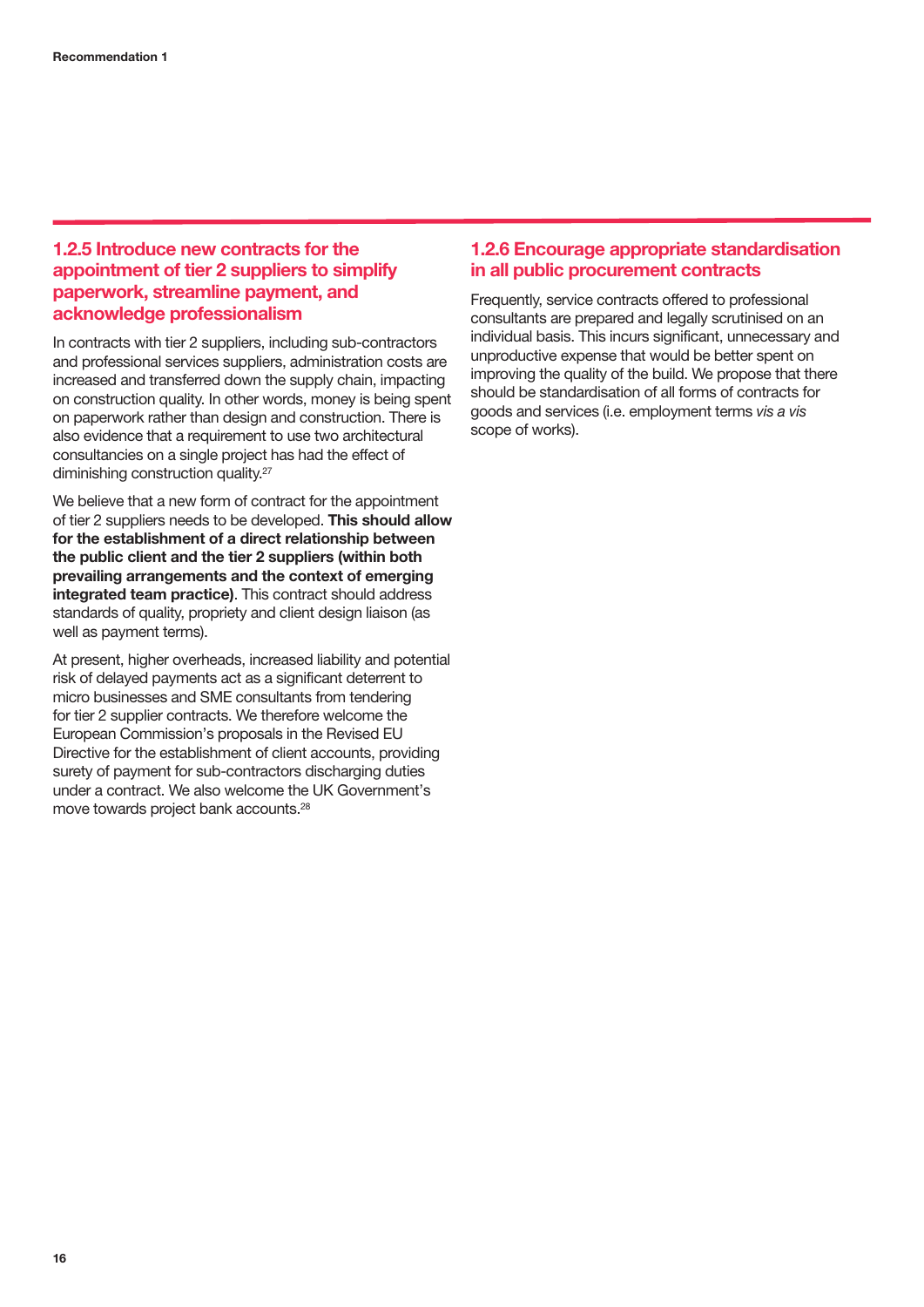## **1.3 Reduce the time and costs of the tendering process, and introduce timescales for bid assessment**

## **1.3.1 Provide a 'single point of contact' for all public construction projects through an EU online portal**

**The RIBA recommends that all public construction contracts should be advertised through a single EU online portal**, using RSS feeds to update and feed through data in relation to opportunities in each specific member state.

All tenderer responses should also be submitted and evaluated through this portal, standardising procedures and removing variations. This should improve communications between the public and private sector, and could be used to generate and encourage transparent feedback to improve the quality of tenders. It could also be used to generate other efficiencies using a simple, accessible and universally understood format. A single access point would be needed for each member state's procurement notices and responses.

The new portal should enable public clients to achieve a submission with minimum fuss and cost, through simple standardised questions and answers. The responses could be compiled in a similar way, but should allow for bespoke answers to qualitative questions. The process could be very similar to the existing UK Planning Portal.

We welcome the new UK Government 'Contracts Finder' procurement website but believe it should be enhanced and extended so that the construction sector categories are linked to and embedded within the UK Planning Portal. We also support further cross-border advertising of contract opportunities. Advertisement through EU wide portals of as much public procurement work as possible below the thresholds would further increase access for SMEs and micro businesses. This would also increase opportunities for cross-border trade which currently represents only 1.5% of public procurement contracts (mainly at higher contract values).

Main functions of the portal should include:

- **Simple functionality** requiring no prior knowledge or training, be usable by unskilled procurement teams and contain guidance information in order to help 'upskill' them. Government should engage the construction industry and professional bodies to develop best practice examples to use in such guidance.
- '**EU procurement passports**' that are completed on-line and updated annually.
- **Pre-registration and pre-qualification of 'intellectual service' consultants for certain contracts**, banded by value, removing the need for repetitive completion of basic Pre Qualification Questionnaire (**PQQ**) information.
- Self-selecting filters for public clients and tenderers.
- Tenderers could automatically receive new opportunity alerts based on their preferences.
- It should replace the myriad private-sector portals (e.g. londontenders, mytenders, and procure4london) and thus **be open to private commissioners**.
- **Efforts to standardise criteria nationally (and across the EU)** to save time and money for both public clients and tenderers.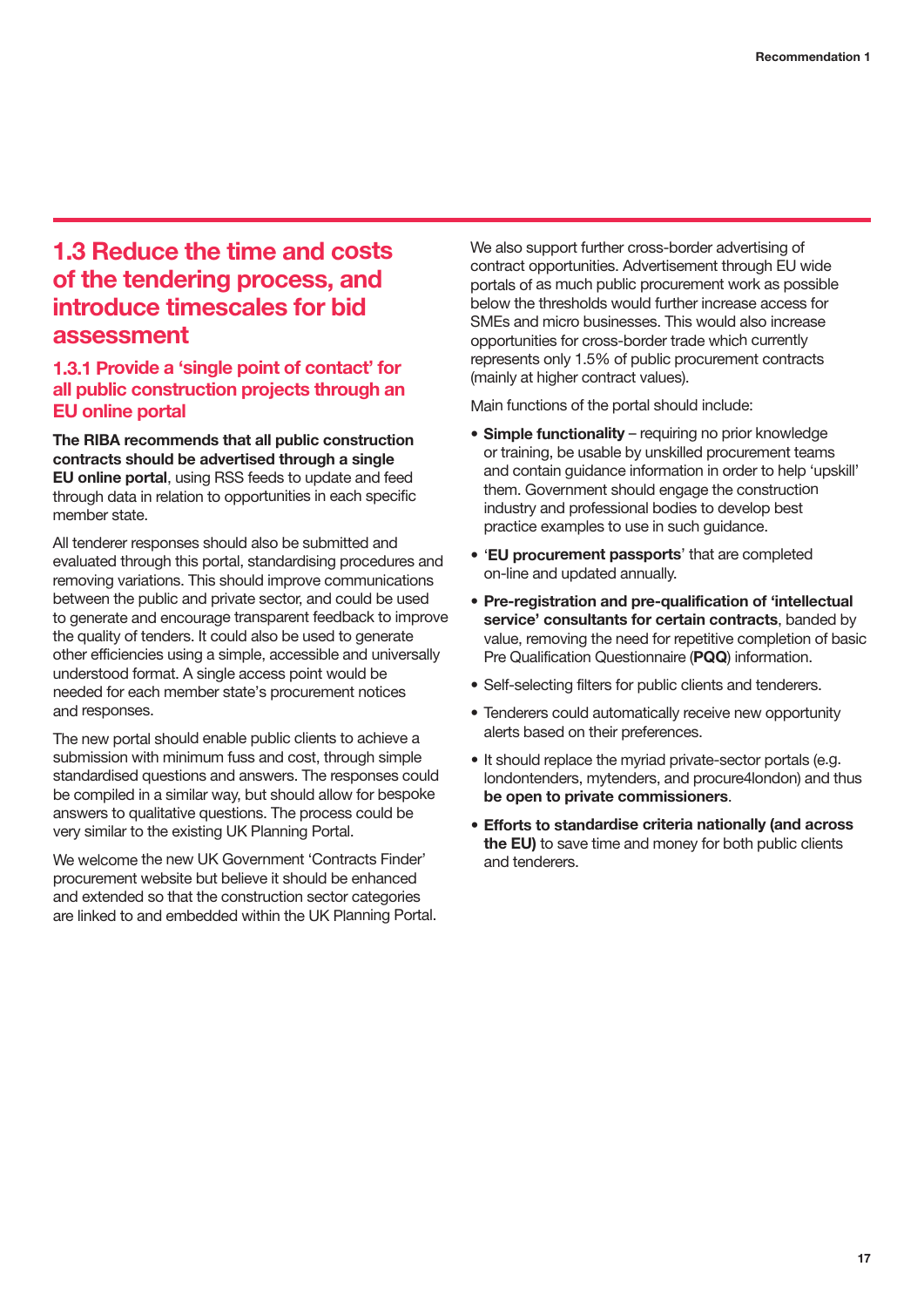## **1.3.2 Allow self-certification**

We welcome the European Commission's proposals in the Revised EU Directive for:

- **Self-certification**, or having professional qualifications validated via online portals (to significantly reduce paperwork and review time);
- **Attestation only at any pre-award stage** and all validation confirmed only upon award; and
- **EU Procurement Passports**.

Alongside the eventual implementation of such proposals, we call for all professional institutes and registration boards such as ARB and RIBA to be recognised as national certifying and accreditation bodies. This would save significant amounts of time for public clients and tenderers. and ensure that well trained public sector staff are not diverting their attention to unnecessary administrative tasks.

## **1.3.3 Shorten, standardise and simplify PQQs**

The RIBA has welcomed the UK Government's intention to provide public clients with a standardised set of common questions covering competency and corporate governance along with new processes intending to improve access, simplify, and accelerate the PQQ process for restricted bids.29

However, the desired alignment, universal use and subsequent reduction in bureaucracy, has seen little change since the original introduction of PAS 91. In general, the document does not adequately consider the principal of proportionality.

PAS 91 currently fails to recognise distinctive differences in size, organisational structures, working methods, capitalisation and turnover between different types of operatives and branches of the construction industry. There are obvious differences between the working processes and products of professional consultants undertaking design work and those physically involved in construction processes. **We have expressed significant reservations with the 'one size fits all' approach promoted by PAS 91**.

We believe that self-certification with attestation (see 1.3.2 above) regarding all competency criteria would accelerate procedures. In particular, the qualifications and accreditation of professional 'intellectual service' providers should be sufficient evidence to answer the questions raised in most respects. This would save public clients a huge amount of time in assessing tenderers.

We recommended that further review of PAS 91 looks in detail at the whole procurement landscape and is clear that the distinction between suppliers and service contracts already embodied within the EU Directive should be upheld and extended. Ultimately, whilst PAS 91 is a step in the right direction, much more remains to be done to ensure that PQQ becomes a more streamlined, informed and proportionate process.

## **1.3.4 Define expeditious and universal time limits for pre and post qualification, award, and appointment**

The RIBA supports reducing the time limits on procurement processes. **We believe that 120 days should be regarded as a maximum for the public procurement process through to the award stage**, unless there are justifiable reasons for deviation. Where public clients are able to undertake the process in a shorter time there should be incentives for them to do so (for example, where it may be appropriate for simple expressions of interest (**EOI**) and design competitions).

**There should be time limits set for the assessment of tenders by public clients**. These might be proportionate to those limits placed on tenderers.

## **1.3.5 Limit and tailor tender materials to facilitate more efficient assessment**

**We propose that Government should introduce guidance on applying proportionate volume limits for tenderers' response materials**, to ensure economy and ease the review process wherever contract values are within the lower range of contract values (the 'lower band' proposed in 3.2.3 below).

Designers have specialist knowledge and specific skills which inform design processes. It should be these skills which are evaluated. We propose there be better opportunities for tenderers to submit bids with responses related to their specific skill sets and professional strengths – in the case of architects, by short drawn or illustrated reply as opposed to purely text based responses.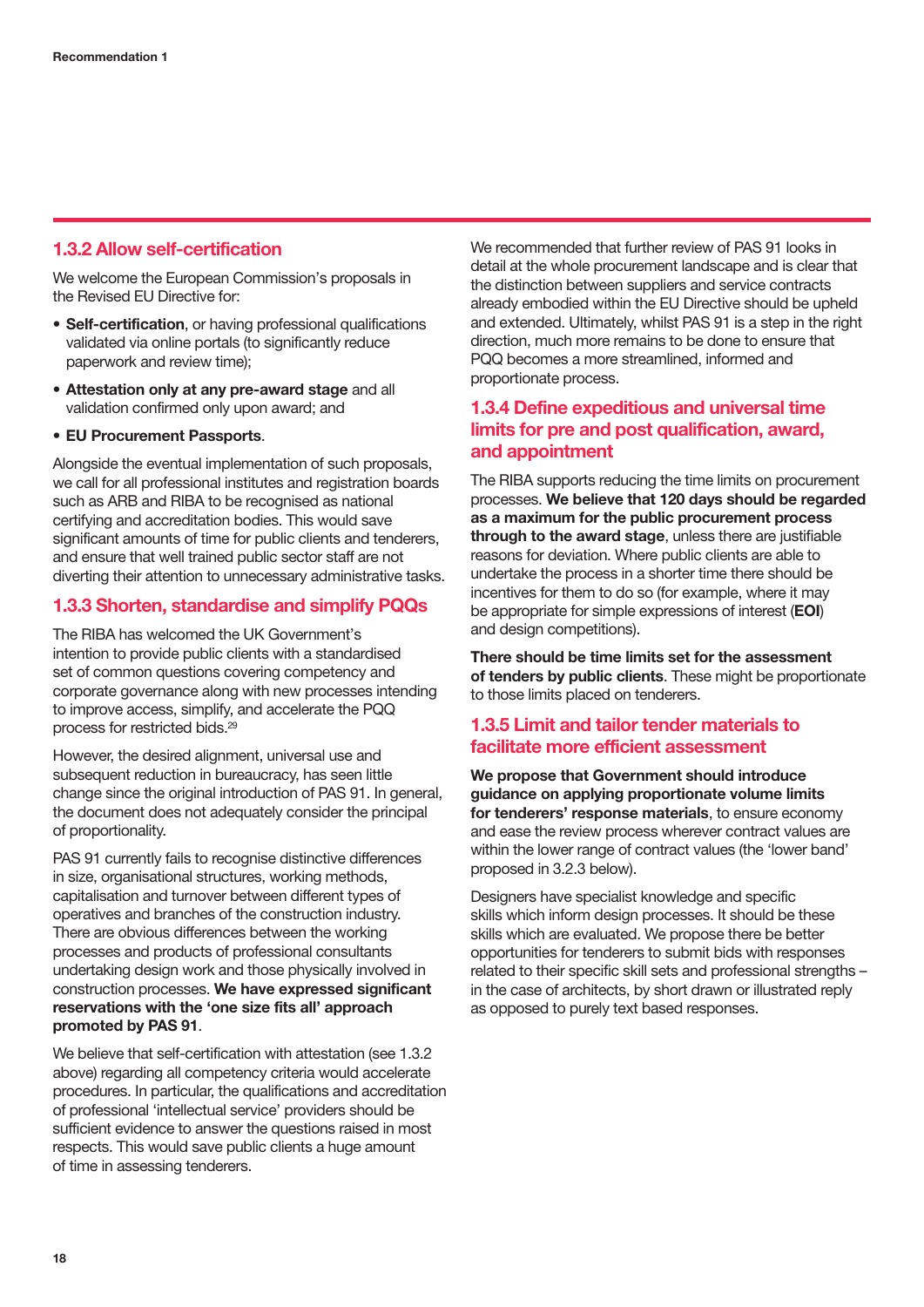## **1.3.6 Benchmark pre and post qualification costs in the public and private sectors (tenders, final project costs and outcomes)**

Cost benchmarking is being undertaken as part of ongoing savings efforts under the Government Construction Strategy. We believe that the aim of this work should be to ensure that costs for public clients and tenderers **become comparable with costs in the private sector in the long term**.

However, we agree with and note the concerns and approach on benchmarking in the Government Construction Strategy. **Where cost efficiency is a lead driver, there is a risk that the lowest cost criteria will take precedence over whole life costs**. As the Strategy notes: 'A vital context of cost benchmarking is therefore a clear understanding of how a project will deliver value in the provision of public services, so that the cost benchmark is not set artificially low by the inclusion of projects that fail to deliver value.<sup>'30</sup> On this point, see 2.2.3 below.

## **1.3.7 Introduce ways of capping the number of tenderers to make procurement more manageable for public clients**

**The number of tenders received for architectural contracts is significantly higher than the average**. This represents a significant private sector resource investment, and requires a daunting amount of time for public clients to fully assess the tenders. A competitive and dynamic market is a good thing, but pragmatically there need to be ways of capping the number of tenderers.

#### **In the EU31**

- 20% of contracts only receive 1 bid.
- Most contracts receive 4 to 6 bids.
- 99% of contracts receive less than 39 bids.
- Construction sector tenders attract most competition (mean 7.4).
- Housing and recreation sectors attract the most bids (mean 6.1).
- The highest average numbers of bids are submitted for contracts in Spain, Germany, the UK, Ireland and Portugal.
- UK restricted procedures seeking architectural services for lower value works in densely populated areas frequently attract more than 60 bids.
- **EU architectural competitions have attracted up to 1,000 bids**.

The issue is exacerbated where the market is very large and/or the value of works low.

One option for lower value and popular projects might be for procedures to be **preceded by a sortition system** (i.e. an equal chance method of selection by some form of lottery) regarding the professionally qualified candidates for short-listing prior to any submission. This could limit the number of tenderers to, for example, not less than 35.

## **1% of contracts receive 15% of all bids:**



**Figure 6** Volume distribution of offers. Distribution of bids is highly skewed towards the low end – 99% of requests receive less than 39 bids, 1% however receives 15% of all bids and a few receive nearly 1,000 bids. **Source** 'Public Procurement in Europe: Cost and Effectiveness.' Prepared for the European Commission by PWC, London Economics and Ecorys Research and Consulting, March 2011.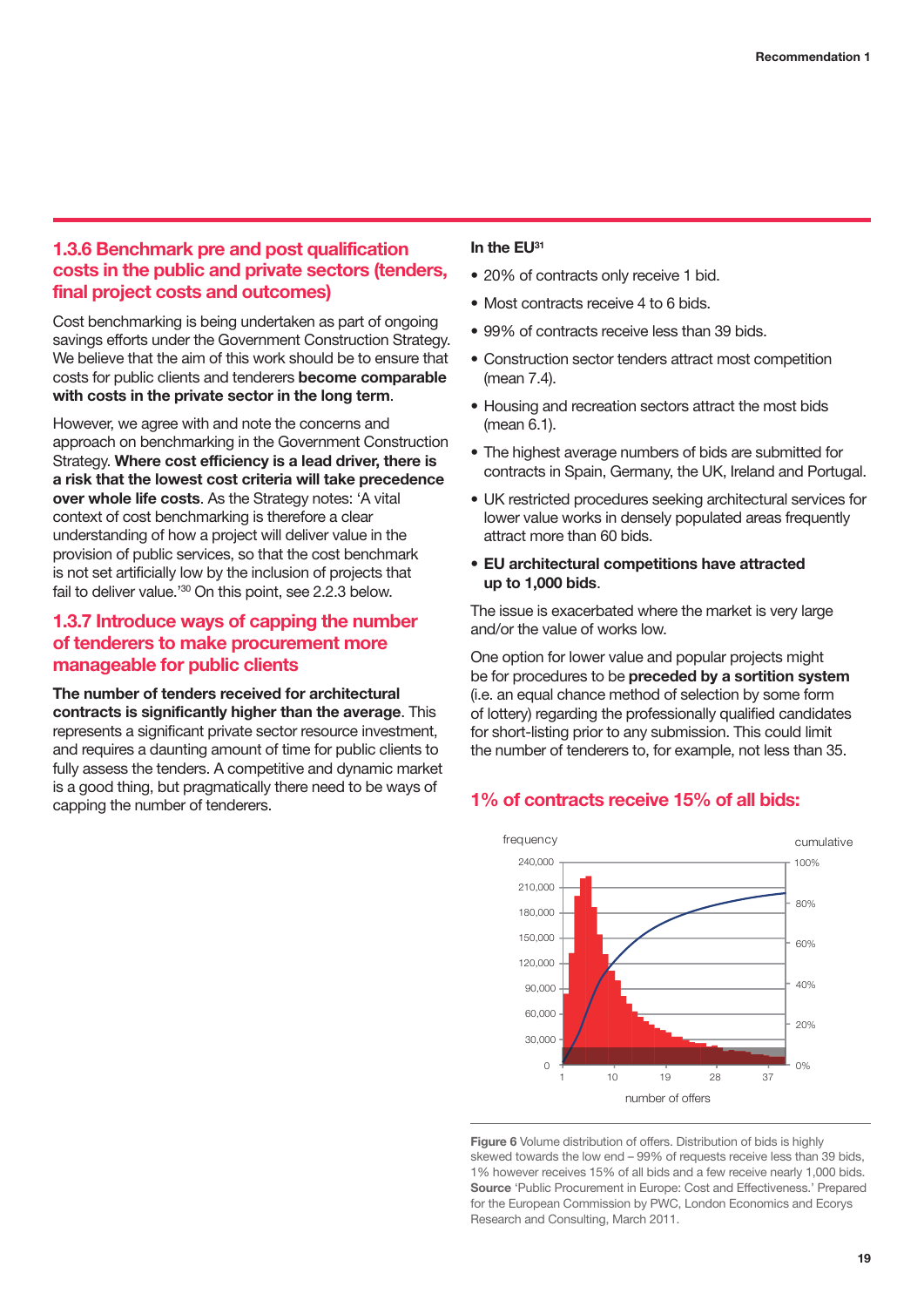## **1.4 Change working practices and methods**

## **1.4.1 Ensure flexibility and appropriate adaptation of processes**

Whilst using the most tried and tested procedures, it is clear that different procurement methods are appropriate for different projects, so a sufficient degree of flexibility must be maintained. The RIBA believes that procurement models should be better adapted to be suitable for the contract value, type of project or context.

The Integrated Procurement Team Models for Public Procurement table below demonstrates how that might be achieved.

Procurement processes (and emerging models) should always be properly adapted to the type of project. This will:

• Enable better options for project delivery.

- Encourage innovative procurement.
- Require Government to produce guidance to help public clients select the most appropriate procurement routes for their projects.

We recommend that the Government should trial more integrated team procurement practice nationally, particularly embodying Independent Project Insurance, and level playing fields for all team members, to allow efficiency and innovation to come to the fore.

| <b>Output (buildings)</b><br>delivery teams: | <b>Designer-led</b><br>customised solutions                                                               | <b>Contractor-led</b><br>customised solutions                             | <b>Purveyors of</b><br>standard solutions                                                                                            |
|----------------------------------------------|-----------------------------------------------------------------------------------------------------------|---------------------------------------------------------------------------|--------------------------------------------------------------------------------------------------------------------------------------|
| Outcome<br>(people using buildings)          | Bespoke, specific and targeted                                                                            | Determined specifiable,<br>repeatable                                     | Generic/standard/best practice                                                                                                       |
| <b>Scenarios</b>                             | New typologies, exemplars,<br>targeted issues, high impact<br>outcomes, civic, public realm,<br>strategic | Large public building programmes<br>(informed by design-led<br>exemplars) | Generic public infrastructure<br>(based on proven success of a<br>series of customised solutions<br>and where appropriate/efficient) |
| <b>Settings</b>                              | Targeted/specific/local                                                                                   | Nationally and locally driven<br>and demanded                             | National. Pre-determined urban<br>masterplans/sites                                                                                  |
| <b>Typical construction type</b>             | New build/retrofit/remodel/<br>conservation                                                               | New build/retrofit/remodel                                                | New build                                                                                                                            |
| <b>Standard component scale</b>              | Building elements/<br>construction components                                                             | Building elements/<br>construction components                             | Whole building                                                                                                                       |

**Figure 7** Integrated procurement team models for public procurement. **Source** RIBA.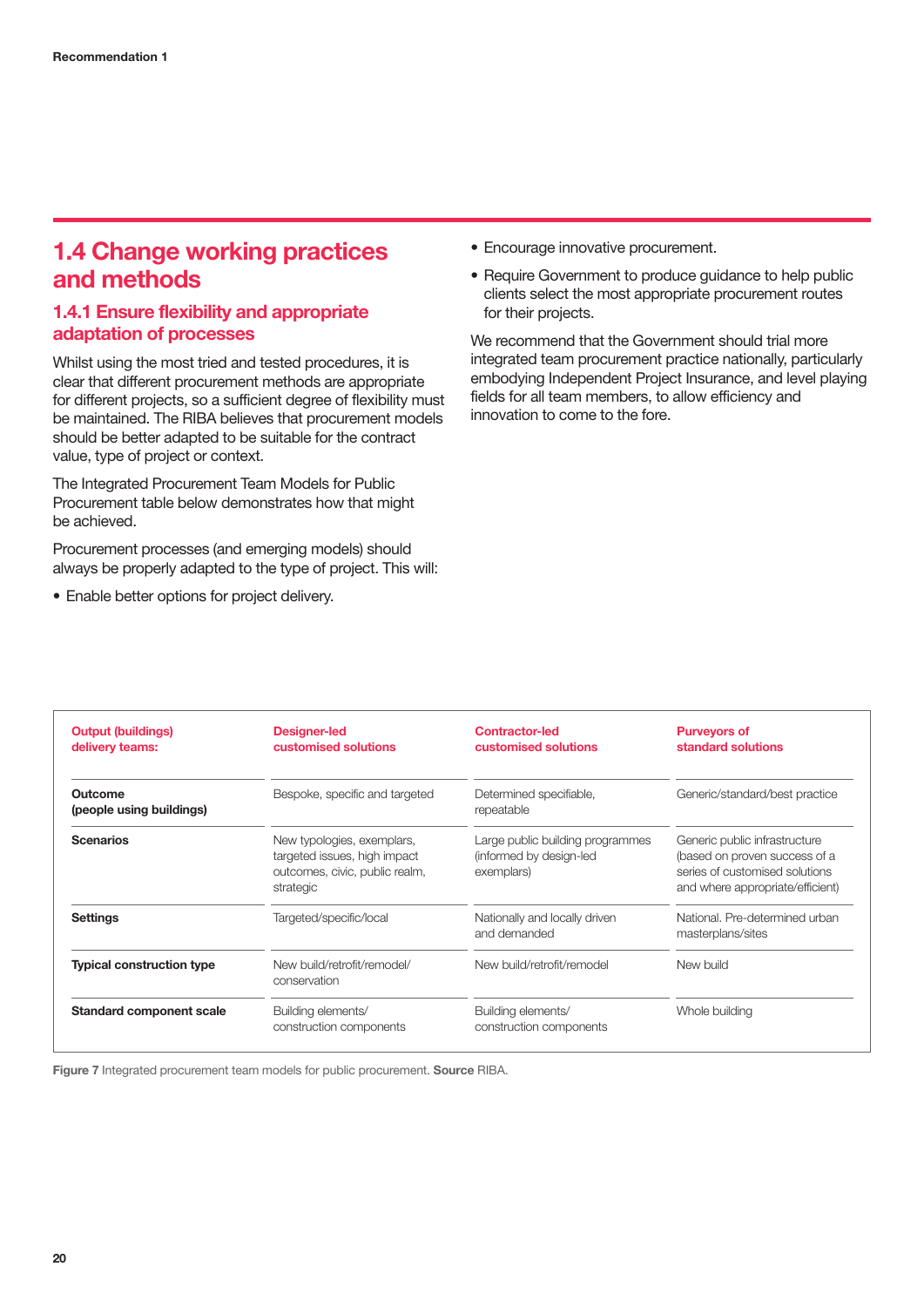## **1.4.2 Increase the use of the negotiated procedure**

The negotiated procedure ('competitive procedure with negotiation') is highly economical for both public clients and tenderers. Although rarely used within the UK this is the most common procedure used for the procurement of professional services amongst our EU competitors.

A procurement is defined and followed by a PQQ stage submission, after which written tenders are then submitted as the basis of confidential negotiation. Public clients may limit the numbers of shortlisted candidates and reduce them further through the negotiation stage in order to improve the award criteria, the understanding, quality and value of the offer. Tenders are revised on completion of negotiations to reflect fully the agreed final requirements and outputs for award.

This procedure has many advantages for the delivery of professional services: it is flexible, efficient, enhances communication and directly engages public clients and their suppliers prior to award. It is suitable for both large and small projects executed under different contract forms, and can be used for selection onto frameworks. In construction it can also be used to promote innovative practice and integrated team partnerships, where the terms are specified within the contract notice, consortia bids are allowable, level playing fields established and Independent Project Insurance specified as a contract requirement.

## **1.4.3 Government should work with the RIBA to promote and improve the use of design competitions**

**Design competitions diversify procurement, provide flexibility, improve choice and deliver quality**. For the client a competition by its very nature, drives up quality, stimulating creativity and innovation and gives a wide range of new ideas improving choice. Competitions can stimulate local public interest, increase public expectation of excellence and allow architects' practices to work with communities rather than simply for communities. They can also engage planning departments successfully, which can accelerate a project's implementation.

The EU competition selection route may be design or idea, open, restricted, invited, competitive interview, one or two stage allowing for various short-listing and award selection stages as maybe suitable to any given project.

Design competitions are more frequent in many other EU member states where they are often regarded as a mainstream or first choice procurement tool for the selection of architects. Competitions can draw forth construction innovation and emergent practice, whilst delivering improved standards and ensuring suitable appointments. In fact, **of the competitions run by the RIBA, 57% of the built projects have gone on to win an award**.



**Figure 8** Architects' average (median) costs (£) of submitting bids by procedure. **Source** RIBA Procurement Survey 2012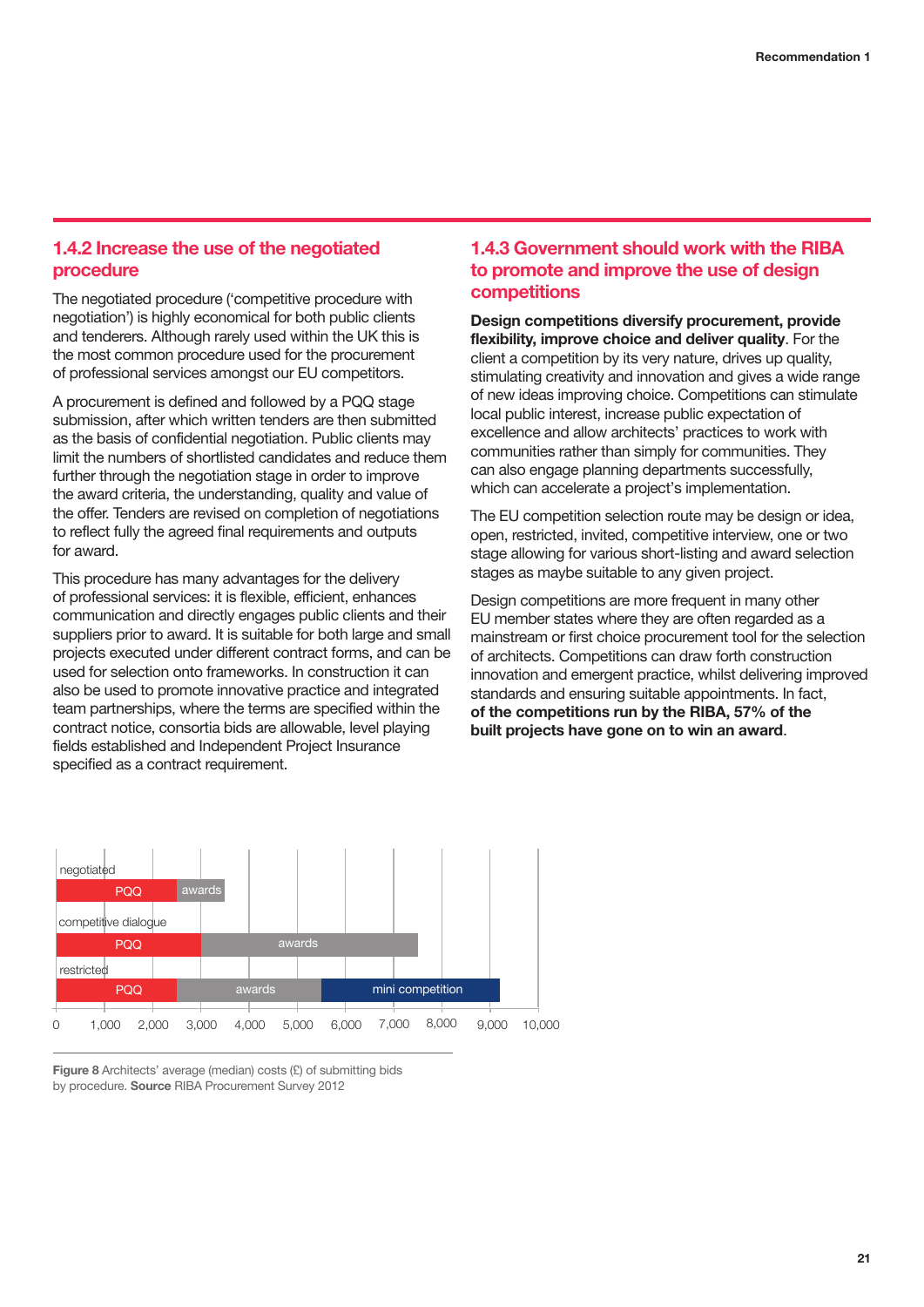Architecture institutes we have spoken to in Austria, Denmark, Germany, Finland, France, Sweden, Switzerland, Norway, Finland and Australia are all in agreement about the value competitions can bring to both the public client and the tenderer. Most are looking to further evolve these type of selection processes. This is not just driven by national or EU procurement legislation but by **the belief they play an integral role in design excellence**.

In the EU countries we have investigated, design competitions are well integrated with procurement procedures. In the case of France and Germany this is largely driven by government supported systems where public projects are automatically put out to competition. Their use equally extends further into the private sector.

The costs of running a competition are not high as a percentage of the total project value. They typically range between 0.5% and 2.0% depending on selection route, type and complexity.<sup>32</sup> When considered against the whole life cost of a building the benefits of a well briefed architectural competition, judged by accredited experts, can far outweigh its cost. Design competitions offer good value for money and deliver projects fully aligned to the payments by results principle.

Under current EU procedures, and inefficient UK practices, competitions are more expensive than they need to be, especially for architects. As competitions become more expensive, less are used and the UK market has shrunk. This is of particular concern to micro businesses and SMEs, as it denies access to many, particularly new young and bespoke practices.

RIBA believes that the design competition routes for procurement of architectural services should be incentivised and improved.

**We therefore propose that the UK Government, together with the RIBA, work towards providing guidance for improving the use of design competitions**. This work should including enhancing and updating 'Architectural Competitions: a Handbook for Promoters' by DOE/HMSO (1996), and standardising competition procedures insofar as possible, so that contracting authorities have transparency, clarity and price certainty.

We also recommend that:

• **UK Government should set national aspirations for a significant rise in the number of open and invited design competitions** used for public construction services contracts (to around 30% of all contracts awarded);

- Design competition processes should be standardised (whilst maintaining flexibility), and competitive interviews should also be promoted;
- In all design competitions fair remuneration for shortlisted participants should be provided, considering capping the number of tenders (see 1.3.7 above) to ensure the competitions market can expand; and
- **Government and the RIBA should together explore ways to make this route to design excellence more cost competitive**.

## **1.4.4 Limit liability and risk in public procurement contracts and promote the adoption of Independent Project Insurance**

Professional indemnity cover should not be used as a measure or determinant of competency. The apportionment of risks and liabilities for SMEs and micro businesses needs to be reviewed in the context of tendering. Current professional indemnity requirements are too expensive for most professional consultancies especially SMEs and micro businesses.

Risk, risk management and risk transfer are increasingly becoming determining criteria within the awarding of procurement contracts. Evidence has shown that these issues are not approached proportionately within the public sector procurement-briefing model by contract and by project. Risk and insurance cover requirements need to be directly proportionate to the type, scale and complexity of the project.

An approach of unilateral thresholds irrespective of contract size or type has been adopted as a default position. The approach of 'value for money', interpreted as best price historically has overshadowed the real cost and valuation of risk.

Architects, as with other professionals owe a duty of care under the contract, which implies that they must evaluate and provide for risks arising from or with their professional services. Such risks include co-ordination, the timely delivery of information, adequate expertise and resourcing of projects etc.

The current climate of fee bidding which drives fees down places the architect's responsibilities and their professional indemnity insurance at risk, for example, the inadequate resourcing or co-ordination of a project because it is economically unviable can potentially void Professional Indemnity cover. The greater the pricing risk (competition) the greater the potential for claims.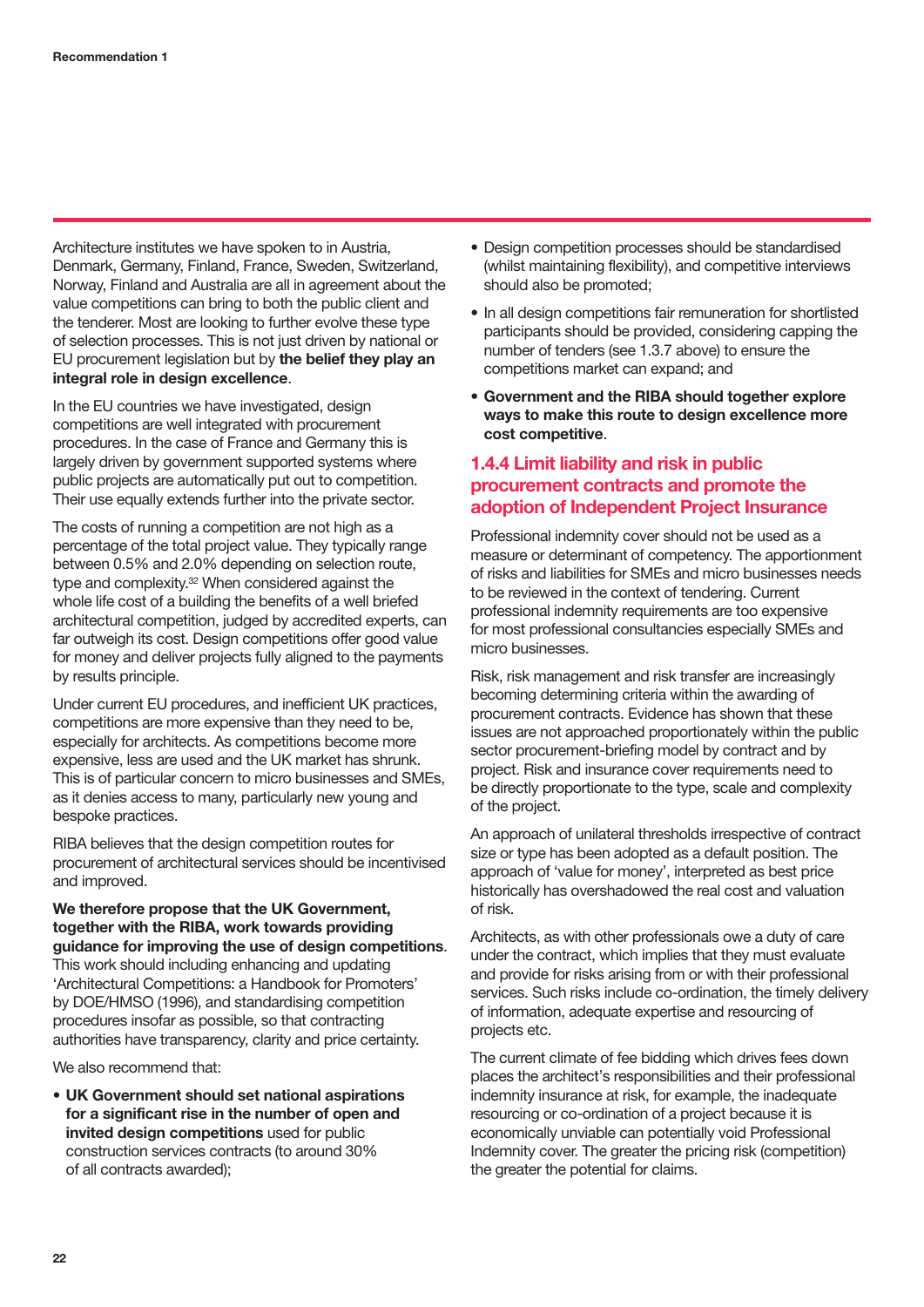Professional indemnity insurance (**PII**) provides cover for professionals against the financial aspects of legal liability to the client for professional negligence and is required for all professional appointments. However, it is costly and may need to be maintained by the consultant for many years after completion of the contract. The specified levels of cover should be appropriate to the particular project, and based on a thorough assessment of the particular risks considered relevant to the project. The full costs of requiring an unusually high level of cover should be evaluated before such a requirement is made. For architects, the 'claims made' basis places financial responsibilities and burdens into the future, particularly where PII requirements are disproportionate to the project.

Within an economic or industry climate that seeks an ever increasing reduction in cost the combined need to deliver projects and services for less cost, within a fixed financial budget and timeframe is invariably leading to an escalation of potential risk. Clients, and in particular public sector clients through their procurement process have a pattern of awarding projects primarily on the lowest cost competition and not on a value for money or 'most economically advantageous tender' basis.

This contracting approach often stores up issues and problems within the project procurement process or subsequently. Public sector procurement is further pressurised by the integration of projects within larger delivery programmes (such as schools and hospitals), whereby other and sometimes larger financial or political objectives pose greater drivers of procurement than the simple delivery of construction projects.

Risk issues during construction and post construction can arise from within and between the design team, the construction team and the client team. The apportionment of individual responsibility within the design and construction team can lead to adversarial relations, which can work against the best interests of the client and project. This arises primarily from the understanding of risk as a 'contract risk' rather than a contract and technical risk. The architect carries specific and onerous responsibilities, which should be reflected in both adequate remuneration for expertise and service and a reasonable recognition of the professional risk. The reasonable apportionment of contractual and technical risk needs to be made when ascertaining the levels of professional indemnity sought under a contract, and for what extent of the contract works. Architects often become enjoined in claims initially targeted at other parts or members of the procurement contract.

The adversarial approach to risk manifested in excessive requirements for insurance cover coupled to minimised fees leads to an adversarial, blame based culture, whereby participants seek to minimize innovation and participation.

Increasingly we are seeing the unreasonable application of risk and PII requirements to professional services, which can be disproportionate to the project size and value and are used as a method to limit the ability to tender on an equal basis.

#### **Proportionality and Apportionment**

Risk and PII cover requirements needs to be directly scaled to the type, scale, complexity and value of the project. A new methodology based around project types and values needs to be developed which can act to inform and guide procurement agencies when they prepare and award procurement contracts.

Public sector procurement agencies and managers need to be trained in project risk evaluation and assessment.

#### **Project Insurance**

Independent Project Insurance (**IPI**) or single project insurance (**SPI**) is an approach which insures the claim rather than the cause basis of project risks. Current PII provides insurance for the cause (and targets the professional allegedly responsible). One of the key aims of IPI/SPI is to underpin collaborative and integrated team working, which promotes 'gains' and shares 'pains', in contrast with traditional contract risk based non-integrated team working.

In the absence of fraud, subrogation rights are waived against all members of the integrated project delivery team. This form of insurance is used in other parts of the EU and has delivered better projects for better costs and better delivery programmes.

IPI will require new forms of contract, which acknowledge a client brief as a fundamental part of the contract, an integrated project team, retention of lower levels of PII, an 'open book' financial approach, a project bank account etc. IPI/SPI has the potential to restructure how projects are procured and produced by the design, construction team and client.

Current procurement practices seek to transfer public sector risk to the private sector via the appointment of a major contractor and the security of balance sheet and extensive PII cover. Claims made under this basis seek redress via each insured body, which leads to large excesses, complicated and expensive negotiation and apportionment, delays in resolution, and an overall level of costs which can sometimes and in some circumstances outweigh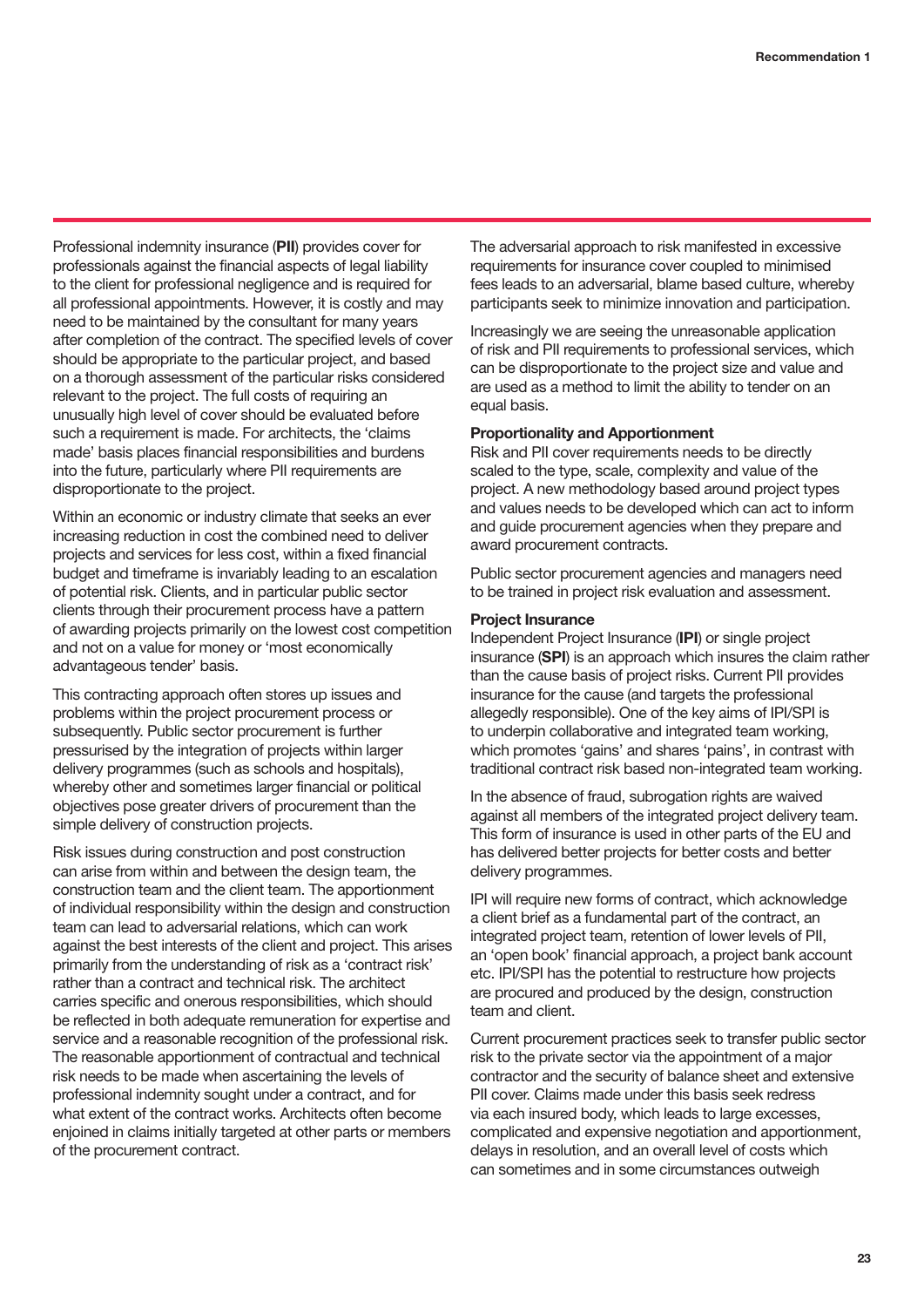the benefits. IPI/SPI, conversely, can change this, focusing claims on the loss or damage arising and its remedy rather than seeking to apportion blame firstly and then ascertain remedy.

IPI/SPI offers the prospect that professionals previously excluded for failing to meet excessive PII levels in bidding could compete without this barrier across a far wider range of procurement opportunities.

**In general insurance levels and the statutes that govern them need to be harmonized across the EU to enable open cross-border access to professionals**. The UK approach to the gold-plating of risk and PII prevents this happening for non-UK based firms and organizations.

We propose that:

- **Government should limit liability by agreement proportionally within all new public procurement contracts to open the market for IPI/SPI**. This will bring UK practice in line with EU best practice on contract and liability limits.
- The requirements for all tenderers to demonstrate at the point of application that they possess the required insurance levels puts businesses off tendering and should be replaced by systems that enable tenderers to provide proof of ability to provide required insurance levels only if shortlisted.

**Contract risk should be project related and project provided**. Government should now start to introduce modified contracts which can pilot more use of IPI or SPI, or the use of Owners' Protective Professional Insurance (**OPPI**), where the size of contract and complexity of design can be understood and constrained, and where contract values for construction are below £10 million.

PI Insurance should no longer be a pre-requisite in bid evaluations, risk should be apportioned optimally and use of IPI/SPI should be precipitated across the market by the UK Government phasing in its adoption in all public procurement.

## **1.4.5 Support new methods of working built around integrated teams and Building Information Modelling**

The reform of public procurement is an opportunity to empower all stakeholders through new methods of working. Such new methods should give public clients confidence and autonomy to lead development, improve local standards and open up local markets to greater competition.

#### **Integrated construction teams**

As explicitly recognised by current reforms, there is a need for properly integrated, cross-professional teams in public procurement projects.

The UK Government should expedite the procurement of properly integrated teams to encourage joined up thinking both in definition and execution of a project. Designers and building contractors need positive engagement throughout the duration of projects to ensure shared goals lead to outcomes that uphold value.

The RIBA believes that to support professional and mutual understanding of the requirements and aspirations of a public client, direct relationships between designers and clients (or end-users) are needed.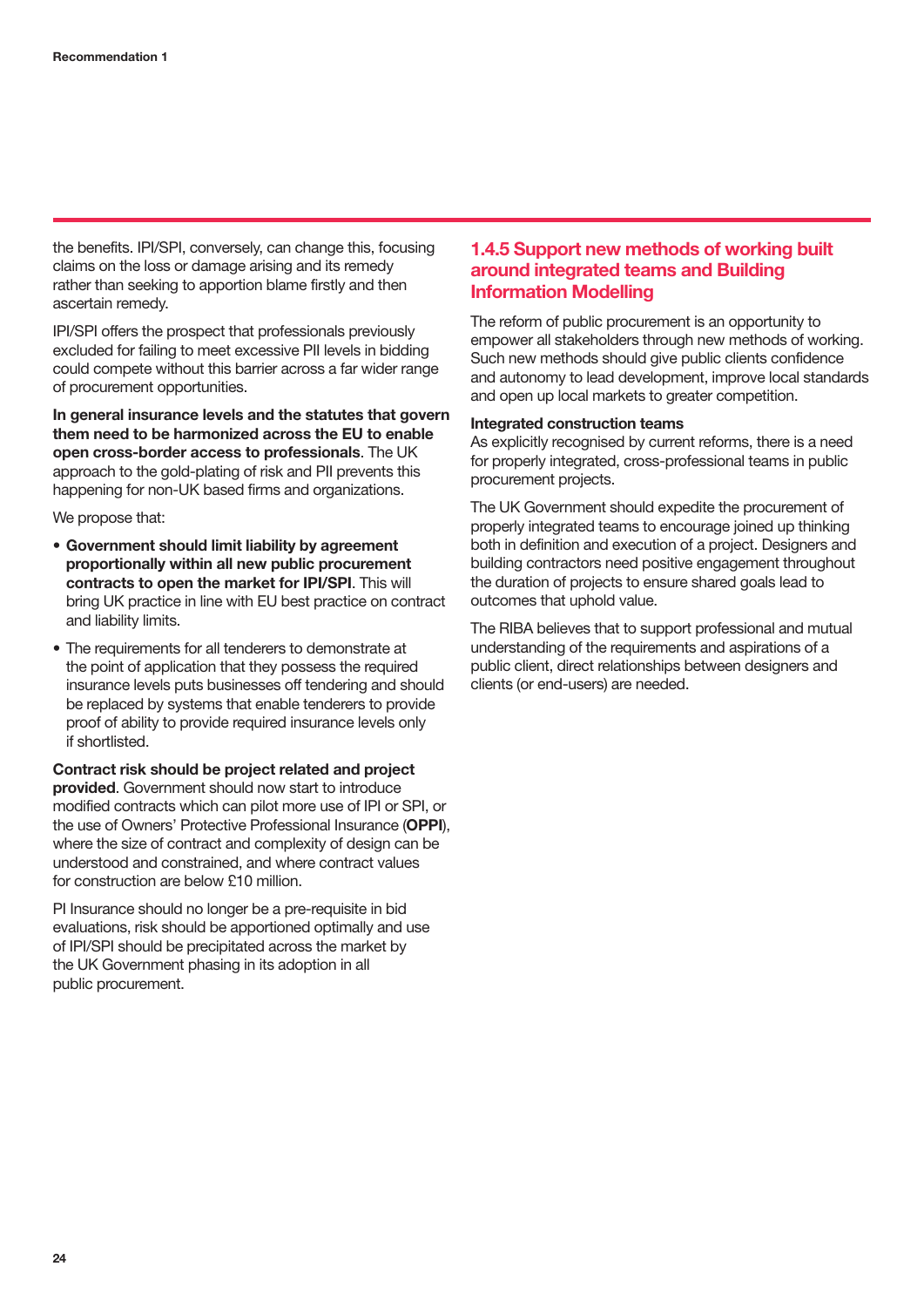### **Building Information Modelling (BIM)**

The Government's Construction Strategy is centred around three goals, which the RIBA fully endorses:

- **To become a value-based, customer-centred industry**;
- **To become a sustainable industry**; and
- **Using ICT and automation to achieve these goals**.

The Innovation and Growth Team report of 2010<sup>33</sup> saw the achievement of low carbon building to be dependent on the adoption of 'collaborative BIM', to make it affordable, mandating BIM use by 2016 for Government work. In the private sector BIM-using contractors are becoming very price-competitive.

The adversarial culture of the construction industry has been fed by the general lack of reliable information passed between team members. Even where intentions are good, participants are exposed to potential liability based on the information each shares, and team members often work in a defensive rather than collaborative manner.

It is anticipated that the impact of BIM on the construction industry will be to perfect the information that is shared. The groundwork for the next five years is being laid, but after that we predict that rapid change will occur, and as a consequence of BIM information will become trustworthy, easily shared and computable.

**'The EU Directive denies access for micro businesses and SMEs; its requirements incur disproportionate costs to both public clients and tenderers.'**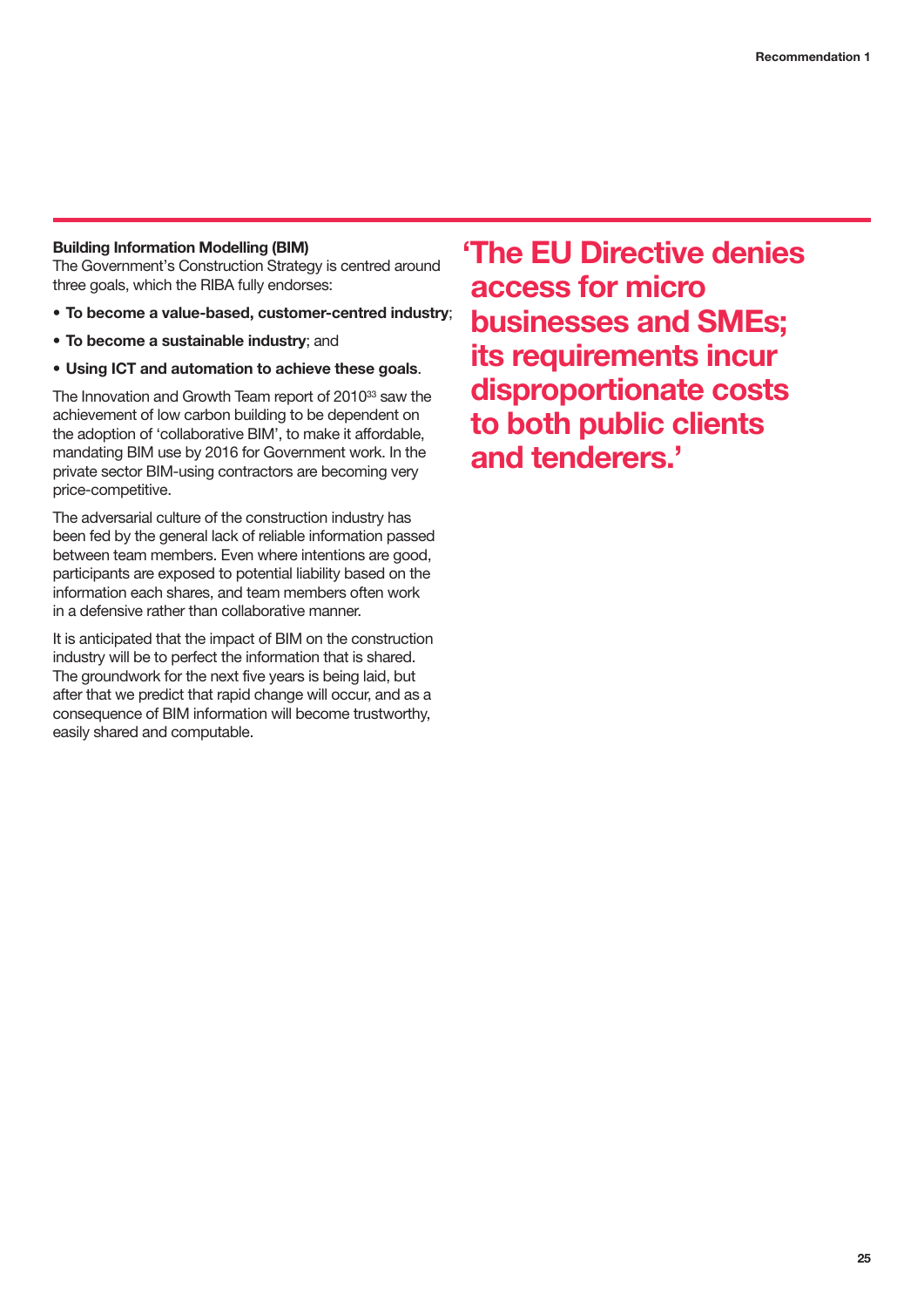## **Recommendation 2**

## **Embed processes that ensure public buildings are sustainable by focusing on design outcomes**

**Achieving sustainable buildings is about getting the right balance between economic, social and environmental factors**. It is about ensuring needless costs are not incurred; either capital investment in the construction process, or during the whole life of a building by inefficient energy consumption for example. It is about ensuring a building's design is tailored to its users and the public service that will be provided in it, to ensure that service is provided effectively and efficiently.

Buildings should suit and enhance their local contexts and communities, and the construction process itself should develop human capital and nurture knowledge economies. High design quality should be the standard in the buildings we deliver to the public, not an aspiration that is lost somewhere along the line.

**The UK's built environment currently accounts for about 40% of the UK's carbon emissions**. In line with our legally binding carbon targets, Government has set an objective of reducing the sector's emissions by 80% by 2050. Our carbon reduction challenge is all the more significant at a time when achieving cuts in costs is an imperative. However, even the buildings we build today often do not perform as it is hoped they will.

Initial capital costs have always been the driving focus in the construction industry rather than looking at the whole life value and quality of the resulting buildings. A reappraisal of the way we look at value for money is starting to happen, but needs to be more firmly embedded within the thinking behind current reforms. **There is little point delivering buildings of low design quality for lower cost, if these result in higher costs through their whole life. This clearly does not represent value for the public's money**.

We must, therefore, embed processes in the public construction procurement system that deliver sustainable, well designed buildings. Doing this in public construction procurement will drive improvements throughout the rest of the industry.

A shift in mindset is needed, moving away from focusing solely on the quality of procurement processes, towards focusing on the quality of outcomes. We recommend the following to ensure that we achieve this.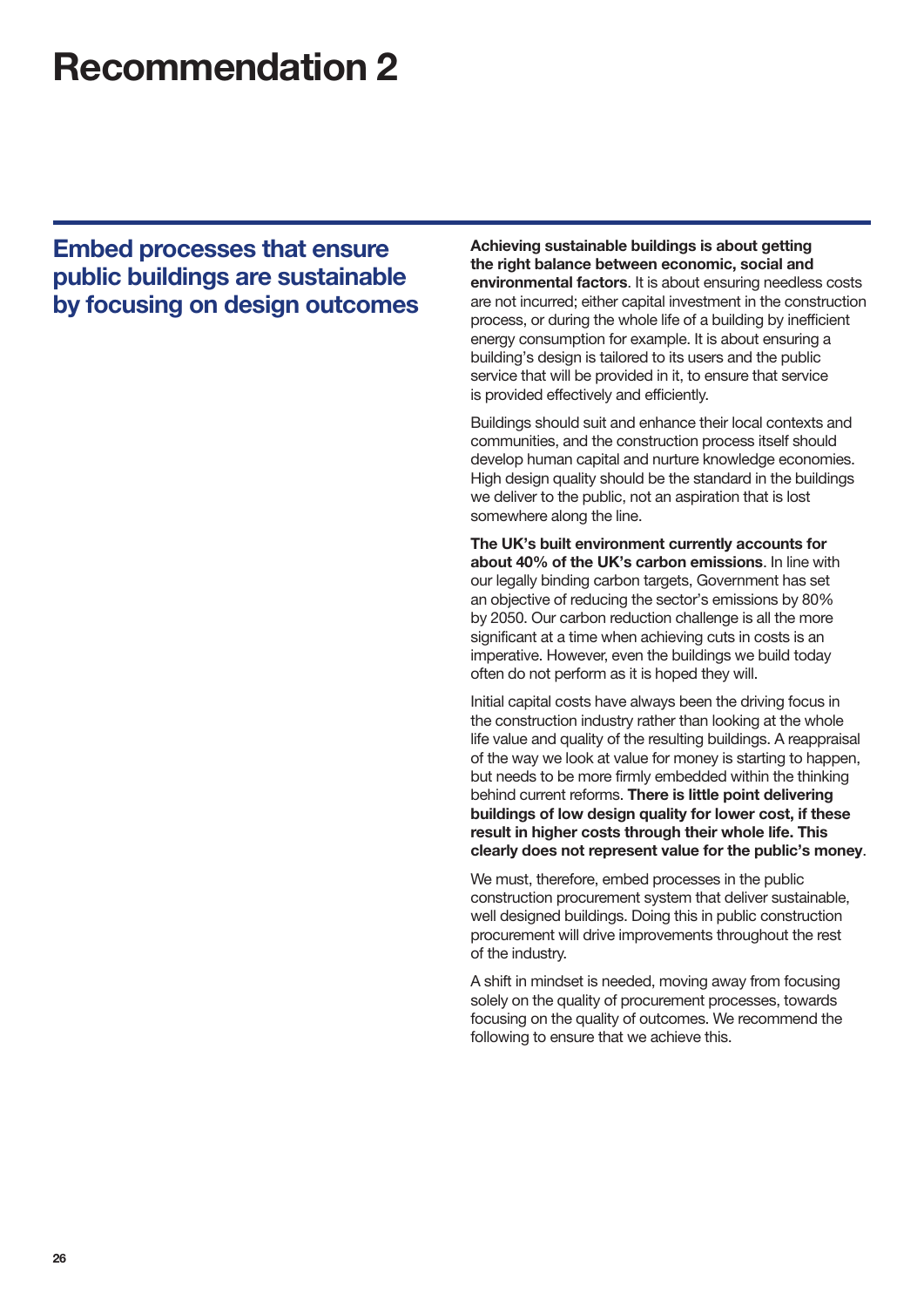**Bidders perceive design quality (probably the most important criteria for actual construction) to be the least important assesment criteria for winning a bid. Financial criteria are perceived to be the most important:**



**Figure 9** Respondents' perceptions of the importance of various criteria in winning a bid ranked where 1 is most important and 5 is least important. **Source** RIBA Procurement Survey 2012.

## **2.1 Focus on processes and incentives that drive quality and outcomes**

## **2.1.1 Under 'intelligent commissioning' principles, team and design selection should be based on the Brook's method**

For clarity and transparency in scoring bids, procurement should be assessed in cascading stages, with a requirement that stages be passed in sequence. This is also known as the 'double envelope' or Brook's method, and emphasises competency and quality. It cascades as follows:

- **1. Competency criteria**
- **2. Quality Assessment**

### **3. Financial Criteria and Price** (see 3.2.4 below)

If you have the highest score and are within 10% of the average fee you are appointed. If you are more than 10% from the average fee there is a negotiation.

**4. Interview** of the final 2 firms, or 3 if they are in striking distance.

Assignation follows the award stage. Weightings given at the second stage determine a limited shortlist before the financial criteria are evaluated, thus ensuring tenderers must meet the highest quality standards before they can be financially assessed and the 'most economically advantageous tender' criteria (see 2.2.1 below) is embedded within the assessment.

See Recommendation 1.2.2 above on intelligent commissioning principles.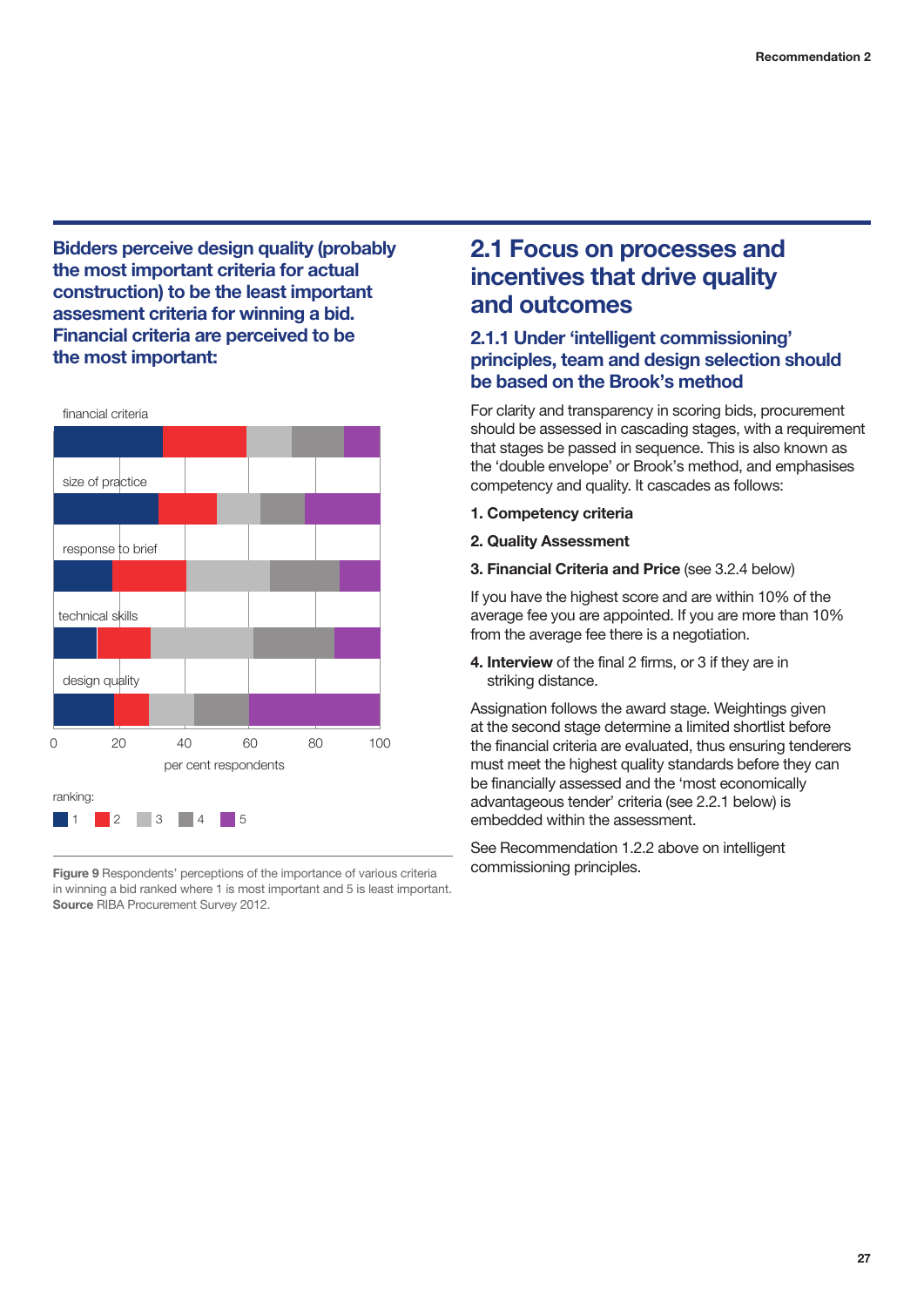## **2.1.2 Overly restrictive previous experience requirements should not lock out innovative designers**

Requirements regarding directly applicable previous experience are frequently used as a blunt tool to thin down bid numbers, for example, by requiring multiple examples of near identical works undertaken in the past 3 years. This can discriminate in favour of larger consultancies with higher turnover irrespective of the quality of other tenders' likely outcomes. Many innovative designers are therefore locked out. There should be restraint on experience requirements that are skewed towards quantity and turnover of projects.

We believe that proposals regarding previous experience criteria in the Revised EU Directive should not be limited to 3 years. This should be consistently 5 years, or more wherever it might be proportionate or appropriate otherwise so as to cover works that are bespoke, specialist or particular in nature. Whilst clearly we agree that directly relevant experience is valuable on a project, bringing in experience from other sectors and constantly challenging long held assumptions about the best solutions can be equally valuable.

## **2.1.3 Focus payment on the basis of results**

'Payment By Results' is a quality based approach which focuses on the delivery of positive outcomes while also enhancing partnerships and delivery.34 Payment by Results aligns the objectives of the more profit motivated supply side with less profit motivated service side professionals.

**'… creating a clear incentive structure focused on outcomes is vital to achieving the results desired by citizens and the Government, and also for setting clear parameters of success and failure for providers. The payment-byresults regime, whereby a provider only receives payment once prescribed outcomes have been satisfactorily achieved, is an important tool commissioners can use to mitigate against poor performance'35**

This approach can also help incentivise sustainable outcomes. As a matter of public policy, linking outputs with sustainability targets should therefore be a key part in Payment By Results.

## **2.1.4 Clarify the importance of research and development**

Research and development (R&D) in the construction industry contributes to advances in technology that improve efficiencies, costs and the quality of outcomes. R&D is needed in all areas of construction, including sustainability, process, practice, construction design, innovation, evaluations and post occupancy evaluation. **We believe that the R&D provisions within the European Commission's proposed Revised EU Directive need clarification**. They must reflect the fact that a small elemental or component cost of a construction project overall may be capable of delivering step change.

Both contracting and professional services for such R&D should be considered holistically by the Revised EU Directive's R&D definition, because a unique coordination of design and construction may be required to deliver a step change (i.e. that research and development derives by combining the procurement of services and goods, as defined under the Revised EU Directive).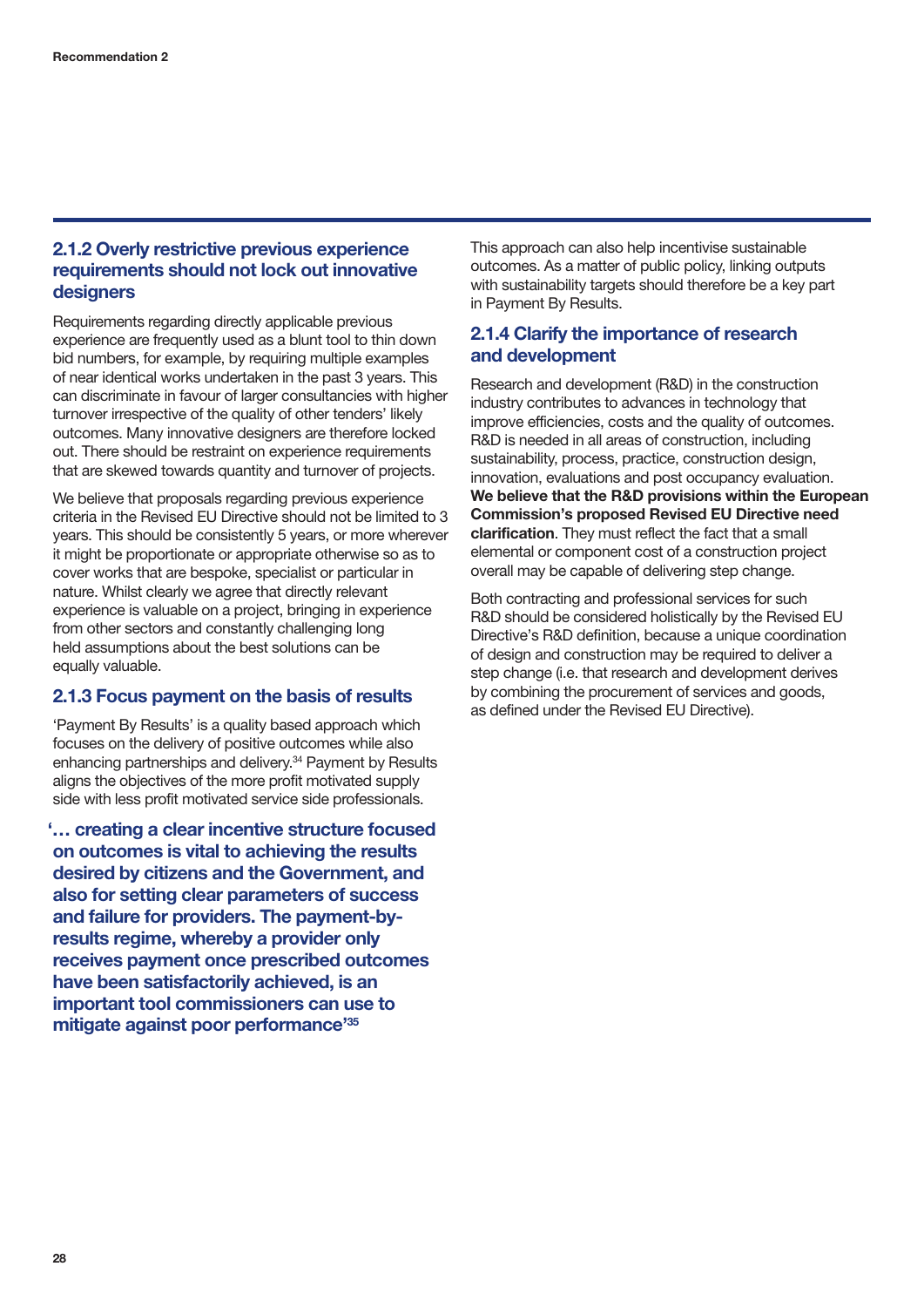## **2.2 Embed assumptions in favour of sustainability at all stages of procurement, and ensure it is properly incentivised**

## **2.2.1 Award of a construction contract should always be to the 'most economically advantageous tender'**

The criterion of lowest price should no longer be the determining one for the award of contracts. Construction contracts should be selected against the default selection criterion of 'most economically advantageous tender', in terms of economic, social and environmental benefits'. This should take into account whole life costs (such as energy).

Whilst this is the direction in which EU reforms appear to be heading, and whole life costing is being developed in the UK, we recommend this approach should be made the default as soon as practicable whilst ensuring that it is proportionate and not disproportionately burdensome for tenderers, or a mere tick box exercise.

## **2.2.2 Incentivise energy reduction by changing VAT rates**

VAT is a powerful tool and changing the rates can incentivise the sustainability agenda. The majority of CO<sub>2</sub> emissions in the built environment emanate from the existing building stock along with a smaller quantity from the process of new construction. The focus should therefore be on improving existing buildings wherever possible. The current system is skewed in favour of more carbon heavy construction, which runs counter to government policy.

Current VAT rates incentivise CO2 emissions by distorting the construction market in favour of new build. In the residential sector, the current VAT rate encourages new build construction rather than improving existing buildings, even when saving energy. For private and public (public/private) finance the different VAT rates divert resources towards new construction.

Not only do current VAT rates incentivise emissions, they distort the market and its ability to respond to other policy objectives. This distortion is a major constraint for sustainable green procurement policy.

We believe that there is a need to reappraise ways in which the VAT system can be used to help progress the Government's low carbon agenda, in a balanced, fiscally neutral way.

## **2.2.3 Prioritise defining the principles of whole life costing**

Work on whole life costing is progressing, but should be seen as an urgent priority as data in this area is currently very poor.<sup>36</sup> Understanding how to apply whole life costing principles is an important industry task, which must be matched by skilling up on how to evaluate whole life costing in the public sector. This should not become a mere tick box exercise, one which increases requirements for restrictive pre-award criteria or one where industry is marking its own homework.

Any definition should allow sufficient flexibility to be applicable throughout the EU without constraint on national practices; whilst providing nationally for future flexibility in both application and assessment.

## **2.2.4 Encourage the widespread take up of post occupancy evaluation and 'Soft Landings'**

A far greater level of post occupancy evaluation (on how public buildings perform when in use) should be undertaken. This will provide the data needed to improve our ability to assess the success of whole life costing. Such evaluation is an essential part of the construction procurement cycle and the only way to provide independent feedback to the construction industry and allow buildings to be continuously improved.

Post occupancy evaluation is now mandatory for most public building works in Scotland. The improvement in recent building procurement is palpable, real and ongoing, with consequent increases in productivity, efficiency and occupant well-being in buildings of all types.

The RIBA are also involved in progressing and fully support the Government's work on embedding the 'Soft Landings' approach.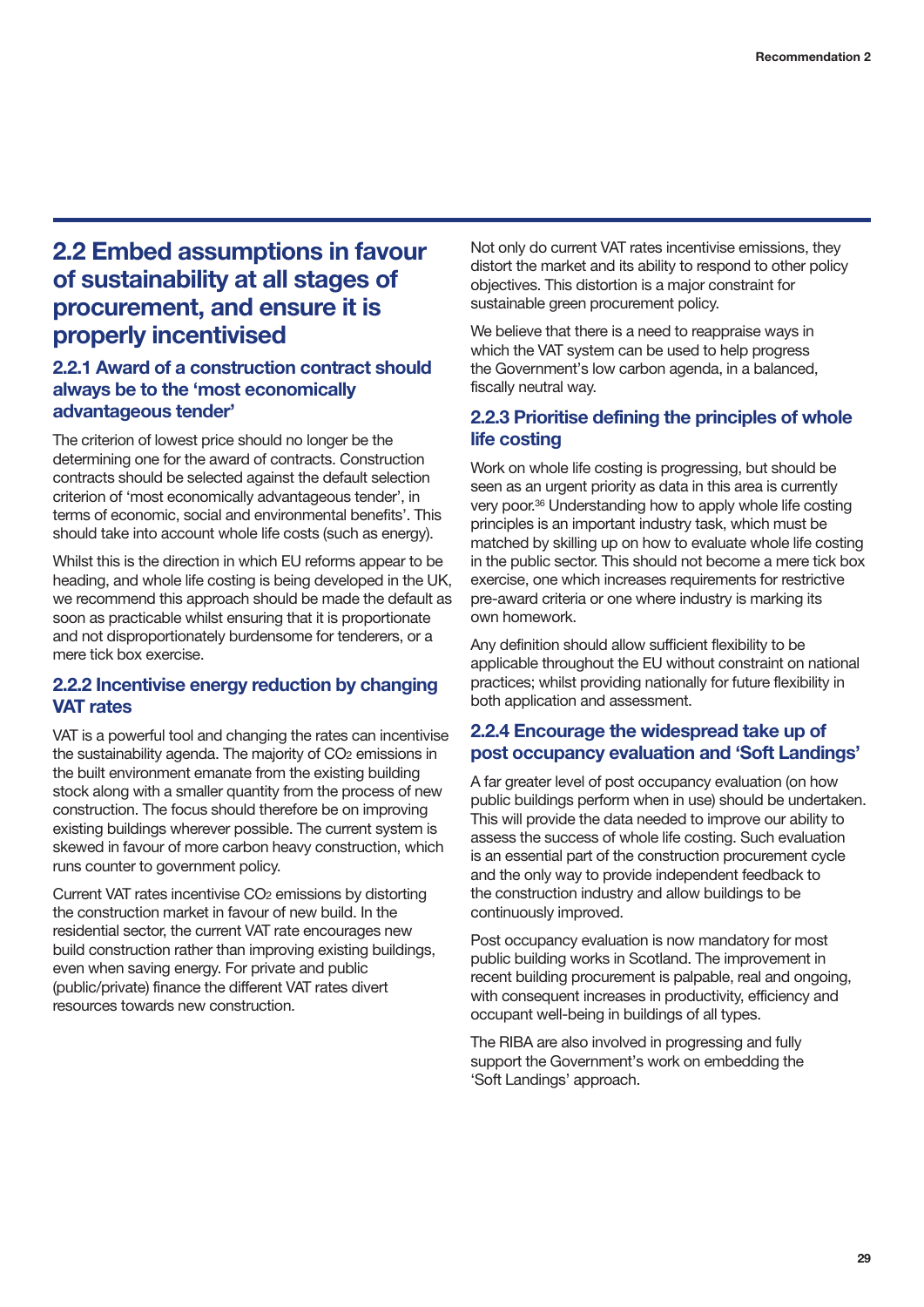## **Recommendation 3**

**Create a competitive market by increasing access and allowing the public sector to take full advantage of UK design talent**

- UK SMEs' share in the total value of public procurement contracts (across all sectors) is fourth lowest in the EU (Figure 10).37
- 97% of UK architecture practices are SMEs' or micro businesses and some 79% of practices employ 10 or fewer people.
- The estimated success rate for architects bidding for OJEU work is only 15%.38

As explicitly recognised by Government, the public sector's failure to create a level playing field for smaller suppliers has excluded some of the most competitive and innovative business from the market. In the architectural profession this is particularly true. As a stark example, **turnover requirements typically applied to much public sector work above the OJEU thresholds mean 85% of UK architectural practices are too small to be able to tender**. 39

The European Commission's 2011 Green Paper on the modernisation of EU public procurement policy acknowledged that the high cost and inefficiency of current EU procedures act as a market barrier for SMEs. Just above the OJEU threshold values, the requirements incur disproportionate economic costs to both public clients and tenderers.



**Figure 10** UK SMEs' share in the total value of public procurement contracts (across all sectors) is fourth lowest in the EU. **Source** 'Evaluation of SME Access to Public Procurement Markets in the EU', coordinated by the DG Enterprise and Industry, submitted by GHK, September 2010.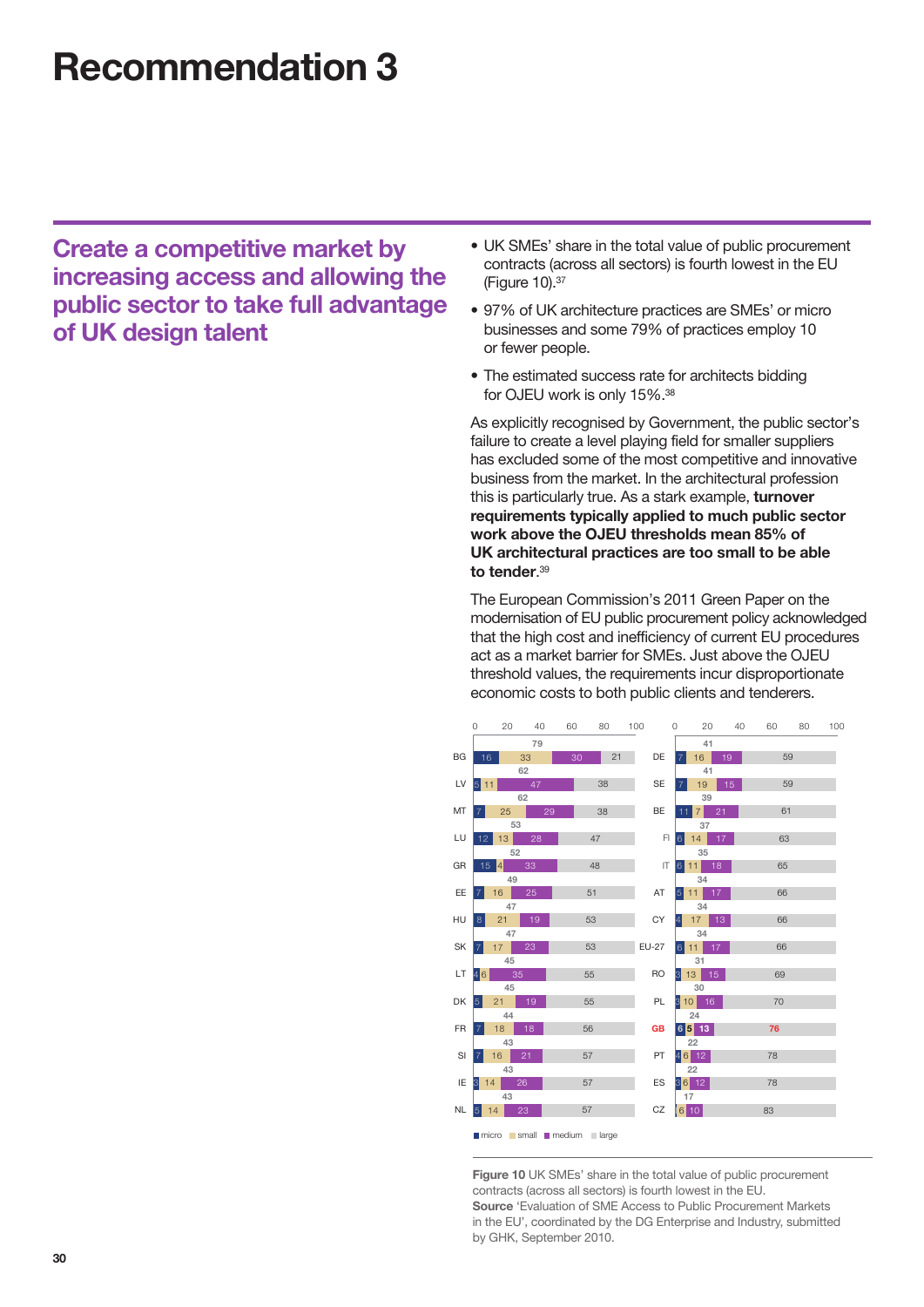**Access issues are not confined to architecture, they are an industry wide problem**. The UK's construction industry employs some two million people in more than 250,000 different companies, the vast majority of which are micro businesses and SMEs.40 We hope, therefore, that our recommendations create not just a better market for architects, but a better market for everybody.

**A competitive, dynamic market is needed if we are to provide the best value solutions for the public and enable a return to growth**. All small businesses contribute to important values in our society,<sup>41</sup> and help drive both growth and employment.

Francis Maude's candid admission that 'Government was stuck on the mindset that big was beautiful',<sup>42</sup> and the reforms that are being driven by the Cabinet Office are very welcome.

We believe that the following recommendations will help continue the good work that has recently begun.

**The concentration of contracts appearing just above the thresholds indicates the thresholds are creating a market distortion:**



**Figure 11** Central government public procurement contracts around the threshold (all EU procurement). **Source** 'Public Procurement in Europe: Cost and Effectiveness.' Prepared for the European Commission by PWC, London Economics and Ecorys Research and Consulting, March 2011.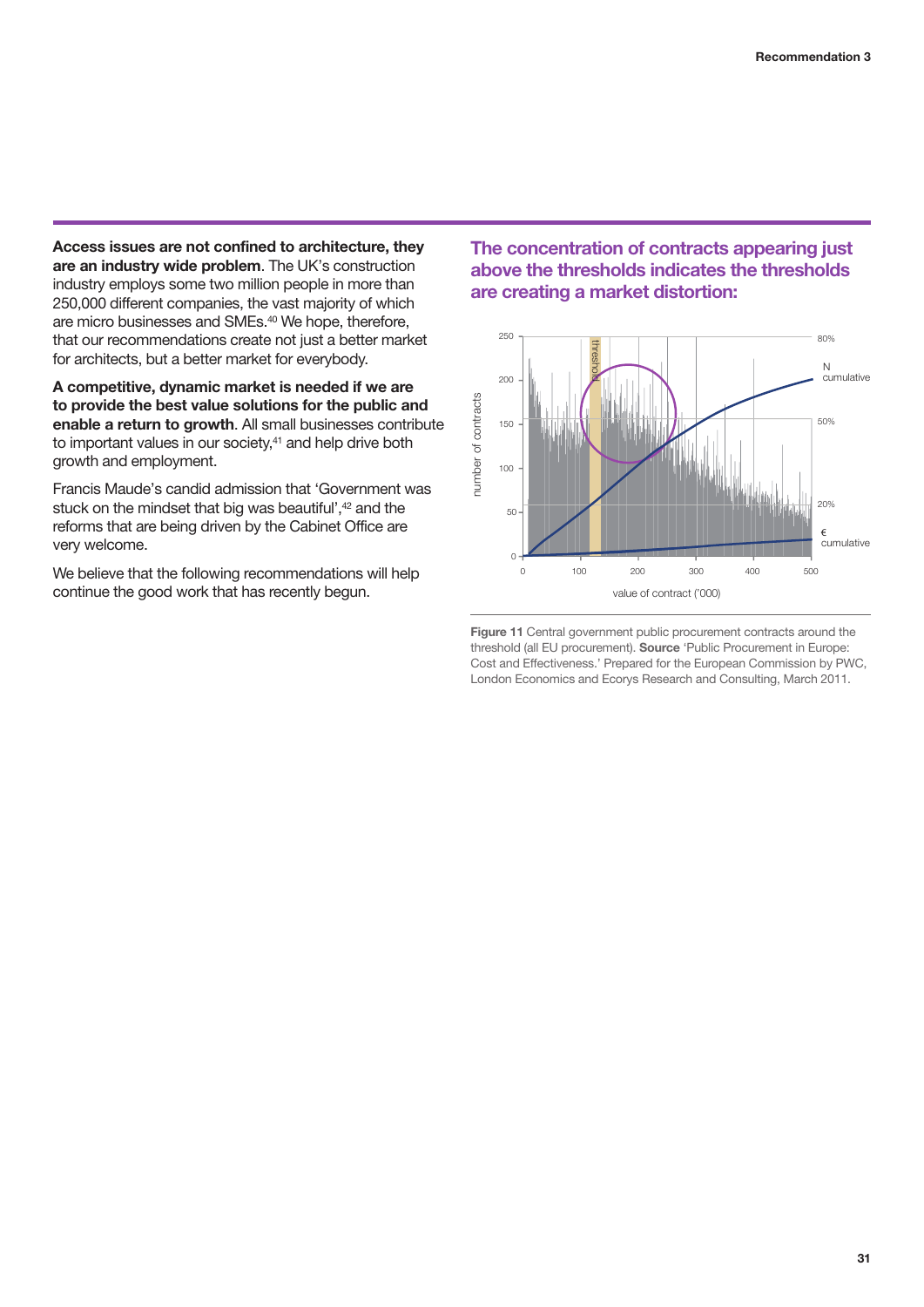**Tender requirements rapidly incur disproportionate economic costs to both contracting authorities and tenderers, below the median contract values:**



**Figure 12** Total procurement cost (firms and government) as a share of contract values (HiLo estimates across all EU procurement). **Source** 'Public Procurement in Europe: Cost and Effectiveness.' Prepared for the European Commission by PWC, London Economics and Ecorys Research and Consulting, March 2011.

## **SME's share in public contracts is below their share in the overall economy. In the UK it is 25 per cent below:**

### economy by country (average 2006-2008)



**Figure 13** UK SME's share in the total value of public procurement contracts (across all sectors). **Source** 'Evaluation of SME Access to Public Procurement Markets in the EU', coordinated by the DG Enterprise and Industry, submitted by GHK, September 2010.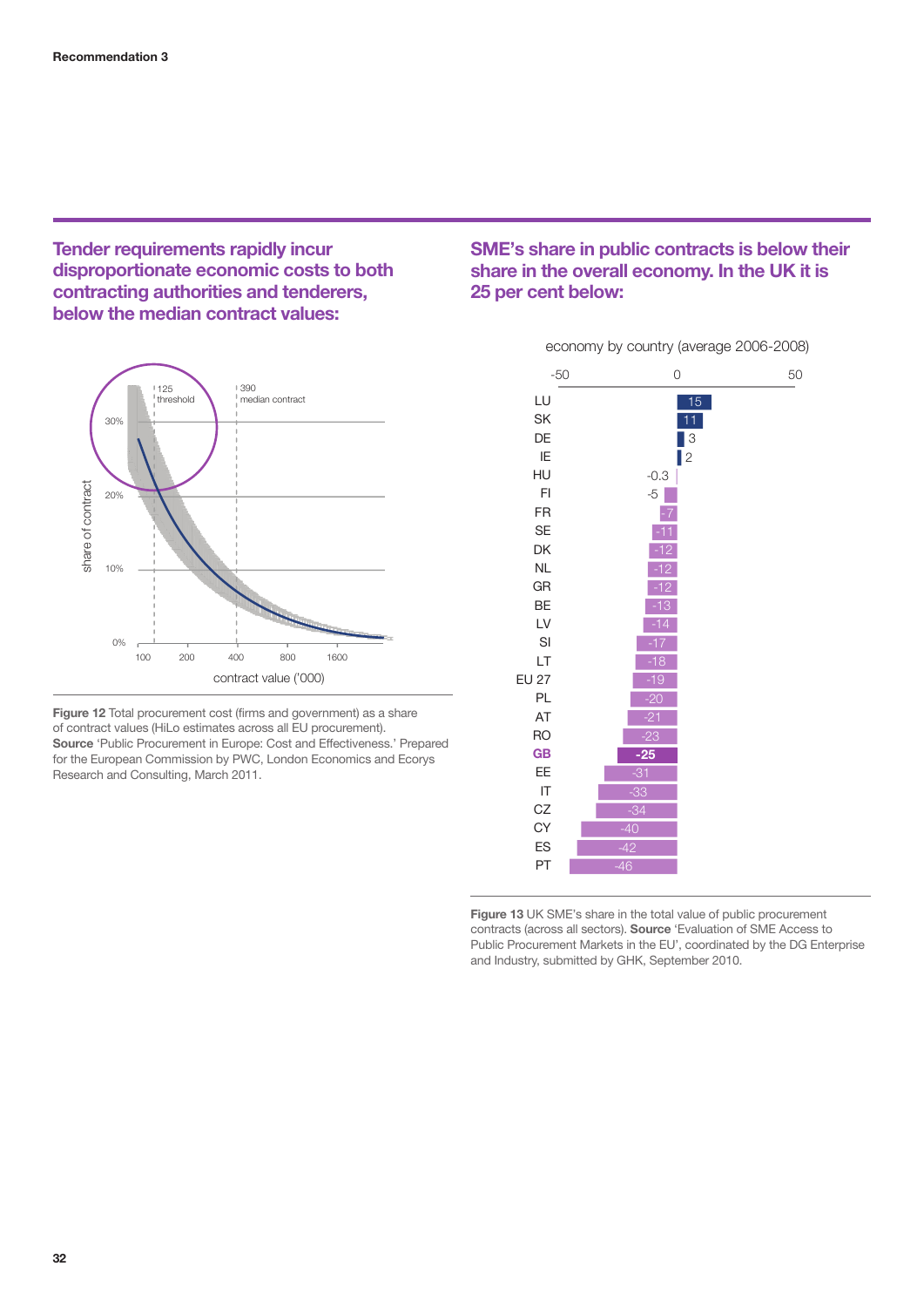## **3.1 Government should provide clear guidance to public clients on when 'aggregation' is appropriate, as well as bundling, and encouraging the use of lots<sup>43</sup>**

Taking contracts in aggregate through a single procurement process can create economies of scale and reduce administration for public clients. However, aggregation can also have a negative impact on competition by excluding many smaller firms unless properly managed. The RIBA welcomes the Government's commitment to 'break up large contracts into smaller elements, so that SMEs can make a bid and get involved'.<sup>44</sup>

The RIBA believes that public construction procurement methods should be determined by what is best for the public client, as well as proportionate and appropriate in all contexts. One size fits all should never be the default mindset, nor should aggregation be assumed to be the right choice. We would note that:

- Aggregation at lower values appears to be largely driven by long, complex, and costly procedures that are frequently inappropriate for the outputs being sought.
- Aggregation typically creates barriers to access for micro businesses and SMEs who cannot access highly geared contracts.

We propose that Government should produce guidance for public clients outlining when it is both appropriate and inappropriate to aggregate, as well as noting the effects

this can have on, for example, local competition or supply chain costs. This guidance should be firmly linked with the outcomes that the public client wishes to ensure, balancing the options; for example the potential gains of local competition when offering smaller contracts with any potential gains in terms of contract administration when aggregating.

### **We also recommend that 'value banding' (see 3.2.3 below) should be considered to help determine the appropriate and proportional use of frameworks.**

The RIBA believes that procurement reforms should be principally aiming at simplification, acceleration, reducing costs, reducing the number of frameworks covering lower value contracts, improving access onto other frameworks, along with offering contracts which can be sub-divided into smaller and more multiple value 'lots'. In particular, simplifying and reducing the costs of procurement will give public clients flexibility in whether they choose aggregation as the right method to achieve their desired outcomes, rather than being driven to it by financial and time constraints.

Disaggregation is likely to be most pertinent for small value projects. It is often cheaper and simpler for public clients to 'bundle' such projects into larger packages which they can offer to those who have been previously appointed to their frameworks. These are the projects best suited to SMEs and micro businesses.

**Bundling should be subject to scrutiny and for all works within the lower 'value band'** (see 3.2.3 below). We believe that public clients would be encouraged to offer more lower value contracts if they could simplify the procedures and cap the number of tenders.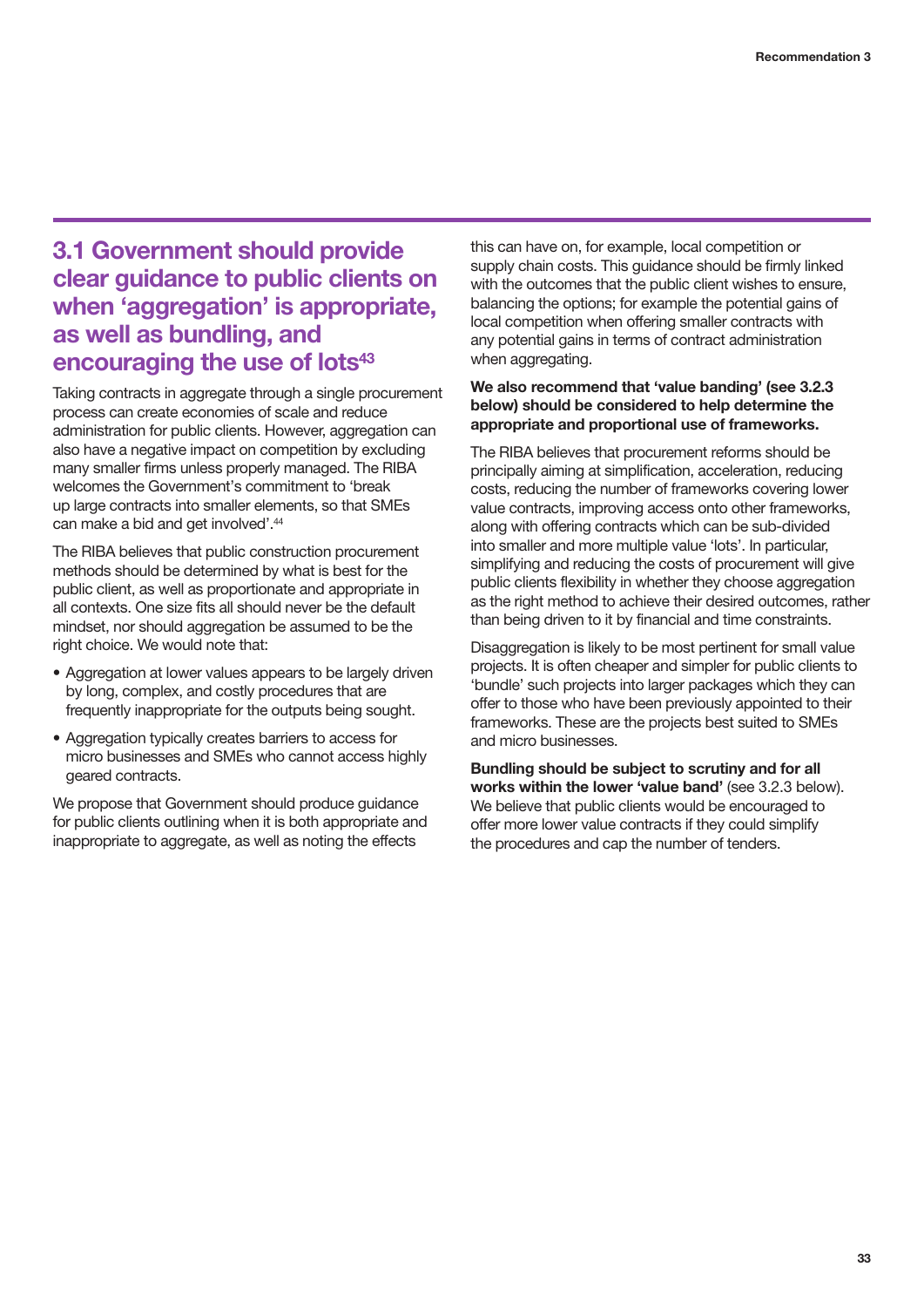## **3.2 Enable access for micro businesses and SMEs, and ensure greater proportionality in their treatment**

## **3.2.1 Set objectives for the proportion of public sector contracts awarded to micro businesses and SMEs**

In the EU, 'SME's share in above-threshold public procurement (in terms of contract value secured) is -18% points lower than their overall weight in the economy, measured by the combined turnover or gross premium written in the business sector. Medium-sized enterprises do not seem to be unduly under-represented, but micro and small enterprises lag considerably behind their actual role in the real economy'.45

In the UK the difference between the share of SMEs in public procurement and their role in the economy is -25% points lower.46

**SME and micro business access to public tenders should be roughly in proportion to their weight in the economy**. This objective can be achieved by setting clear aspirations for micro business and SME access which are non-discriminatory and proportionate to their engagement in the economy.

Central Government should be applauded for the work it is doing to improve competition and market access in its supply chain. We would however, like to see more done to align UK policy with the EU principle of 'Think Small First' within the Small Business Act for Europe (COM(2008)394), and 'friendly' procurement.

## **3.2.2 Permit more consortia practice**

We welcome the Revised EU Directive's aim to facilitate more consortia submissions. However, we suggest that there should be no need for evidencing of the form of legal entity at bid stage, but only prior to contract assignation.

## **3.2.3 Introduce 'value banding' so criteria demanded by public clients can be matched proportionately to the value of the project**

The EU principle of proportionality is very important for SME and micro business access, and we welcome moves that have been made to further this. However, proportionality is a relative measure which remains undefined.

We suggest that in the UK context, the Government takes the mean contract value above OJEU thresholds, and below and above this creates a 'lower band' and 'upper band'. For contracts in the upper band, tendering requirements may be expected to be proportionately more onerous, and for contracts in the lower band, less so.

We would suggest that other than for highly complex or specialist projects, only a minimum number of selection criteria etc. should be required from tenderers for contracts in the lower band.47 A 'traffic light' system might also be used if there is a need for finer definition of proportional requirements, with more requirements proportionally being allowed the further up the value chain a project is.

The objective here is to proportionately reduce the amount of documentation submitted by tenderers before award, and subsequently reduce the cost of evaluating where the value of the project makes this the right proportional approach.



Fiaure 14 A Value Band provides scale to the principle of proportionality. **Source** Walter Menteth.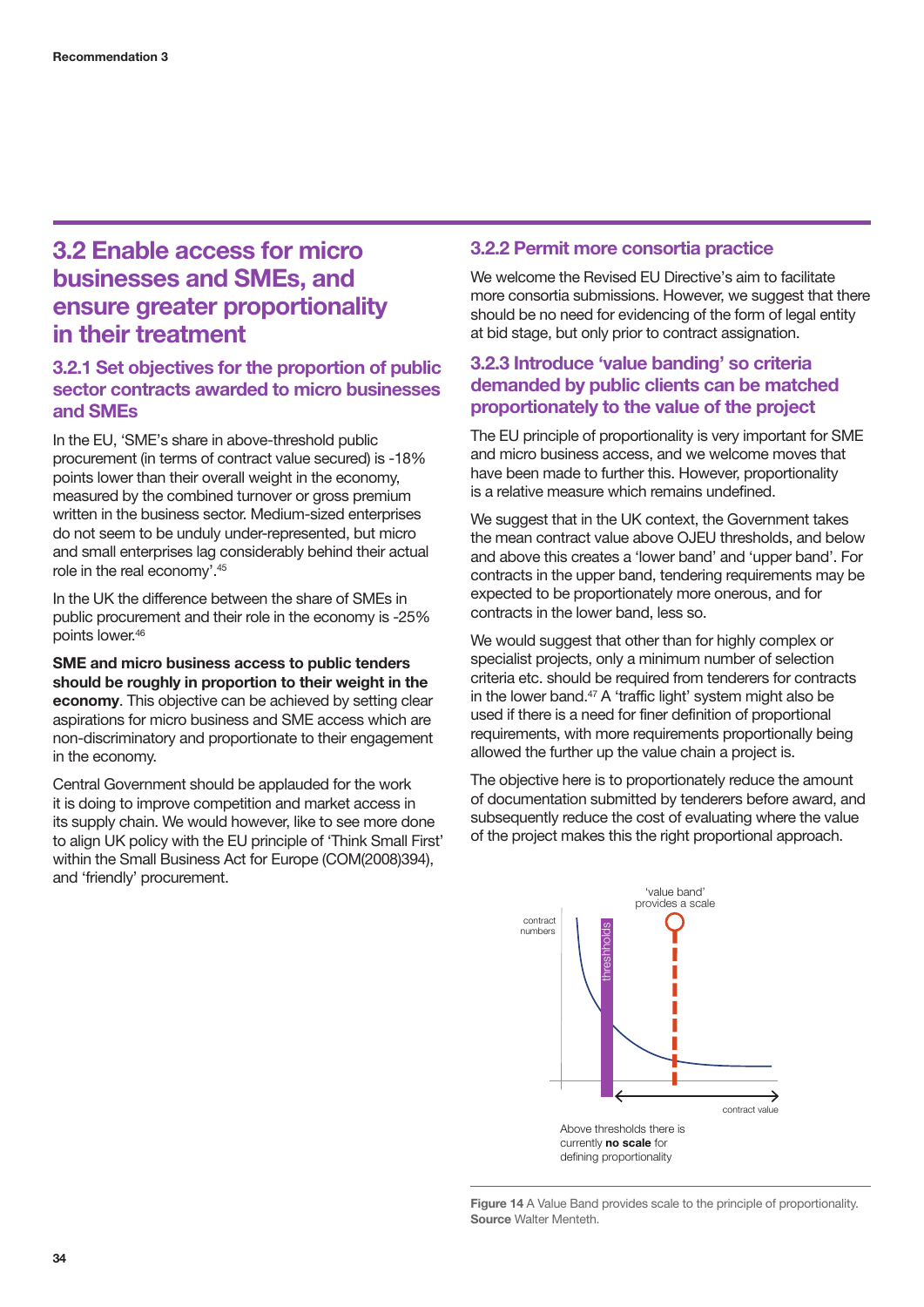## **3.2.4 Ensure financial standing criteria are proportionate to the project and the contract**

A tender condition requiring a minimum annual turnover of £1,000,000 excludes over 85% of architects' practices. **For 'intellectual services' UK Government should therefore seek removal of any such turnover criteria as a mandatory requirement under the EU Directive**. Otherwise turnover requirements should be capped so that the maximum level is ascertained from a fair comparison between the annual fee turnover and what might be earned annually from a project over its duration.

**We welcome** the advice seeking to curtail the application of arbitrary turnover requirements on SME contractors issued under Procurement Policy Note 01/12 of 10 Feb 2012, to those covered under its scope, although we believe reliance on OGC Supplier Financial Appraisal Guidance remains an issue.

The turnover of professional consultancies should be considered more proportionately to the type and nature of business activity.

### **A glass ceiling:**



**Figure 15** An unfair market – turnover thresholds of £1m are a glass ceiling (RIBA practice data). **Source** Walter Menteth.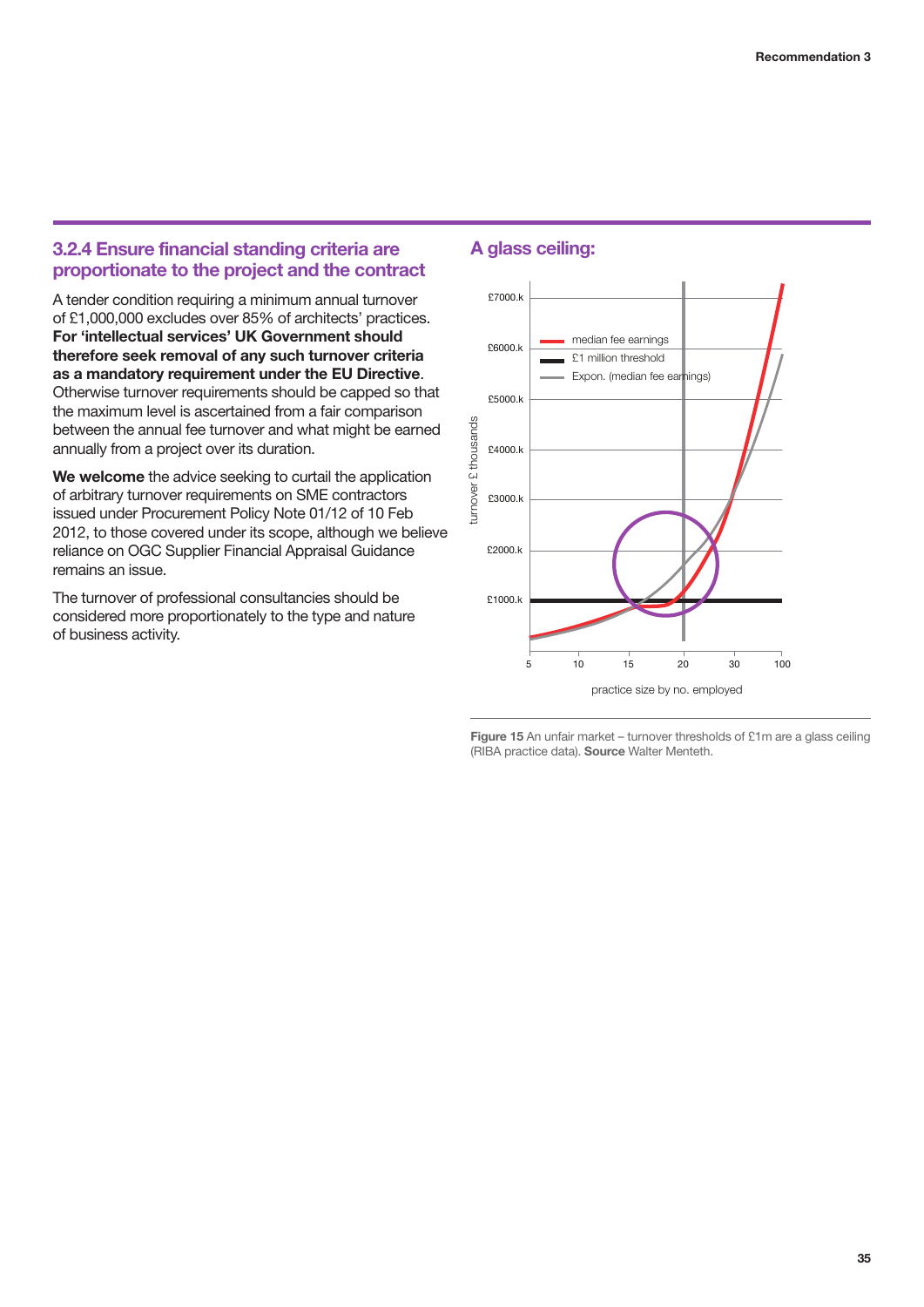## **3.3 Commit to reviewing OJEU threshold values and the effect they create**

The set threshold values above which contracts are required to go through the OJEU process constitute a major hurdle for micro businesses and SMEs. We therefore propose a thorough review of the way procurement is assessed against the thresholds, the levels at which they are set, and their effect on micro business and SME access to public contracts.

There is a notable concentration of contracts just above the OJEU thresholds (Figure 11)<sup>48</sup>, representing a significant market distortion. Just above the thresholds, the EU Directive's requirements incur disproportionate economic costs to both public clients and tenderers.

In the Revised EU Directive, the European Commission has sought to clarify what a single procurement means as viewed against the context of the threshold values. However, contrary to the Commission proposals, we believe that a single procurement should be defined by looking at the contract values from the tenderer's (or consumer's) perspective. For example, **where construction projects need a team of specialised professional consultants, the procurement threshold for an individual professional consultant should be assessed against the value of their consultancy contract, and not the total aggregated procurement value for the whole project**.

This consumer orientated definition of procurement thresholds aligns with the principles of the EU Small Business Act<sup>49</sup> and should replace the principle in the Commission's proposals. In particular Recital 4 and Articles 1, 2, 5 and 15 should be amended to embody this consumer principle and allow for greater economic efficiency and improved market access.

We also support the European Parliament's view<sup>50</sup> that **the level of thresholds should be reassessed and raised to the extent the EU's external trade agreements allow**. Raising thresholds to the mean of current contract values would significantly reduce the regulatory burden of the OJEU process without needing to compromise value for money, transparency or proportionality. The majority of those who responded to the Commission's 2011 Green Paper on the modernisation of EU public procurement policy supported raising the thresholds.<sup>51</sup>

We recommend:

- **Raising the OJEU threshold values to the mean of existing contract values** (noting that doing so is dependent on whether alterations to other trade agreements are possible).
- **Defining public procurement thresholds from the consumer perspective so that a single procurement is not the aggregation of all the contract values relating to a project, but rather a single contract.**
- Specifying that works and costs associated with any consultations related to the pre-tendering assessment such as preliminary appraisals, feasibility of a project and the drawing up of tenders be excluded from the EU assessment of a contract value. Before an appraisal and feasibility study is done the cost of a project is unknown. The Revised EU Directive includes all preliminary works within its remit so that OJEU tender notices will be required were the value of a project may be unknown. This could be significantly detrimental to public clients and tenderers.

Revising and redefining the thresholds is important but there is also an issue about increasing access for SMEs to public projects below threshold levels, whatever they may be.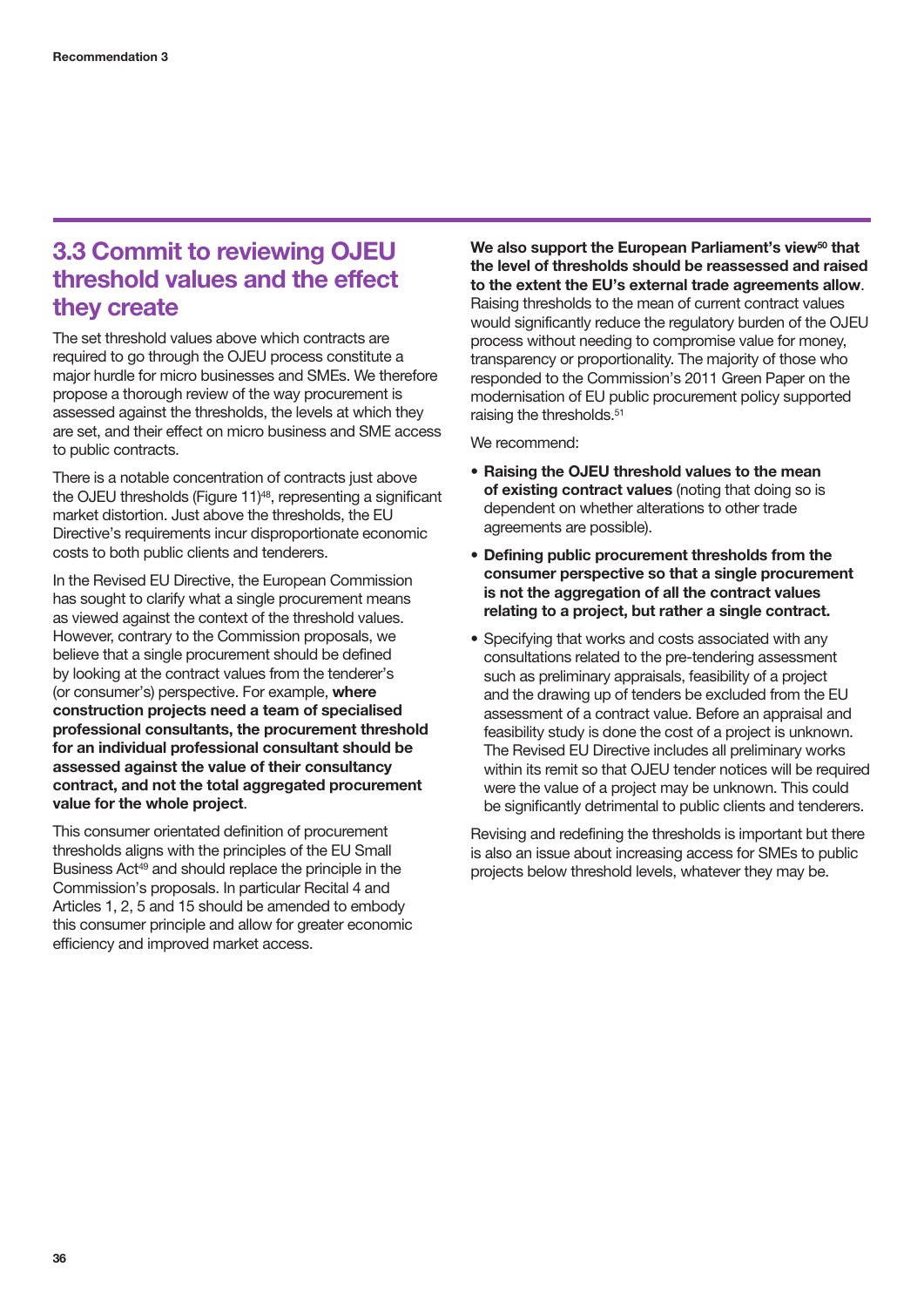## **References**

**1** [Strategic Forum for Construction, 'Targets to](http://www.cabinetoffice.gov.uk/sites/default/files/resources/Government-Construction-Strategy.pdf) [2012' and the Government Construction](http://www.cic.org.uk/strategicforum/pdf/targets.pdf) Strategy, Cabinet Office, May 2011.

**2** [Proposal for a Directive of the European](http://ec.europa.eu/internal_market/publicprocurement/docs/modernising_rules/COM2011_896_en.pdf) Parliament and of the Council on Public Procurement. COM(2011) 896 final.

**3** [See http://www.cabinetoffice.gov.uk/resource](http://www.cabinetoffice.gov.uk/resource-library/government-construction-strategy)library/government-construction-strategy

**4** See http://www.bis.gov.uk/policies/business[sectors/construction/low-carbon-construction-igt](http://www.bis.gov.uk/policies/business-sectors/construction/low-carbon-construction-igt/low-carbon-construction-action-plan) /low-carbon-construction-action-plan

**5** See http://www.cabinetoffice.gov.uk/resource[library/making-government-business-more-acces](http://www.cabinetoffice.gov.uk/resource-library/making-government-business-more-accessible-smes-one-year) sible-smes-one-year

**6** Database of RIBA Chartered Practices 2010.

**7** 'Public Procurement in Europe: Cost and [Effectiveness.' Prepared for the European](http://ec.europa.eu/internal_market/publicprocurement/docs/modernising_rules/cost-effectiveness_en.pdf) Commission by PWC, London Economics and Ecorys Research and Consulting March 2011 p.29 (Fig. 1.23).

**8** "In France the average cost of public sector procurement is £19,000 – while in the UK it is [£46,000" Francis Maude speech, "The Crown](http://www.cabinetoffice.gov.uk/news/crown-and-suppliers-new-way-working) and Suppliers", November 21 2011[; 'Public](http://ec.europa.eu/internal_market/publicprocurement/docs/modernising_rules/cost-effectiveness_en.pdf) [procurement in Europe: Cost and Effectiveness.'](http://ec.europa.eu/internal_market/publicprocurement/docs/modernising_rules/cost-effectiveness_en.pdf) Prepared for the European Commission by PWC, London Economics and Ecorys Research and Consulting March 2011 p.88 (Fig 2.12).

**9** 'Public Procurement in Europe: Cost and [Effectiveness.' Prepared for the European](http://ec.europa.eu/internal_market/publicprocurement/docs/modernising_rules/cost-effectiveness_en.pdf) Commission by PWC, London Economics and Ecorys Research and Consulting March 2011 p.105 (Fig. 2.46).

**10** 'Public Procurement in Europe: Cost and [Effectiveness.' Prepared for the European](http://ec.europa.eu/internal_market/publicprocurement/docs/modernising_rules/cost-effectiveness_en.pdf) Commission by PWC, London Economics and Ecorys Research and Consulting March 2011 p.88 (Fig 2.12).

**11** RIBA Procurement Survey 2012.

**12** [Proposal for a Directive of the European](http://ec.europa.eu/internal_market/publicprocurement/docs/modernising_rules/COM2011_896_en.pdf) Parliament and of the Council on Public Procurement. COM(2011) 896 final.

**13** [RIBA Response to PPN 11/11, January 2012.](http://www.architecture.com/Files/RIBAHoldings/PolicyAndInternationalRelations/Policy/SmartPFI/RIBAResponsetoProcurementPolicyNote11.pdf)

**14** [Interim Report of the Procurement/Lean Client](https://update.cabinetoffice.gov.uk/sites/default/files/resources/Procurement Lean Client Group Report Jan 2012_0.pdf) Task Group, January 2012.

**15** This was one of the findings of a report by law firm Burges Salmon, on comparative approaches to public procurement of construction projects in the UK, Germany and Sweden, commissioned by the RIBA in early 2012.

**16** European Parliament resolution of 25 October [2011 on modernisation of public procurement](http://www.europarl.europa.eu/sides/getDoc.do?type=TA&reference=P7-TA-2011-0454&language=EN) (2011/2048(INI)). Clause 5.

**17** European Parliament resolution of 25 October [2011 on modernisation of public procurement](http://www.europarl.europa.eu/sides/getDoc.do?type=TA&reference=P7-TA-2011-0454&language=EN) (2011/2048(INI)), Clause 4.

**18** Unlike the Napoleonic legal system in various other EU member states, which is based upon the interpretation of legal principles, English law is very much centered upon the interpretation of words. Our regulation consequently has a tendency to be relatively long and complex.

**19** See http://www.cabinetoffice.gov.uk/ [content/cabinet-office-mystery-shopper-scheme](http://www.cabinetoffice.gov.uk/content/cabinet-office-mystery-shopper-scheme) 

**20** European Parliament resolution of 25 October [2011 on modernisation of public procurement](http://www.europarl.europa.eu/sides/getDoc.do?type=TA&reference=P7-TA-2011-0454&language=EN) (2011/2048(INI)). Clause 35.

**21** [Francis Maude speech, "The Crown and](http://www.cabinetoffice.gov.uk/news/crown-and-suppliers-new-way-working) Suppliers", November 21 2011.

**22** [Interim Report of the Procurement/Lean Client](https://update.cabinetoffice.gov.uk/sites/default/files/resources/Procurement Lean Client Group Report Jan 2012_0.pdf) Task Group, January 2012.

**23** [Creating Excellent Buildings – A Guide for](http://webarchive.nationalarchives.gov.uk/20110118095356/http:/www.cabe.org.uk/files/creating-excellent-buildings.pdf) Clients CABE 2010.

24 [Interim Report of the Procurement/Lean Client](https://update.cabinetoffice.gov.uk/sites/default/files/resources/Procurement Lean Client Group Report Jan 2012_0.pdf) Task Group, January 2012.

**25** RIBA Client Advisers are selected from a range of built environment professionals with [considerable industry and sector experience and](http://www.architecture.com/UseAnArchitect/FindAnArchitect/CDADirectories/ClientDesignAdvisors.aspx) include surveyors, project managers, architects and facility experts.

**26** For example, the RIBA Code of Professional Conduct 2005 includes Three Principles: Integrity, Competence & Relationships; with Professional Values that support these principles.

**27** See the RIBA procurement Case Studies (available on [www.architecture.com\).](http://www.architecture.com)

**28** See https://update.cabinetoffice.gov.uk/ [sites/default/files/resources/Project%20Bank%2](https://update.cabinetoffice.gov.uk/sites/default/files/resources/Project%20Bank%20Accounts%20briefing.pdf) 0Accounts%20briefing.pdf

**29** [RIBA response to PAS 91 consultation,](http://www.architecture.com/Files/RIBAProfessionalServices/Practice/MicrosoftWord-RIBAresponsetoconsultationonPublicAvailableSpecificationPAS91.pdf) October 2011.

**30** [Government Construction Strategy, Cabinet](http://www.cabinetoffice.gov.uk/sites/default/files/resources/Government-Construction-Strategy.pdf) Office, May 2011, p11.

**31** Figures extracted from 'Public Procurement in [Europe: Cost and Effectiveness.' Prepared for the](http://ec.europa.eu/internal_market/publicprocurement/docs/modernising_rules/cost-effectiveness_en.pdf) European Commission by PWC, London Economics and Ecorys Research and Consulting March 2011.

**32** RIBA Competitions.

**33** http://www.bis.gov.uk/assets/biscore/ [business-sectors/docs/l/10-1266-low-carbon](http://www.bis.gov.uk/assets/biscore/business-sectors/docs/l/10-1266-low-carbon-construction-IGT-final-report)construction-IGT-final-report

**34** [Out in the Open, PWC, 2011, p18.](http://www.pwc.co.uk/en_UK/uk/assets/pdf/out-in-the-open.pdf)

**35** [Out in the Open, PWC, 2011, p18.](http://www.pwc.co.uk/en_UK/uk/assets/pdf/out-in-the-open.pdf)

**36** Net Present Value is a very useful tool in this context.

**37** 'Evaluation of SME Access to Public Procurement Markets in the EU', coordinated by the DG Enterprise and Industry, submitted by GHK, September 2010, p23 (Fig 3.1).

**38** RIBA Procurement Survey 2012.

**39** RIBA/Colander Business Benchmarking Survey 2010.

**40** [Strategic Forum for Construction, 'Targets](http://www.cic.org.uk/strategicforum/pdf/targets.pdf)  to 2012'.

**41** For discussion on this point see 'Fulfilling the [Promise of British Enterprise', Nigel Doughty,](http://www.labour.org.uk/uploads/5c176b69-38c4-19b4-05d0-ff3eae06b37d.pdf) December 2011.

**42** [Francis Maude speech, "The Crown and](http://www.cabinetoffice.gov.uk/news/crown-and-suppliers-new-way-working) Suppliers", November 21 2011.

**43** European Parliament resolution of 25 October 2011 on modernisation of public procurement (2011/2048(INI)), Clauses 39 and 40.

**44** [David Cameron speech on Government](http://www.number10.gov.uk/news/pm-speech-on-government-procurement/) Procurement, 11 February 2011.

**45** 'Evaluation of SME Access to Public [Procurement Markets in the EU', coordinated by](http://ec.europa.eu/enterprise/policies/sme/business-environment/files/smes_access_to_public_procurement_final_report_2010_en.pdf) the DG Enterprise and Industry, submitted by GHK, September 2010, p42.

#### **46** Ibid. p27.

**47** 'Evaluation of SME Access to Public [Procurement Markets in the EU', coordinated](http://ec.europa.eu/enterprise/policies/sme/business-environment/files/smes_access_to_public_procurement_final_report_2010_en.pdf)  by the DG Enterprise and Industry, submitted by GHK, September 2010, (Fig 4.11), p50, (Fig 4.2.5), p52 and (Fig 4.13) p53.

**48** 'Public Procurement in Europe: Cost and [Effectiveness.' Prepared for the European](http://ec.europa.eu/internal_market/publicprocurement/docs/modernising_rules/cost-effectiveness_en.pdf) Commission by PWC, London Economics and Ecorys Research and Consulting March 2011 p69 (Fig 1.75).

**49** [Think Small First' – A 'Small Business Act'](http://europa.eu/legislation_summaries/enterprise/business_environment/et0001_en.htm)  for Europe, COM(2008)394.

**50** European Parliament resolution of 25 October [2011 on modernisation of public procurement](http://www.europarl.europa.eu/sides/getDoc.do?type=TA&reference=P7-TA-2011-0454&language=EN) (2011/2048(INI)).

**51** Synthesis of replies to Green Paper on the modernisation of EU public procurement policy.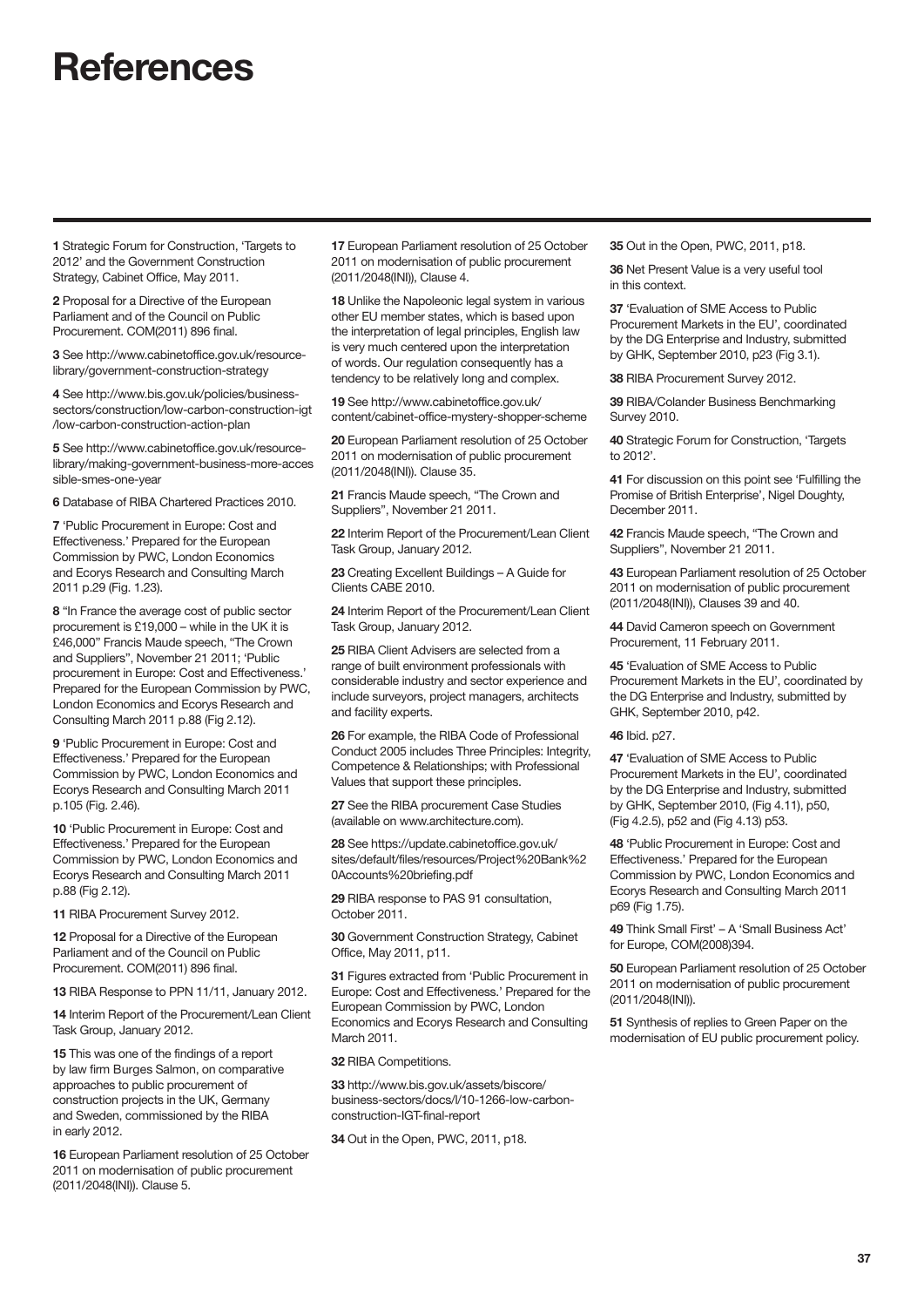## **Glossary**

#### **aggregation**

Means the grouping together of multiple smaller individual works, services, procurements or frameworks into larger single contracts, lots, procurements or frameworks.

#### **BIM**

Means building information modelling, which is commonly defined using the Construction Project Information Committee (CPIC) definition as: 'digital representation of physical and functional characteristics of a facility creating shared knowledge resource for information about it forming a reliable basis for decisions during its life cycle, from earliest conception to demolition.'

#### **'Body governed by public law'**

Means any body: (a) established for the specific purpose of meeting needs in the general interest, not having an industrial or commercial character; (b) having legal personality; and (c) financed, for the most part, by the State, regional or local authorities, or other bodies governed by public law; or subject to management supervision by those bodies; or having an administrative, managerial or supervisory board, more than half of whose members are appointed by the State, regional or local authorities, or by other bodies governed by public law.

#### **BS**

Means British Standard.

#### **CDM**

Means the Construction (Design and Management) Regulations 2007 (CDM), which are intended to improve health and safety and to manage the risks on site.

#### **competitive dialogue**

Means a procedure where the public client conducts a dialogue with the candidates admitted to that procedure, with the aim of developing one or more suitable alternatives capable of meeting its requirements, and on the basis of which the candidates chosen are invited to tender. This procedure is for use where the contract works are considered to be 'particularly complex' and where the public clients:

- are not objectively able to define the precise defined technical means or be capable of satisfying their own needs or objectives, and/or
- are not objectively able to specify the legal and/or financial make-up of a project.

The UK Government previously promoted this procedure but has now decided to curtail its use due to the disproportionate costs attached.

#### **design quality**

There is no set definition for what constitutes good, quality design. However, for a discussion of the topic please see RIBA's 'Good Design – it all adds up' (available on [www.architecture.com\)](http://www.architecture.com)

#### **Expression of Interest (EOI)**

Means calls for tenders when the public client does not have a fixed idea of the nature of the service they require, but instead has a high level understanding.

#### **EU**

Means the European Union.

#### **EU Directive**

Means Directive 2004/18/EC on the coordination of procedures for the award of public works contracts, public supply contracts and public service contracts. This will come to be replaced by the Revised EU Directive (see below), so comments made with regard to the EU Directive in this report apply equally to its eventual successor.

#### **framework**

Means an agreement between one or more contracting authorities and one or more economic operators, the purpose of which is to establish the terms governing contracts to be awarded over a given period (typically 4 years).

#### **GDP**

Means Gross Domestic Product, the market value of all officially recognized final goods and services produced within a country in a given period.

#### **gold-plating**

Gold-plating refers to the practice of national bodies exceeding the terms of EU Directives when implementing them into national law or practice.

#### **ICT**

Means information and communications technology.

#### **Independent Project Insurance**

This is a project-specific insurance policy taken out by the professional consultant either on a stand-alone basis or as a supplement to their annual professional indemnity insurance policy. The insurance can potentially also include the professional liabilities of the contractor. The policy needs to remain in place for the whole of the contractual liability period.

#### **intellectual services**

Means the services of accredited professionals, such as architects, engineers, and lawyers, and which cannot be quantified like construction and non-professional services, typically having different organisational structures. This definition is something that the Architects Council of Europe have been pressing for some time.

#### **innovation partnership**

Means a new special procedure for the development and subsequent purchase of new, innovative products, works and services, provided they can be delivered to agreed performance levels and costs. This appears in the current Revised EU Directive.

#### **lots**

Mean the division of a contract notice into parcels of works which may have varied requirements such as size of works to be undertaken, or the professional skills being sought. For example, commonly used in framework or aggregated contracts for separately defining architectural services, project management, construction services etc. or for where works might range between different construction values.

#### **micro business**

Means one which has fewer than ten employees and a turnover or balance sheet total of less than €2 million.

#### **negotiated procedures**

Means those procedures whereby the contracting authorities consult the economic operators of their choice and negotiate the terms of contract with one or more of these.

#### **open procedures**

Means those procedures whereby any interested economic operator may submit a tender to be considered for an award.

#### **OJEU**

Means the Official Journal of the European Union, which is the gazette of record for the European Union. Around 2500 new notices are advertised every week – these include invitations to tender, prior information notices, qualification systems and contract award notices. Public clients can use the eProcurement portal, myTenders to publish OJEU and lower value tenders. Where contracts fall within the ambit of the EU Directive, they must be advertised by OJEU.

#### **OJEU procedures (or 'OJEU process')**

Means the process of putting a contract through the OJEU, in accordance with procedures required under the EU Directive.

#### **OJEU thresholds (or 'thresholds' or 'threshold values')**

Means the financial thresholds within the EU Directive (and their national equivalents), above which a contract is caught by the EU Directive and national implementing legislation. As of January 2012 EU thresholds are £173,934 for supplies or services and £4,348,350 for works (excluding VAT).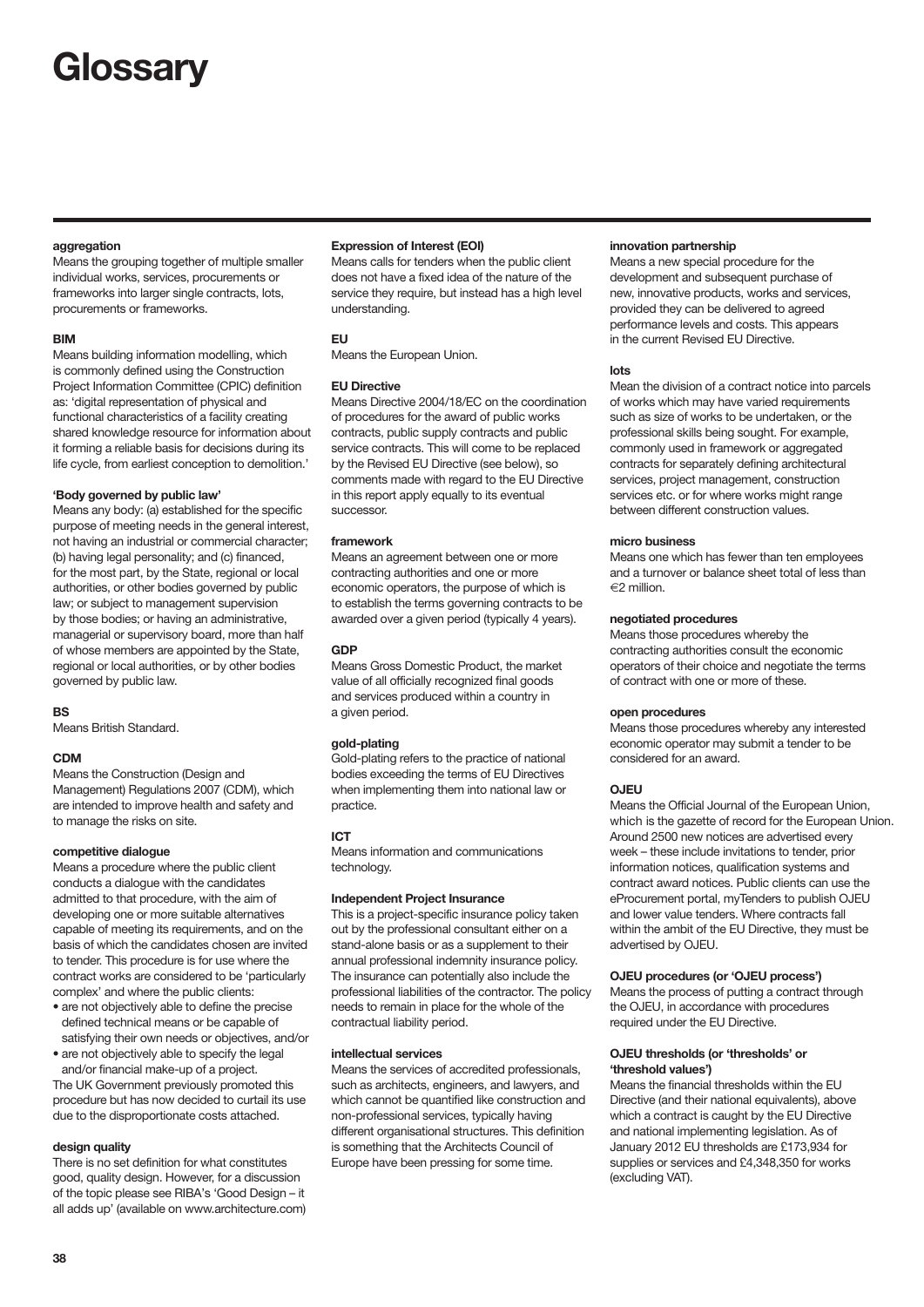#### **Owners' Protective Professional Insurance ('OPPI')**

Means insurance that indemnifies the project owner / client for direct claims arising out of the professional negligence of their design team of professional consultants, such as architects and engineers. The cover sits excess over all of the design team's individual annual professional indemnity insurances and is triggered when these policy limits are exceeded. OPPI effectively bridges any gaps resulting from lower liability insurance limits. OPPI insurance specifically covers the named project owner / client, independently of any other insurance which may apply.

#### **PAS 91**

Means 'Publicly Available Specification 91' a new specification for pre-qualification criteria in the construction industry developed by the British Standards Institution with the support of the Department for Business, Innovation and Skills.

#### **PII**

Means Professional Indemnity Insurance.

#### **procurement**

Means the acquisition by purchase, lease, rent, hire, transfer, loan or other legal means of the goods, services and works required and/or used by an organisation. The EU Directive refers to procurement of goods and services in all industries and across the whole public sector. Note that within the construction industry 'procurement' is sometimes referred to as the form of construction contract for the building. In this report we have sought to identify where we are concerned with the procurement of professional services such as architecture.

#### **proportionality**

The EU Directive, Article 44 states ... "levels of ability required for a specific contract must be related and proportionate to the subject matter of the contract."

#### **PQQ**

Means Pre Qualification Questionnaire (also known as Supplier Questionnaire). Usually issued to people and organisations wishing to express an interest in tendering for works, goods or services or to join a "Framework" approved list. It is preliminary pre tendering information submitted in response to an OJEU Notice prior to a tendering stage submission.

#### **public client**

Means, in the context of this report, the 'Contracting Authority'. Under the EU Directive, the 'Contracting authority' means the State, regional or local authorities, bodies governed by public law, associations formed by one or several of such authorities or one or several of such bodies governed by public law.

#### **QS**

Means Quantity Surveyor or cost consultant.

#### **restricted procedures**

Means those procedures in which any economic operator may request to participate and whereby only those invited forward by the contracting authority on the basis of compliance and assessment of a PQQ response, may submit a tender. This is the main procedure used for the appointment of construction consultants in the  $I$   $IK$ 

#### **Revised EU Directive**

Means the European Commission's proposal for a Directive on public procurement (COM(2011) 896 final). This will come to replace the EU Directive when the text has been negotiated, agreed and is transposed into national law.

#### **RIBA**

Means the Royal Institute of British Architects.

#### **Registered Provider (previously Registered Social Landlord)**

'Registered Social Landlord' was the technical name for social landlords that in England were formerly registered with the Housing Corporation, or in Wales with the Welsh Government – most are housing associations, but there are also trusts, co-operatives and companies. The term 'Registered Provider' now replaces this.

#### **RSS feeds**

Means internet based formats used to publish frequently updated works such as blogs, notices or advertisements and enables web content to be syndicated automatically.

#### **selection criteria (or 'criteria')**

Means the criteria laid down by the public client through their application stages against which submissions are evaluated and weighted. Generally applied to the PQQ stage of a selection process.

#### **service contracts**

Means public contracts other than public works or supply contracts having as their object the provision of services (as referred to in the EU Directive, Annex II).

#### **Services of General Economic Interest ('SGEI')**

Mean activities that public authorities identify as being of particular importance to citizens and that would not be supplied (or would be supplied under different conditions) if there were no public intervention.

#### **Single Project Insurance**

This is project-specific insurance in the name of project owner/client, which normally operates on an aggregate basis and lasts for a specific time period (often 5 or 10 years), and covers the work of all the professionals engaged on the project.

#### **SME**

Means a small or medium sized enterprise, i.e. a company that has fewer than 250 employees, and has either an annual turnover not exceeding €40 million, or an annual Balance Sheet total not exceeding €27 million, so long as it satisfies the 'independence test'.

#### **Soft Landings**

Means an approach designed to smooth the transition into a building's use and to address problems that post-occupancy evaluations show to be widespread. More information on this approach can be found here: [www.usablebuildings.co.uk/Pages/UB](http://www.usablebuildings.co.uk/Pages/UB) Publications/UBPubsSoftLandings.html

#### **Tenderer**

The terms 'contractor', 'supplier' and 'service provider' means any legal person or public entity or group of such persons and/or bodies which offers on the market, respectively, the execution of works and/or a work, products or services; and which having submitted a tender is designated a 'tenderer'. The term 'economic operator' equally covers the concepts of contractor, supplier and service provider. One which has sought an invitation to take part in a restricted, negotiated procedure or a competitive dialogue shall be designated a 'candidate'.

#### **tier 2 supplier**

A tier 1 supplier is a main contractor, the tier 2 suppliers are their sub-contractors and tier 3 suppliers are suppliers to the sub-contractors. For example, in Design and Build Contracts, the architect is employed by the main contractor and becomes a 'tier 2 supplier' to the public client.

#### **VAT**

Means Value Added Tax.

#### **works contracts**

Means a building or civil engineering works contract.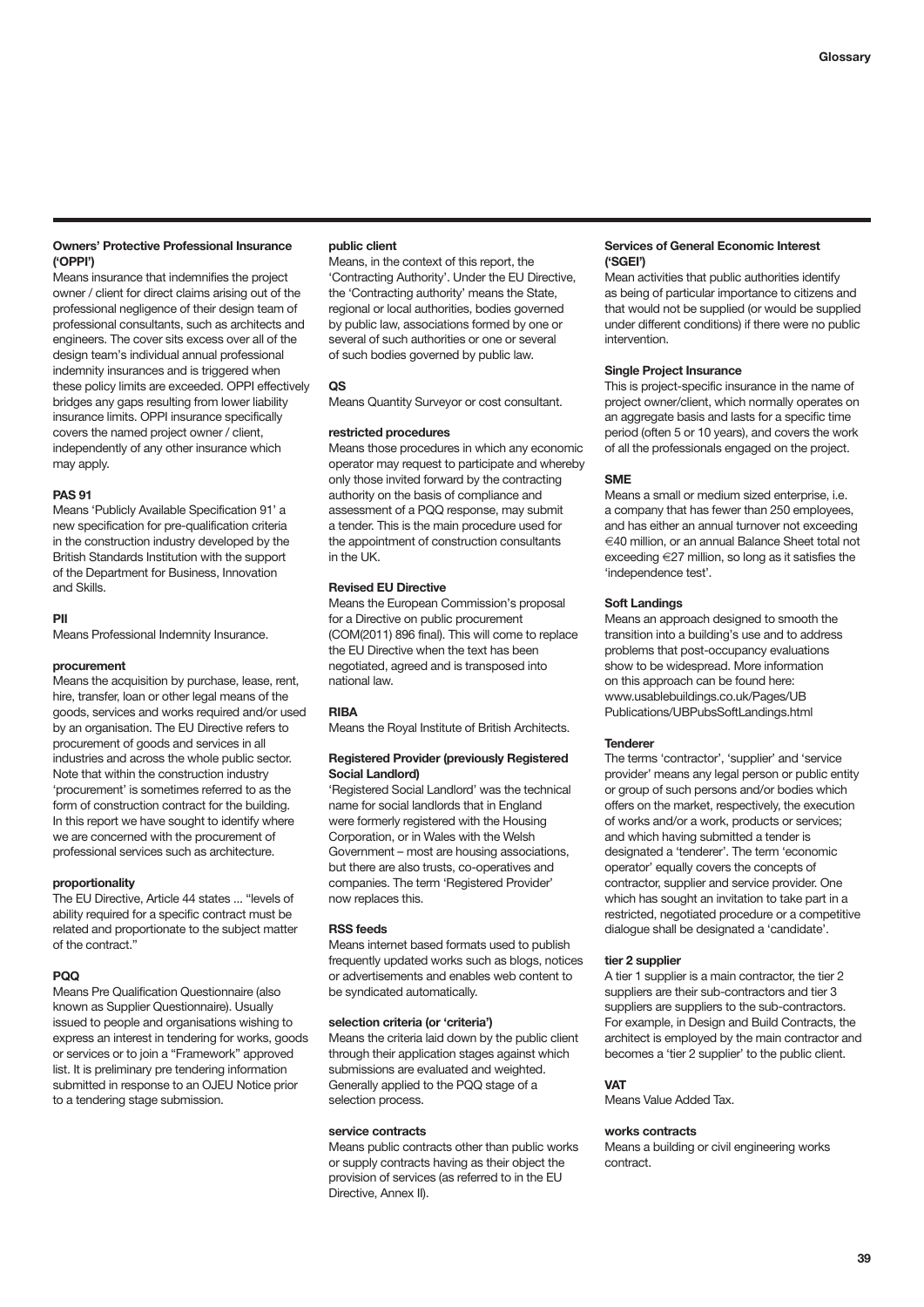## **Credits**

We would extend our thanks to all who have assisted with the preparation of this report, in however small a way, and underpinning this the contributions from various RIBA committees and their officers; and specifically the following individuals, elected RIBA representatives, those from other organisations, and the various established working parties who have contributed their time and thoughts:

Angela Brady President RIBA, Brady Mallalieu Architects Walter Menteth

Chair RIBA Procurement Reform Group, Walter Menteth Architects

Owen O'Carroll RIBA VP Finance, Stock Woolstencroft

Russell Curtis Director RCKA

Hilary Satchwell Director, Tibbalds Planning & Urban Design

Steffan Battle Director of Procurement, Wates Group

Clive Birch Director, Buro Four Project Management

David Bucknall RICS. Director Rider Levett Bucknall

Peter Caplehorn RIBA advisor on Standards & Regulations Scott Brownrigg Architects

Michael Coombs Senior Partner, Alan Baxter and Associates LLP Engineers

Robert Dabell Spirit Architects

Ian Davies Director, DLP Design

Martin Davis Specialist Engineering Contractors' Group, leading IPI Procurement Models

Liam Dewar Director, Eurban

Jane Duncan Chair RIBA Practice & Profession Committee, Jane Duncan Architects

Caroline Fraser Architect and community facilitator

Stephanie Fischer Principal Burrell Foley Fischer Architects

Simon Gatehouse McMorran & Gatehouse Architects

Matthew Goulcher Director, Levitt Bernstein Architects

Alina Hughes 2hD Architects

#### Tom Hopes

Sophie Hicks Design Simon Hudspith Panter Hudspith Architects

David Levitt OBE Chair RIBA Housing Group, Architect Shane Lincoln

Mossessian & Partners, architects

Kirsteen Mackay Head of Design Review, CABE

Corine Meier National Housing Federation

David Mikhail Riches Hawley Mikhail Architects

Sue Morecroft CIPS

Alan Muse RICS Director of Built Environment Professional **Groups** 

Manuel Nogueira Chair RIBA Small Practices Committee, **AndArchitects** 

Peter Oborn Chair RIBA International Committee. Deputy Chairman, Aedas Architects Ltd

David Roberts Deputy Chief Executive, Igloo Regeneration Ltd

Richard Saxon CBE Chair RIBA Construction Strategy Group; architect and client advisor

Richard Schofield RICS Procurement Working Party

Roger Skehan Director Oddy Builders

Luke Tozer Pitman Tozer architects

John Tracey-White RICS International Sustainability

David Ubaka Placemakers & Head of Design TFL to Jan 2012

Willie Watt RIAS Convenor of Practice, Nicoll Russell Studios architects

Sarah Wigglesworth MBE Sarah Wigglesworth Architects

Sarah Williams Aedas Architects Ltd.

Stephen Yakeley Yakely Associates Architects

**Editor** Lucy Mori

#### **List of Consultees**

In compiling this report, the RIBA also consulted the following organisations for their expert comments, who provided much valued feedback, so we would like to thank all for their participation: Architects Council of Europe Association of Consultant Engineers British Institute of Interior Design Chartered Institute of Architectural **Technologists** Chartered Institute of Building Services Engineers

Construction Industry Council

Institution of Civil Engineers Landscape Institute

Royal Institution of Chartered Surveyors

Society of Chief Architects of Local Authorities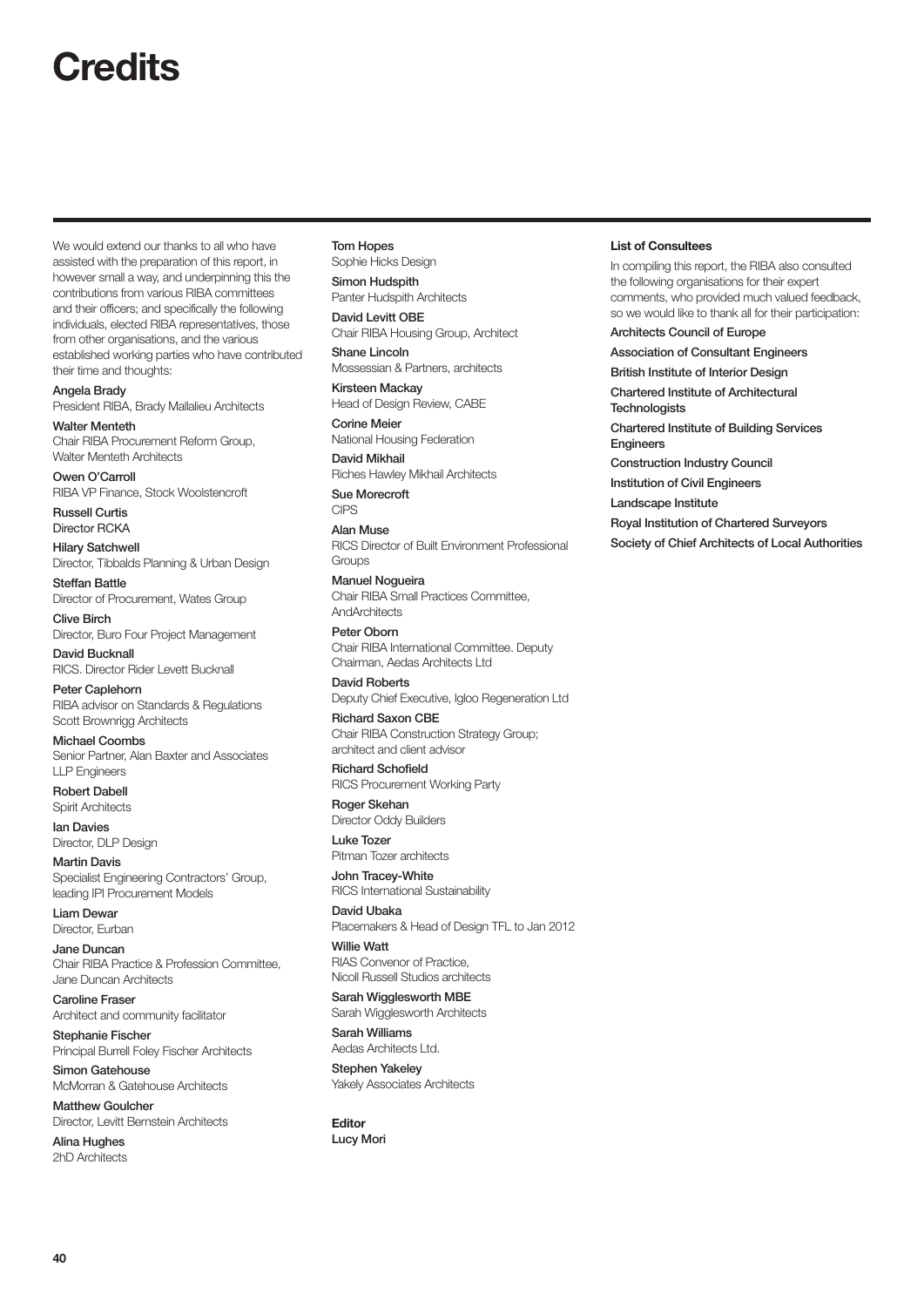Printed on 100% recycled (post-consumer waste), FSC certified paper.